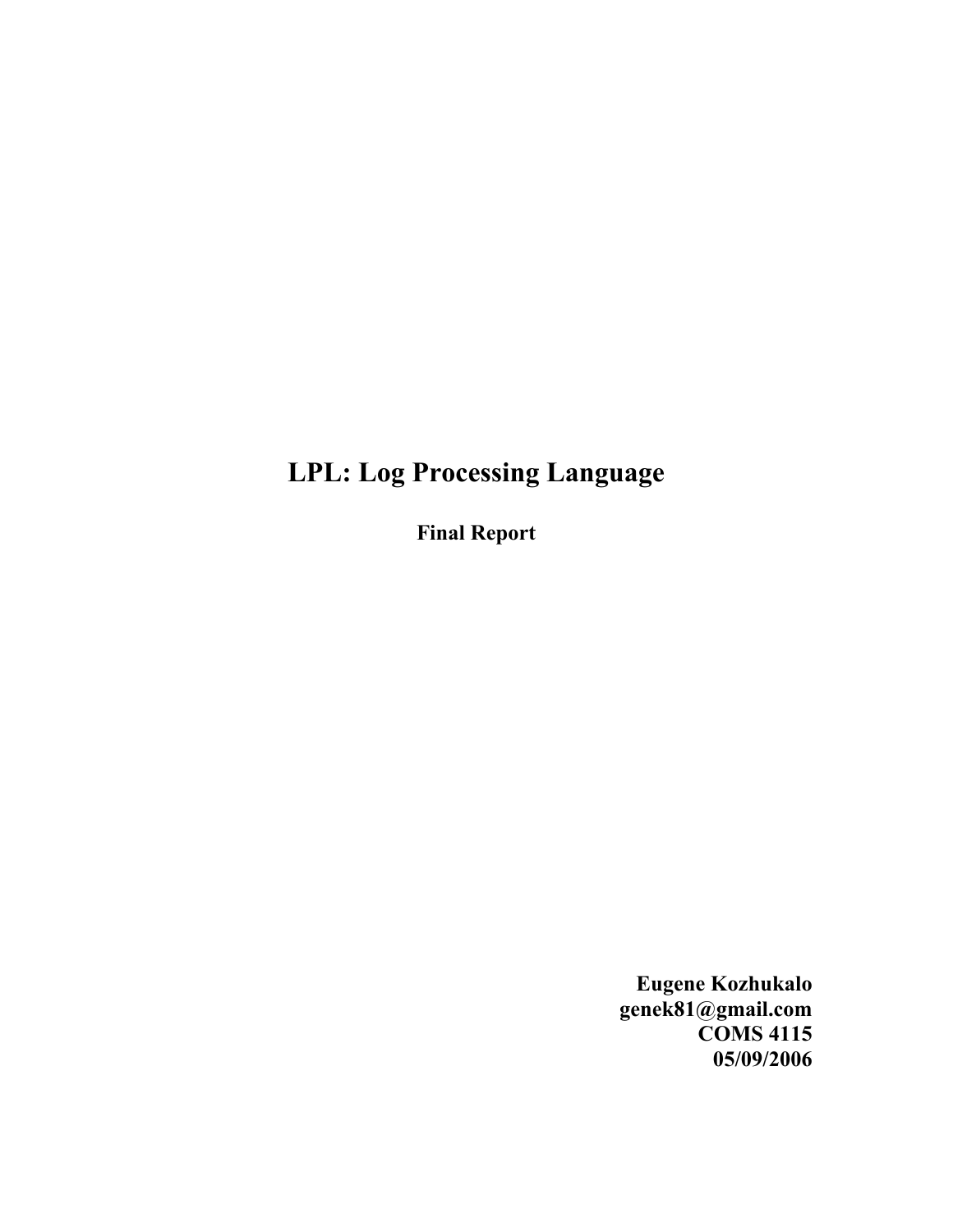# **Table of Contents**

<span id="page-1-50"></span><span id="page-1-49"></span><span id="page-1-48"></span><span id="page-1-47"></span><span id="page-1-46"></span><span id="page-1-45"></span><span id="page-1-44"></span><span id="page-1-43"></span><span id="page-1-42"></span><span id="page-1-41"></span><span id="page-1-40"></span><span id="page-1-39"></span><span id="page-1-38"></span><span id="page-1-37"></span><span id="page-1-36"></span><span id="page-1-35"></span><span id="page-1-34"></span><span id="page-1-33"></span><span id="page-1-32"></span><span id="page-1-31"></span><span id="page-1-30"></span><span id="page-1-29"></span><span id="page-1-28"></span><span id="page-1-27"></span><span id="page-1-26"></span><span id="page-1-25"></span><span id="page-1-24"></span><span id="page-1-23"></span><span id="page-1-22"></span><span id="page-1-21"></span><span id="page-1-20"></span><span id="page-1-19"></span><span id="page-1-18"></span><span id="page-1-17"></span><span id="page-1-16"></span><span id="page-1-15"></span><span id="page-1-14"></span><span id="page-1-13"></span><span id="page-1-12"></span><span id="page-1-11"></span><span id="page-1-10"></span><span id="page-1-9"></span><span id="page-1-8"></span><span id="page-1-7"></span><span id="page-1-6"></span><span id="page-1-5"></span><span id="page-1-4"></span><span id="page-1-3"></span><span id="page-1-2"></span><span id="page-1-1"></span><span id="page-1-0"></span>

| 1.1 INTRODUCTION                 |                 |
|----------------------------------|-----------------|
|                                  |                 |
|                                  |                 |
|                                  |                 |
|                                  |                 |
|                                  | 6               |
|                                  | 6               |
|                                  |                 |
|                                  |                 |
|                                  |                 |
|                                  |                 |
|                                  |                 |
|                                  |                 |
|                                  |                 |
|                                  |                 |
|                                  |                 |
|                                  | . 10            |
|                                  |                 |
|                                  |                 |
|                                  |                 |
|                                  |                 |
|                                  |                 |
|                                  |                 |
|                                  |                 |
|                                  |                 |
|                                  |                 |
|                                  | 14              |
|                                  | 14              |
|                                  | 15              |
|                                  | 15              |
|                                  | 15              |
| 3.3.5 Operator precedence table. | 15              |
|                                  | 16              |
|                                  | 16              |
|                                  | 16              |
|                                  | 16              |
|                                  | 16              |
|                                  | <u>16</u>       |
|                                  | $\ldots$ 16     |
|                                  | 17              |
|                                  | $\dots$ 17      |
| 3.6.1 Looping.                   | 17              |
|                                  | 19              |
|                                  |                 |
|                                  |                 |
|                                  | .20             |
|                                  | 20              |
|                                  | $\overline{20}$ |
|                                  | 21              |
|                                  | <u>21</u>       |
|                                  |                 |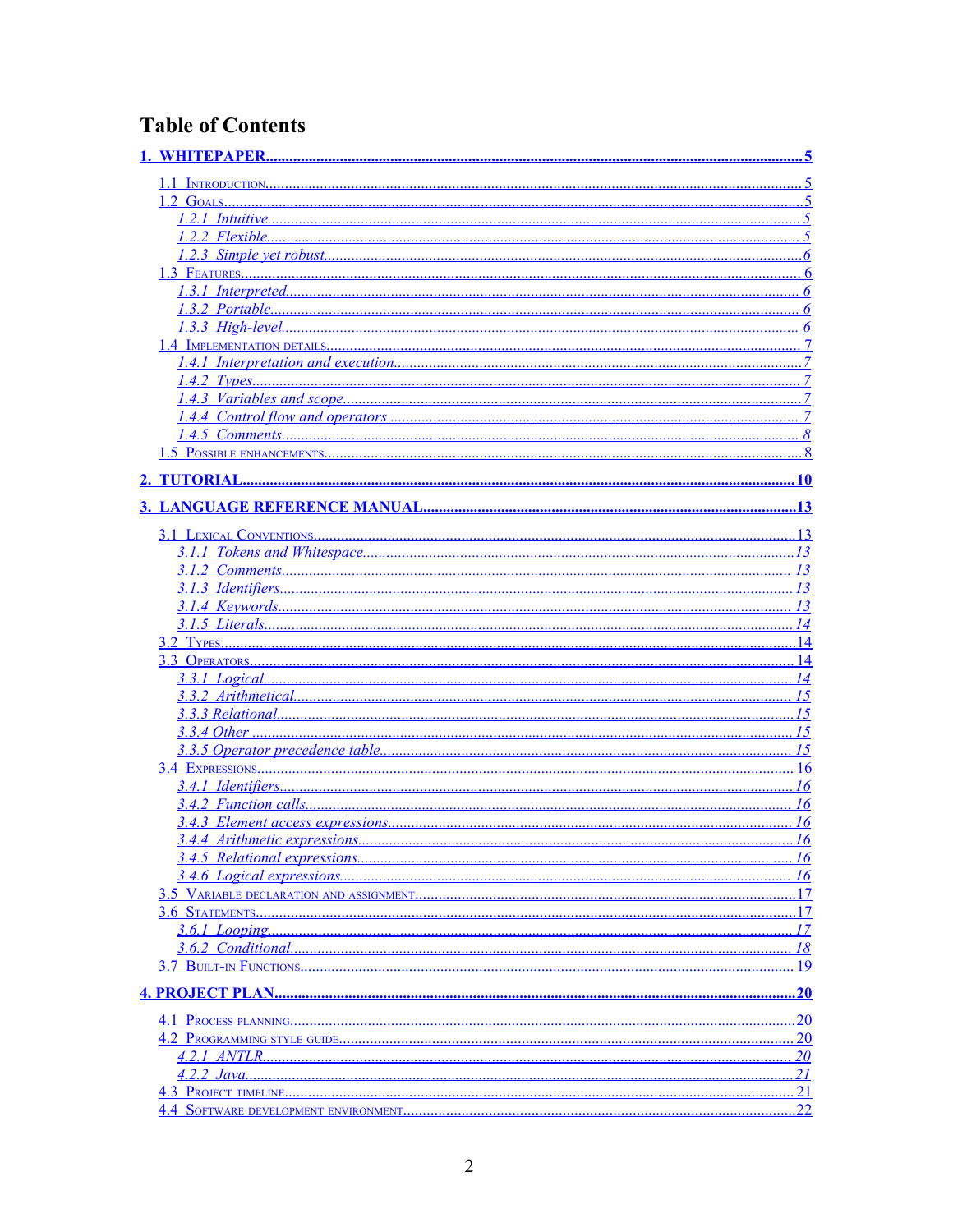<span id="page-2-51"></span><span id="page-2-50"></span><span id="page-2-49"></span><span id="page-2-48"></span><span id="page-2-47"></span><span id="page-2-46"></span><span id="page-2-45"></span><span id="page-2-44"></span><span id="page-2-43"></span><span id="page-2-42"></span><span id="page-2-41"></span><span id="page-2-40"></span><span id="page-2-39"></span><span id="page-2-38"></span><span id="page-2-37"></span><span id="page-2-36"></span><span id="page-2-35"></span><span id="page-2-34"></span><span id="page-2-33"></span><span id="page-2-32"></span><span id="page-2-31"></span><span id="page-2-30"></span><span id="page-2-29"></span><span id="page-2-28"></span><span id="page-2-27"></span><span id="page-2-26"></span><span id="page-2-25"></span><span id="page-2-24"></span><span id="page-2-23"></span><span id="page-2-22"></span><span id="page-2-21"></span><span id="page-2-20"></span><span id="page-2-19"></span><span id="page-2-18"></span><span id="page-2-17"></span><span id="page-2-16"></span><span id="page-2-15"></span><span id="page-2-14"></span><span id="page-2-13"></span><span id="page-2-12"></span><span id="page-2-11"></span><span id="page-2-10"></span><span id="page-2-9"></span><span id="page-2-8"></span><span id="page-2-7"></span><span id="page-2-6"></span><span id="page-2-5"></span><span id="page-2-4"></span><span id="page-2-3"></span><span id="page-2-2"></span><span id="page-2-1"></span><span id="page-2-0"></span>

|              | 22              |
|--------------|-----------------|
|              | 22              |
|              |                 |
|              | 23              |
|              |                 |
|              | $\overline{24}$ |
|              | 25              |
|              |                 |
|              | .26             |
|              | 26              |
|              |                 |
|              | 28              |
|              |                 |
|              | .30             |
| 8.1 GRAMMAR. | .30             |
|              |                 |
|              |                 |
|              |                 |
|              |                 |
|              | 42              |
|              | 48              |
|              | 52              |
|              |                 |
|              | 58              |
|              |                 |
|              |                 |
|              |                 |
|              |                 |
|              |                 |
|              |                 |
|              | 68              |
|              |                 |
|              |                 |
|              | 70              |
|              | 71              |
|              | 71              |
|              | 71              |
|              | 71              |
|              |                 |
|              | 72              |
|              |                 |
|              |                 |
|              |                 |
|              |                 |
|              | 73              |
|              |                 |
|              |                 |
|              | 75              |
|              | 75              |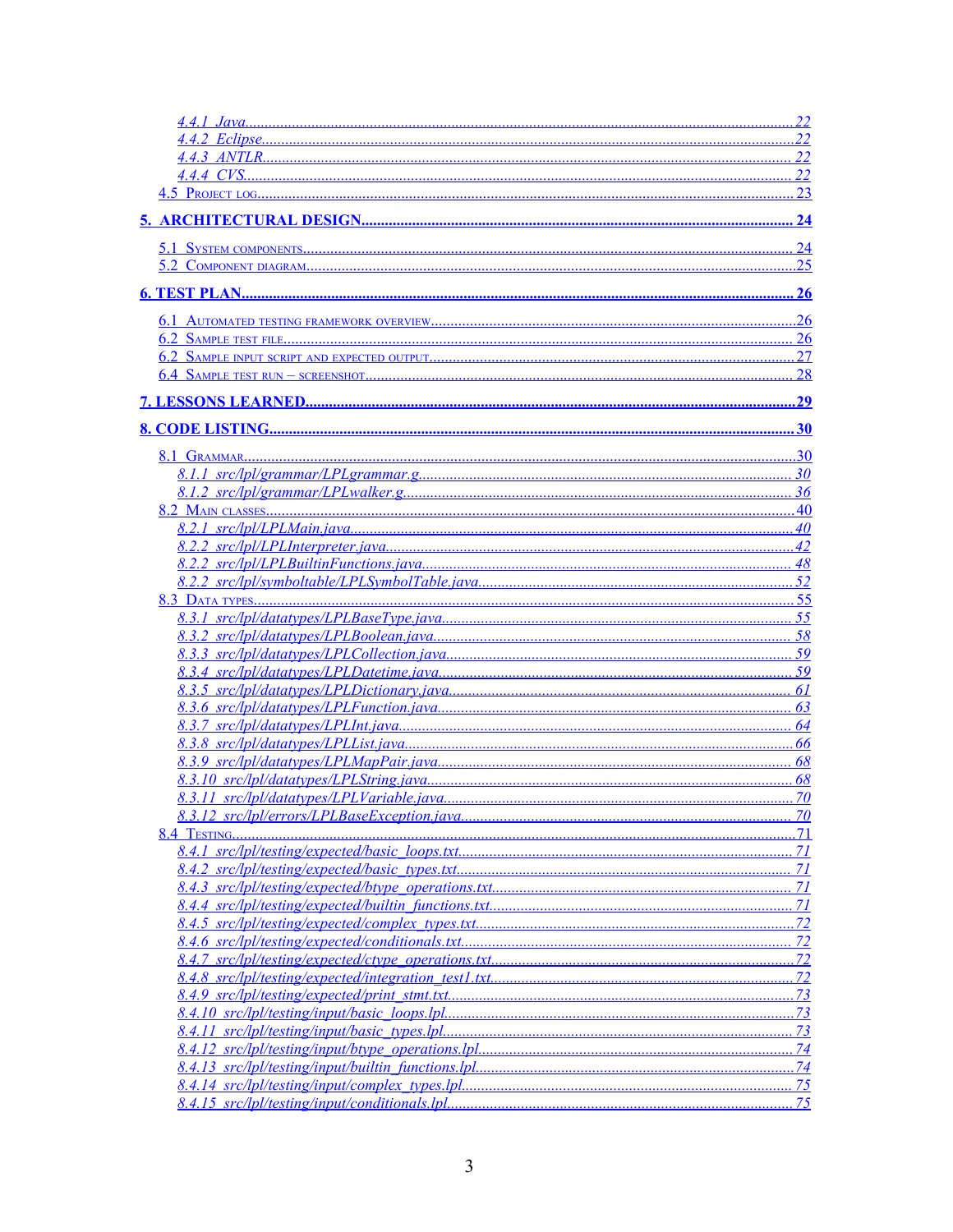<span id="page-3-8"></span><span id="page-3-7"></span><span id="page-3-6"></span><span id="page-3-5"></span><span id="page-3-4"></span><span id="page-3-3"></span><span id="page-3-2"></span><span id="page-3-1"></span><span id="page-3-0"></span>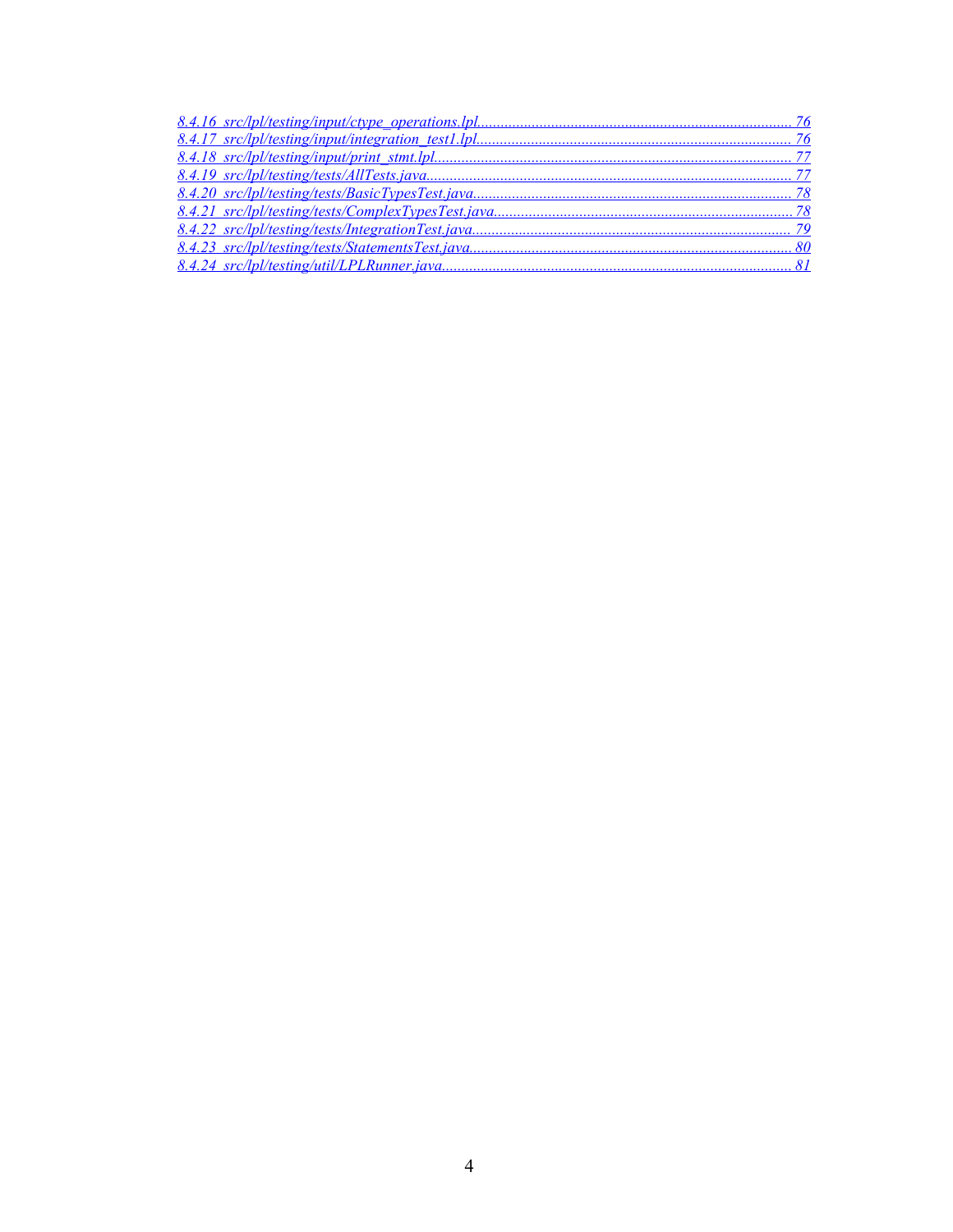# **1. Whitepaper**

### *1.1 Introduction*

Log files are widely used to store information about program execution, errors, statistics, and other valuable data. This data is useful for system analysts, developers debugging their software, quality assurance analysts, and even software written for the purpose of mining data from log files and representing it in organized fashion, such as Webalizer (<http://www.mrunix.net/webalizer>). Webalizer is a web server log file analysis program written to parse Apache web server logs. It produces highly detailed, easily configurable reports in HTML format. LPL's aim is similar but with the added ability of writing a parser and extracting data for virtually any kind of log files. Essentially, one should be able to write Webalizer, or a completely different log parsing/information extraction and presentation package, in LPL. The goal of the LPL project is to implement a syntax familiar to Python/Java with a few Awk constructs, backed by the simple yet powerful text-processing facilities of Awk. Below is a breakdown of the main goals, planned features, and implementation details for the project.

#### *1.2 Goals*

#### **1.2.1 Intuitive**

The language will employ intuitive and familiar constructs present in other commonly used languages such as Awk, Python, and Java. The syntax will resemble Java/Python syntax, while the semantics will be based on Awk execution model. This is to ensure that developers do not waste time learning syntax and intricacies of a new language, but rather are able to quickly write scripts to perform necessary tasks in LPL.

#### **1.2.2 Flexible**

One of the distinguishing features of the language will be the flexibility to parse virtually any type of log file. Programmers will be able to define precisely what data will be extracted from any type of text log files utilizing the power of regular expressions.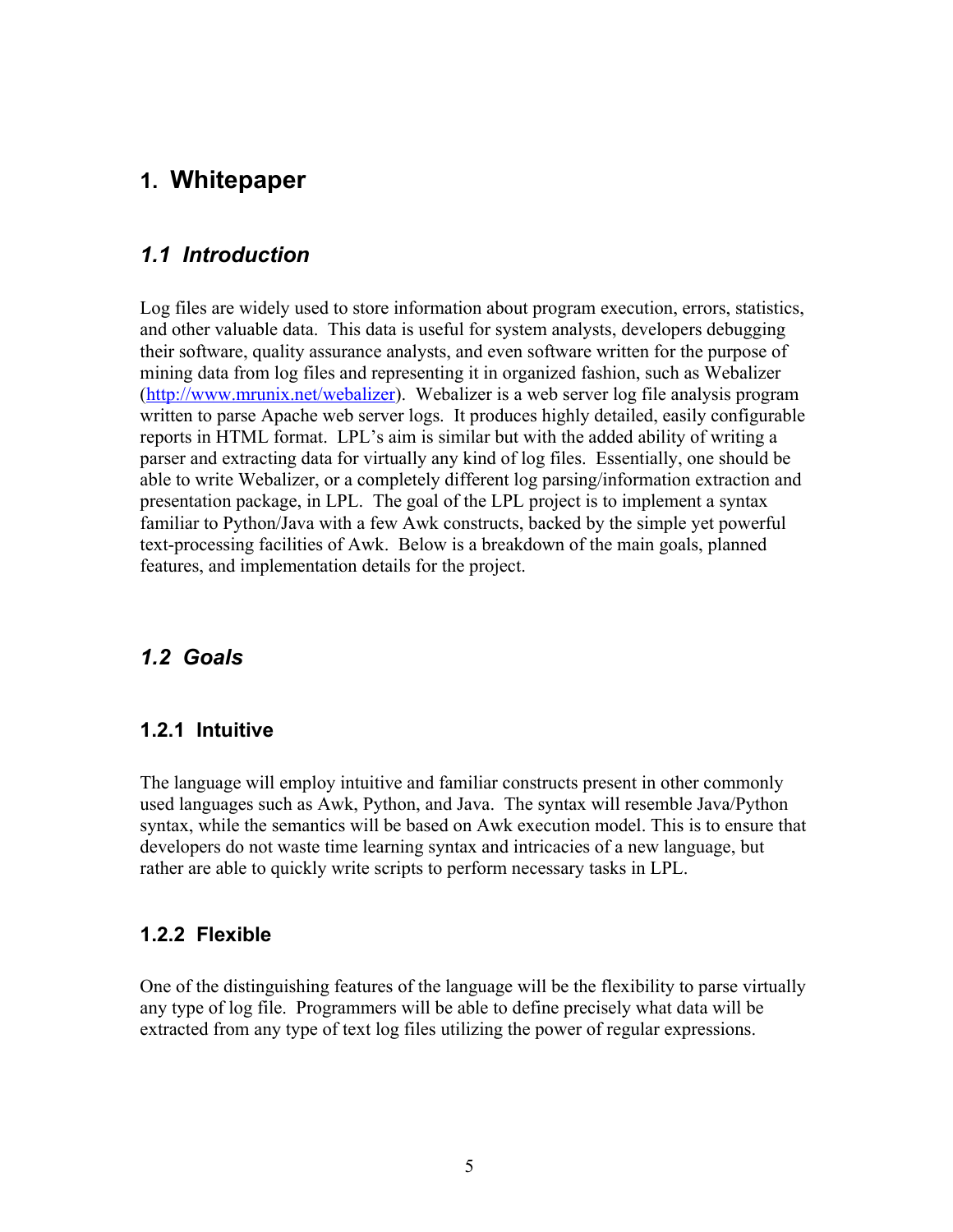#### **1.2.3 Simple yet robust**

LPL will have a limited set of types, commands, and constructs that should be easy to learn and utilize, yet sufficient for the purposes of the language. As mentioned before, the language will be similar to Awk in its structure, but will also include additional enhancements focusing on log file processing, such as multi-line records (as opposed to single-line processing used in Awk), user-defined fields in records, and multi-file input.

## *1.3 Features*

#### **1.3.1 Interpreted**

LPL will be interpreted, allowing for the addition of an interactive command line tool, which may be added to the language if time permits. The command line tool may be used to perform simple log processing operations or for interactive log processing. For more complex or repetitive tasks, an LPL program may be written and passed to the interpreter.

## **1.3.2 Portable**

Since the interpreter will be written in Java, LPL's portability will be equivalent to that of Java. In essence, any system with an installed Java Virtual Machine will be able to run LPL programs without any additional requirements.

## **1.3.3 High-level**

In addition to basic logical constructs, several high-level built-in functions will be provided, such as statistical/aggregation functions on lists and dictionaries. As the design of the language progresses, I anticipate discovering a necessity for certain high-level functions specifically useful in log processing. All built-in functions will further enhance and tailor the capabilities of LPL to the task of log processing.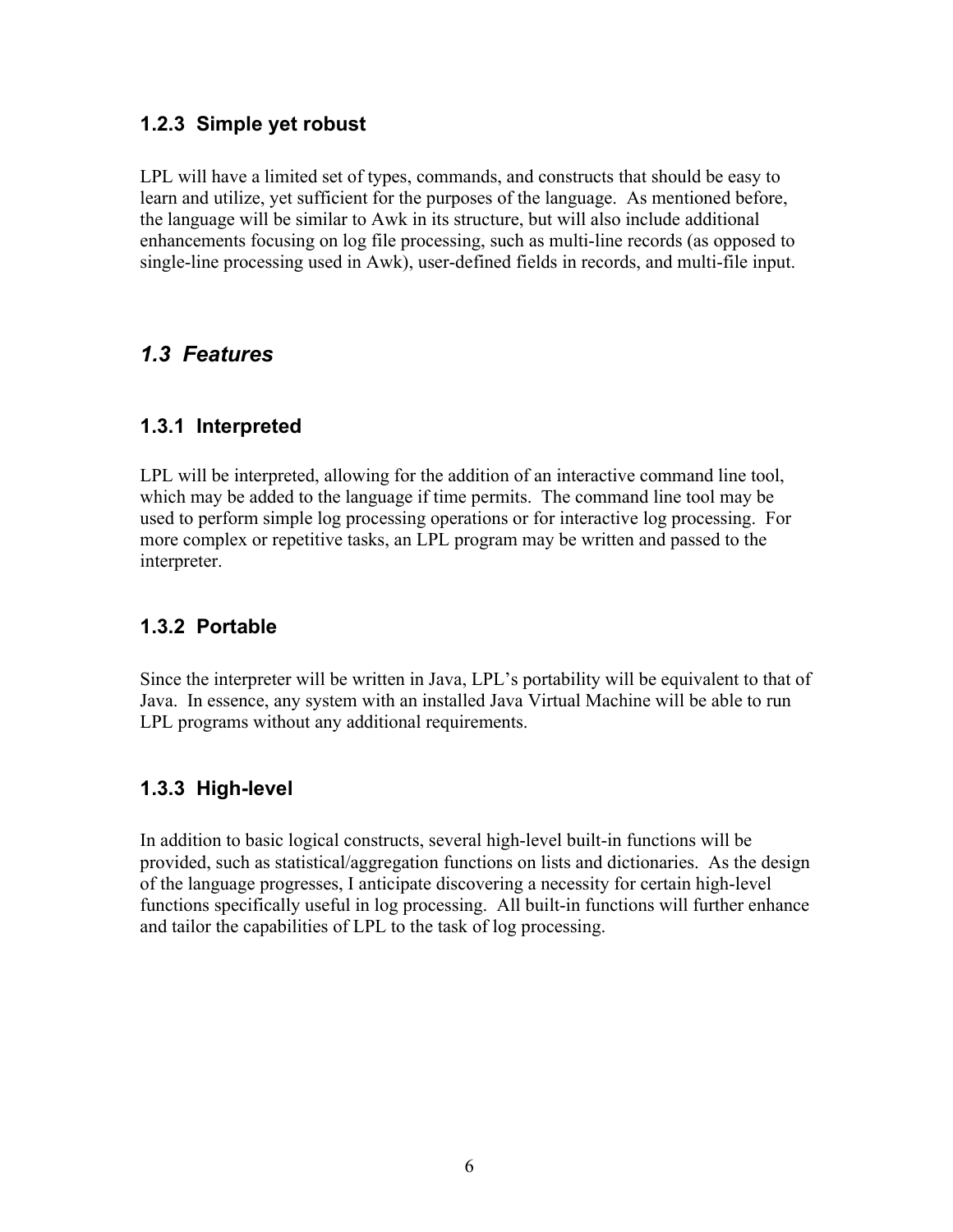#### *1.4 Implementation details*

#### **1.4.1 Interpretation and execution**

ANTLR will be used to generate the lexer, parser, and treewalker Java classes from specified ANTLR grammar files. These generated classes, combined with backend classes (also written in Java) implementing the language functionality, will be used to translate an LPL program into Java code. The translated Java code will then be executed by the Java Virtual Machine.

#### **1.4.2 Types**

LPL will include 4 basic types: *int*, *string, boolean,* and *datetime*. In addition, two container types will be provided: *list* and *dictionary. datetime* will be a flexible type, which can be initialized with a data string and an optional format specification string, enabling easy comparison of timestamps in various initial formats. The goal is to implement a simple, easy-to-use combination of Java's Date and SimpleDateFormat classes.

#### **1.4.3 Variables and scope**

LPL will not be strongly typed, therefore variable declarations will be similar to Python. For example, an integer could be declared as  $x = 5$ , a string as  $s =$  "Hello Amber", a list as  $l = \iint_l$ , a datetime as  $dt = datetime$ , etc. There will be certain special variables such as  $0$ , 1, NR, which will be used in the scope of a parse loop, similar to Awk's BEGIN/END loop. Since no user-defined function capabilities are planned, the scope of all declared variables will always be global, except for the special built-in variables mentioned above. This should help eliminate scoping issues from the language implementation.

#### **1.4.4 Control flow and operators**

Control flow statements will include *for* and *while* loops as well as *if-else* statement. The syntax of these loops and statements will be the same as or very similar to Java's. All standard logical and arithmetic operators present in Java should be implemented.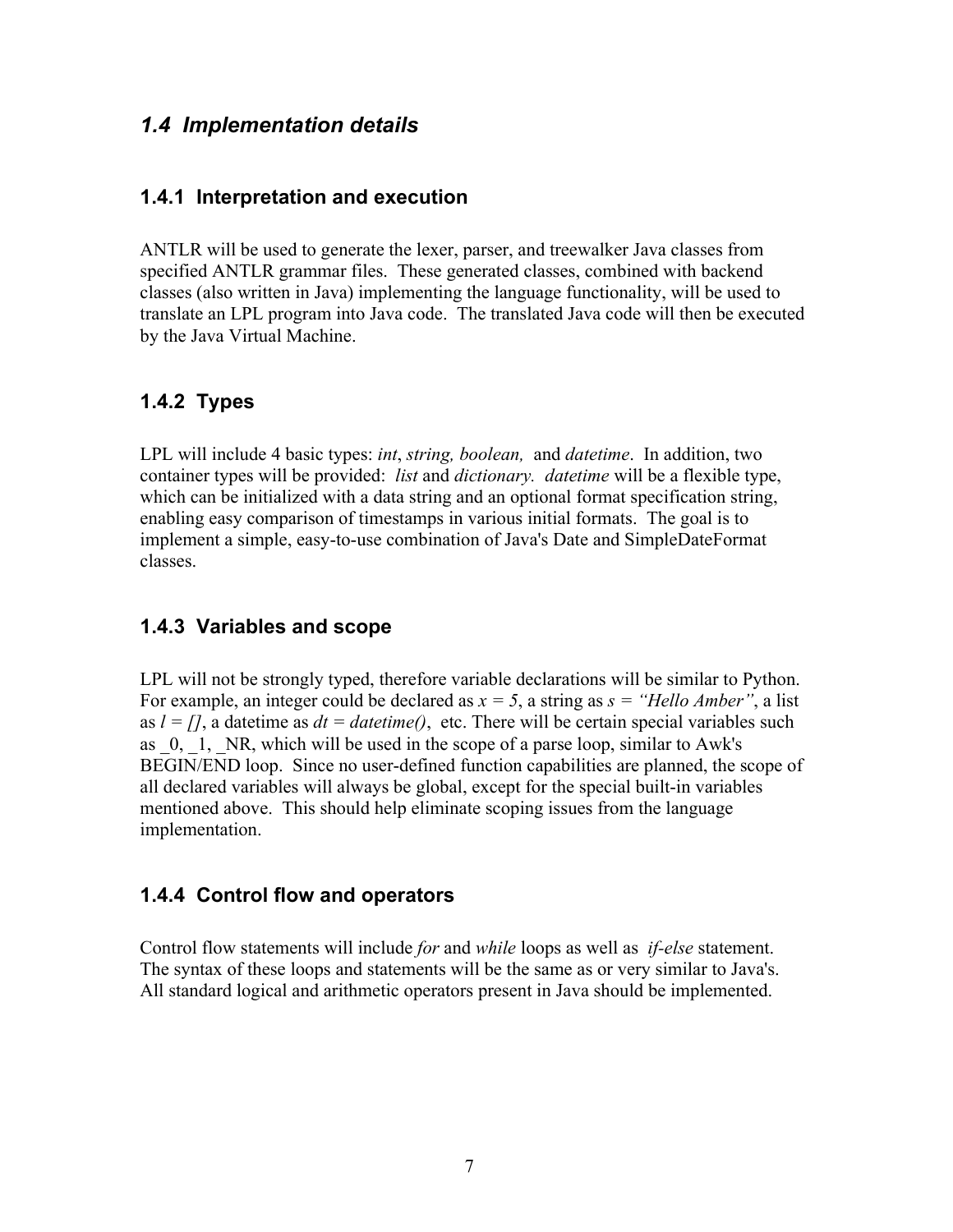#### **1.4.5 Comments**

Comments will be similar to Java's, either starting with '//' and terminating with newline, or starting with '/\*' and terminating with '\*/'.

## *1.5 Possible enhancements*

Time permitting, additional language extensions such as multi-format (HTML/XML/plaintext) file outputting and simple 2-D graphing may be implemented. User-defined functions and an interactive interpretation tool may also be considered as possible enhancements.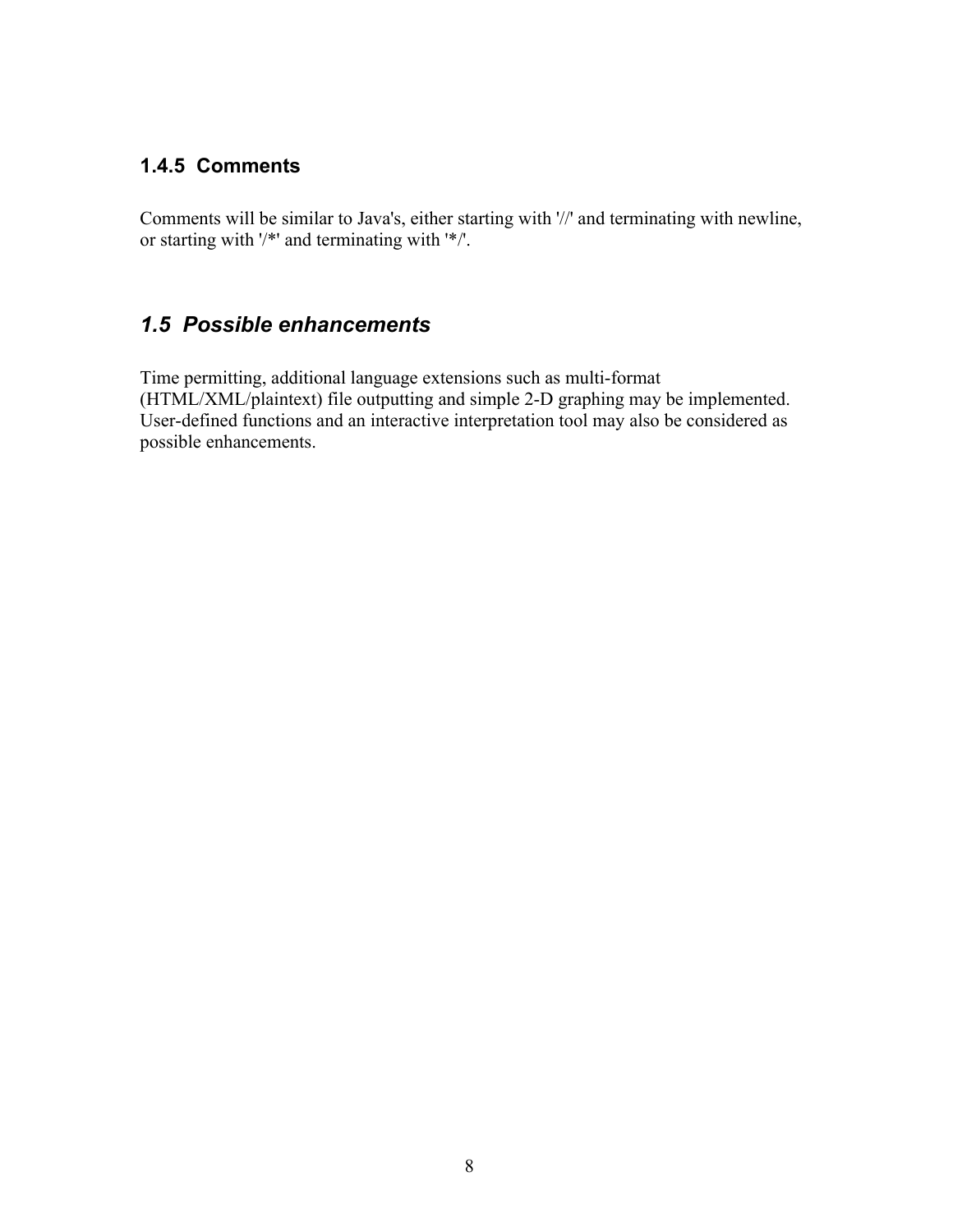#### *1.6 Sample code*

```
/* This short program parses a log file that is in following format:
  <timestamp> <java class> <message type> <message>
  For example:
  02/02/2006 12:14:55 Main.java INFO Starting program...
  02/02/2006 12:14:56 Main.java INFO Loading configuration file...
  02/02/2006 12:14:57 Main.java ERROR Configuration file not found!
* /
input("C:\test\test.log"); //specify log file to be parsed
sep = "..."; //define record separator
infos = {}; //dictionary to hold INFO message information
errors = []; //list to hold ERROR messages
begin (sep) { //start parse loop, separating records with sep
     //in case of INFO, add to dictionary, key is first captured
     //group(timestamp), value is message(2nd group)
    "(?s)(?i)\s*([^\s]*\s+[^\s]*).*INFO\s+([^\n\r]*).*" : {
         infos[_1] = _2;
     }
     //in case of ERROR, add whole record to list
    \binom{n}{r} (?s)(?i)\s*([^\s]*\s+[^\s]*).*ERROR\s+([^\n\r]*).*" : {
         errors += _0;
     }
} end {
     //print number of records parsed
     print("Number of records: " + _NR);
}
//initialize reference date to calculate latest INFO message datetime
latestInfoDT=datetime("Jan 1, 2006 00:00:00 am");
print("INFO messages");
print("-------------");
//initialize latest INFO message variable
latestInfo = "";
for (date in infos) { //for each key(timestamp) in infos dictionary
     dt = datetime(date, "MM/dd/yyyy HH:mm:ss"); //parse datetime
     if (dt >= latestInfoDT) { //if this datetime latest so far
         latestInfoDT = dt; //make it new latest datetime
         latestInfo = infos[date]; //set latest INFO to corresponding
                                    //message
 }
     //print out each INFO timestamp and message
     print("Date: " + date + ", Message: " + infos[date]);
}
//print latest INFO message and total number of ERROR messages
print("");
print("Latest INFO message: " + latestInfo + 
     ", Date: " + latestInfoDT);
print("Number of errors: " + count(errors));
```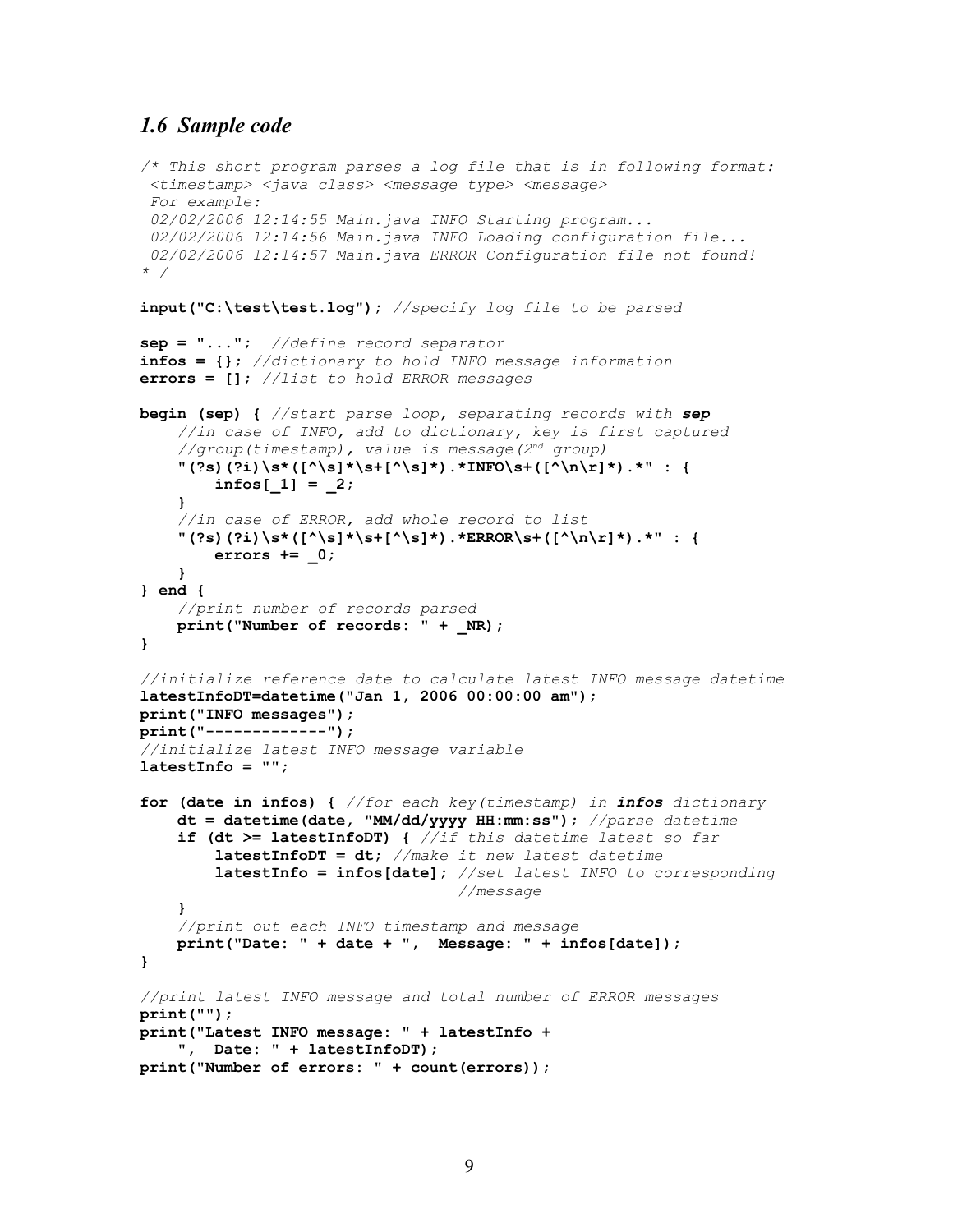# **2. Tutorial**

Let's take a look at the short sample program from **Section 1.6** to become familiar with LPL. Although LPL can perform other basic programming tasks, the main goal of LPL is to parse log files, extract meaningful data from them, perform manipulations on that data, and present the results in an organized fashion. Let's see how the above program accomplishes these goals.

The first line of code is an **input** command.

```
input("C:\test\test.log");
```
This command is used to tell the interpreter the location of the log file that will be opened and parsed. The test.log file we'll be using looks like this:

```
02/02/2006 12:14:55 Main.java INFO Starting program...
02/02/2006 12:14:56 Main.java INFO Loading configuration file...
02/02/2006 12:14:57 Main.java ERROR Configuration file not found!
```
The goal of the above program is to print out all INFO messages, determine the latest INFO message, and determine the total number of ERROR messages in this file. Let's initialize some variables:

```
sep = "...";
infos = {};
errors = [];
```
Note that there is no need to specify the type at initialization – LPL determines it automatically based on the literal value being assigned to the variable. The first variable is a string variable, since the literal value is a string. It will be used as a parse separator in the **begin/end** loop that will come later in the program. The next variable is a dictionary that will hold INFO message timestamps as keys and map them to actual messages as values. The last variable is a list to hold ERROR messages.

Next in the code is the most important part of LPL – the parse loop(**begin/end** loop). It iterates over a list of records read from the input file and separated by an optional separator string (if no string is specified, the newline character is assumed as the separator), and performs one or more matches on each record, capturing data and specifying operations to perform in case of each match. Let's take a look at its usage: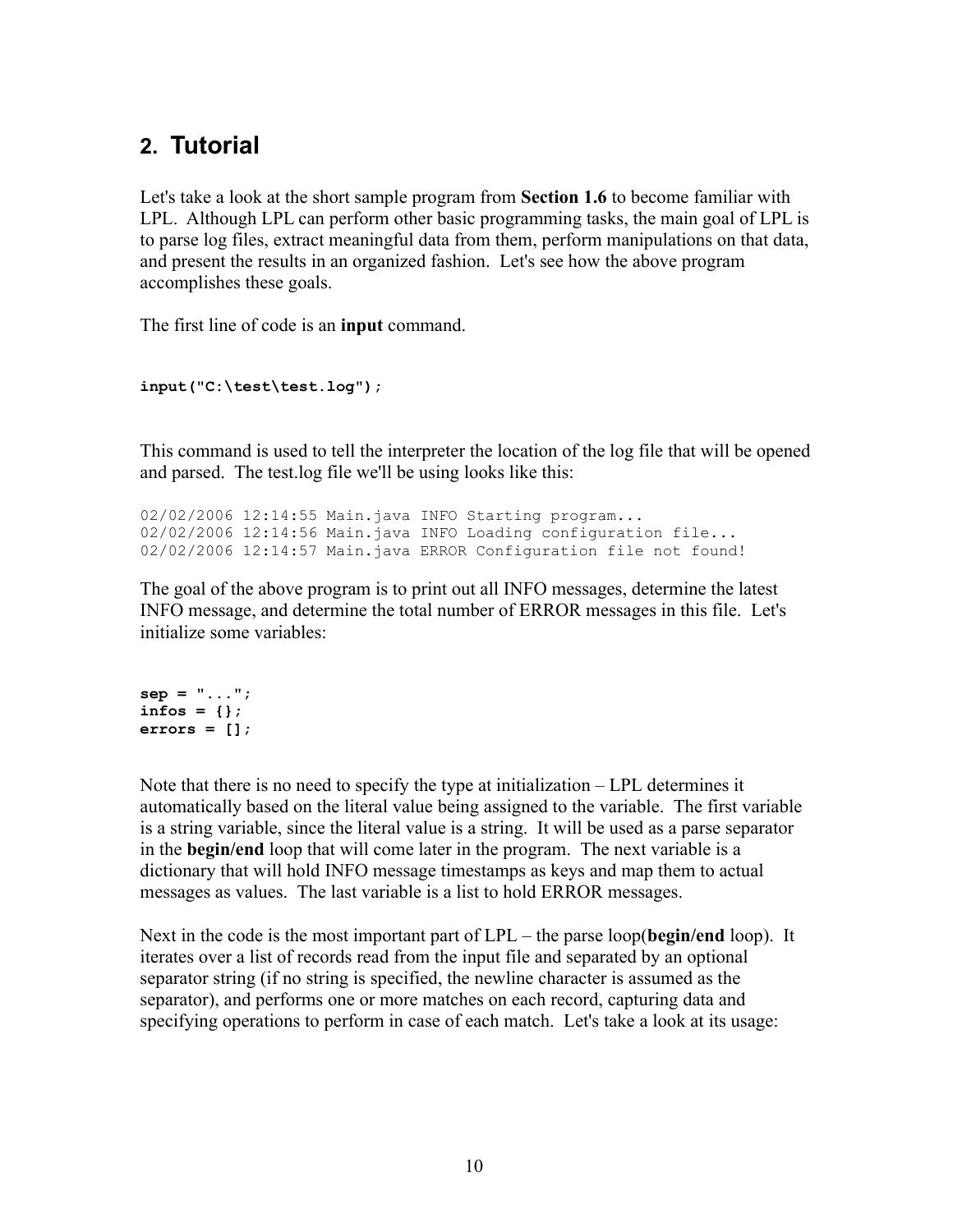```
begin (sep) {
      "(?s)(?i)\s*([^\s]*\s+[^\s]*).*INFO\s+([^\n\r]*).*" : {
            infos[_1] = _2;
      }
      "(?s)(?i)\s*([^\s]*\s+[^\s]*).*ERROR\s+([^\n\r]*).*" : {
            errors += _0;
      }
} end {
      print("Number of records: " + _NR);
}
```
To make things more interesting, we have opted to use a separator string *sep* (which is initialized to "..."). Therefore, the parse loop will iterate 3 times over following 3 records:

- 02/02/2006 12:14:55 Main.java INFO Starting program
- $\bullet$  \n02/02/2006 12:14:56 Main.java INFO Loading configuration file
- \n02/02/2006 12:14:57 Main.java ERROR Configuration file not found!

In the body of the loop we have two parse "cases", which are string literals or string variables preceding the colon (:). They are identical to Java Pattern class regular expressions. To find out more about the intricacies of the syntax, please visit <http://java.sun.com/j2se/1.4.2/docs/api/java/util/regex/Pattern.html>. For our purposes, it is sufficient to say that the first pattern matches records with INFO in them, and the second one matches records with ERROR in them. We can see that there should be two INFO matches and one ERROR match.

Note the special variables  $\theta$ ,  $I$ ,  $\theta$ , and  $NR$  (used in the **end** clause). These are builtin variables that exist only in the scope of a parse loop. They are used to capture data from records using capture groups (see Java Pattern documentation for more information about capture groups).  $\theta$  corresponds to the entire match,  $\theta$  corresponds to the first capture group, 2 to second, etc. *NR* contains the number of parsed records. In our program, every time an INFO message is matched, its timestamp gets captured and put into the dictionary we initialized earlier as a key, and its actual message is captured and put into the dictionary as a corresponding value. Every time an ERROR message is matched, the entire match gets put into the pre-initialized list. In the **end** clause, we print out how many records we have processed.

After the parse loop finishes, we have parsed useful data from the log file and put it in the dictionary and the list. Now we can manipulate it to accomplish our goals. First, we will print out all INFO messages and determine the latest such message in the log file. To do that, we need to compare timestamps we put in the dictionary, and the easiest way to accomplish that is to convert them to datetime type - and then compare variables of that type. Let's initialize a couple of variables before using the **for** loop: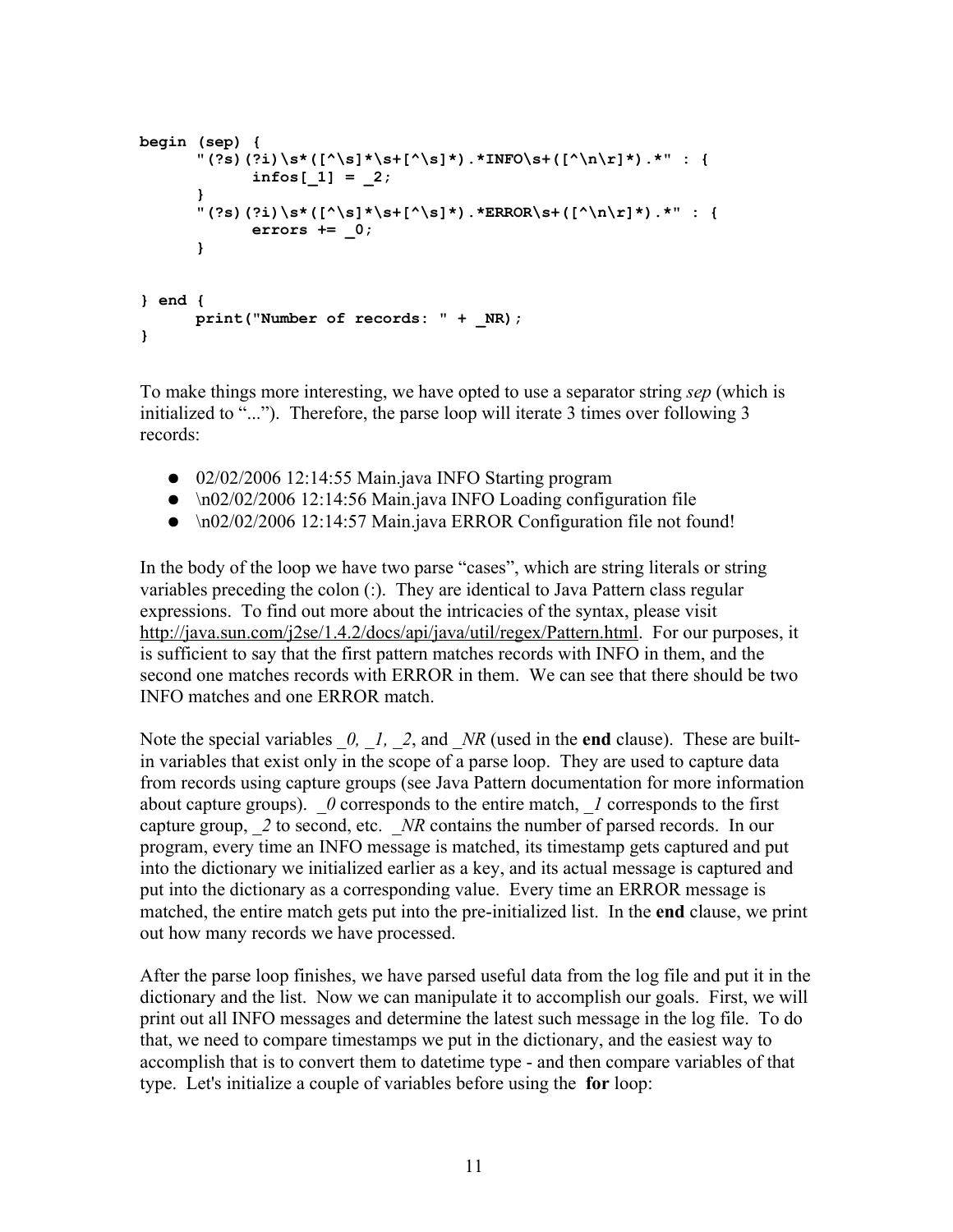```
latestInfoDT=datetime("Jan 1, 2006 00:00:00 am");
...
latestInfo = "";
```
The first variable will contain the date and time of the latest INFO message. We have initialized it to a timestamp that is earlier than any timestamp in the log file so that we have a reference point for initial comparison. The second variable will contain the latest INFO message text, and is initialized to an empty string. Now, we will iterate over the infos dictionary using a **for** loop:

```
for (date in infos) {
     dt = datetime(date, "MM/dd/yyyy HH:mm:ss");
     if (dt >= latestInfoDT) {
            latestInfoDT = dt;
            latestInfo = infos[date];
      }
     print("Date: " + date + ", Message: " + infos[date]);
}
```
The **for** loop iterates over lists and dictionary keys, capturing every iteration element in a specified variable(*date*). In our case, *date* variable will contain a timestamp string stored in the *infos* dictionary. The *dt* variable will be initialized to a datetime type, which will be parsed using a specified date format string on *date* variable. The date format string corresponds to a Java SimpleDateFormat class pattern (details available at [http://java.sun.com/j2se/1.4.2/docs/api/java/text/SimpleDateFormat.html\).](http://java.sun.com/j2se/1.4.2/docs/api/java/text/SimpleDateFormat.html) Next, we compare the new *dt* datetime variable with the *latestInfoDT* datetime variable, and if the *dt* variable is greater (later), it becomes the new *latestInfoDT* variable, and the corresponding value from the *infos* dictionary becomes the *latestInfo* variable. We also print each *date* variable and the corresponding value from *infos* dictionary within the **for** loop.

All that's left to do is print our results, and the two **print** statements do just that:

```
print("Latest INFO message: " + latestInfo + 
      ", Date: " + latestInfoDT);
print("Number of errors: " + count(errors));
```
Note the **count** command in the second print statement. It is used to count the number of elements in a list or dictionary. We use it to count the total number of ERROR messages, which corresponds to the number of elements in errors list.

This tutorial demonstrates a limited number of commands and constructs available in LPL. For comprehensive information on all aspects of the language, please read the next section (Language Reference Manual).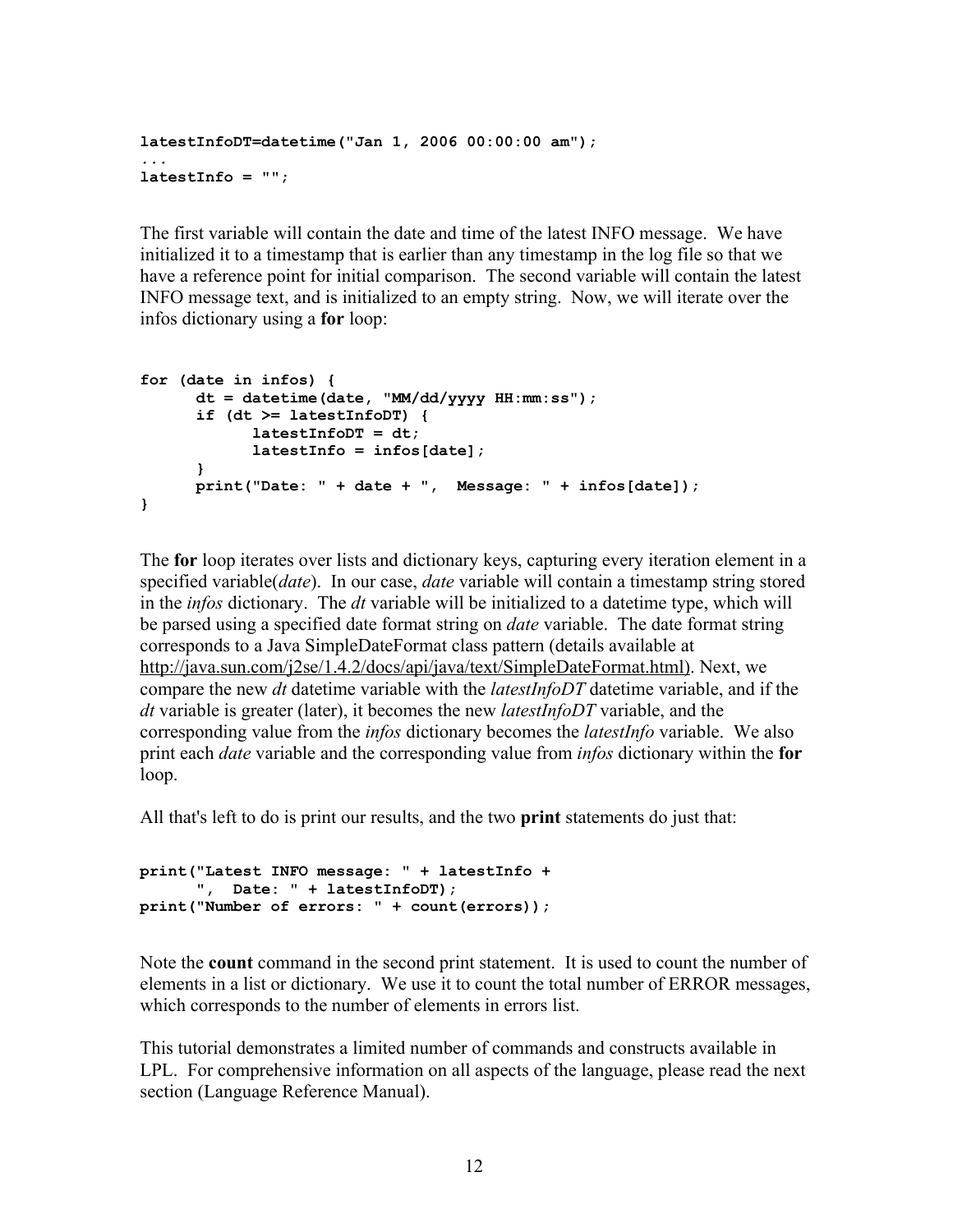# **3. Language reference manual**

## *3.1 Lexical Conventions*

#### **3.1.1 Tokens and Whitespace**

Parser *tokens* include identifiers, keywords, operators, literals, and other separators. Spaces, newlines and tabs constitute *white space*. The purpose of white space is to separate tokens, otherwise it is ignored.

#### **3.1.2 Comments**

Just like whitespace, *comments* are ignored by the parser. They are similar to Java. **Single line** comments begin with "//" and include all characters up to the end of the line. **Multi-line** comments begin with "/\* and terminate with "\*/", over one or more lines.

#### **3.1.3 Identifiers**

An *identifier* in LPL consists of a letter character followed by any combination of letters, digits, and underscores. Uppercase and lowercase letters are considered different. Examples of identifiers: **a, abc123, test\_string**.

#### **3.1.4 Keywords**

The following *keywords* are reserved in LPL:

| begin | remove   | max  |
|-------|----------|------|
| end   | input    | min  |
| for   | datetime | avg  |
| in    | count    | sum  |
| print | if       | type |
| add   | else     | what |
| int   | bool     |      |

**true** and **false** are also reserved words in LPL.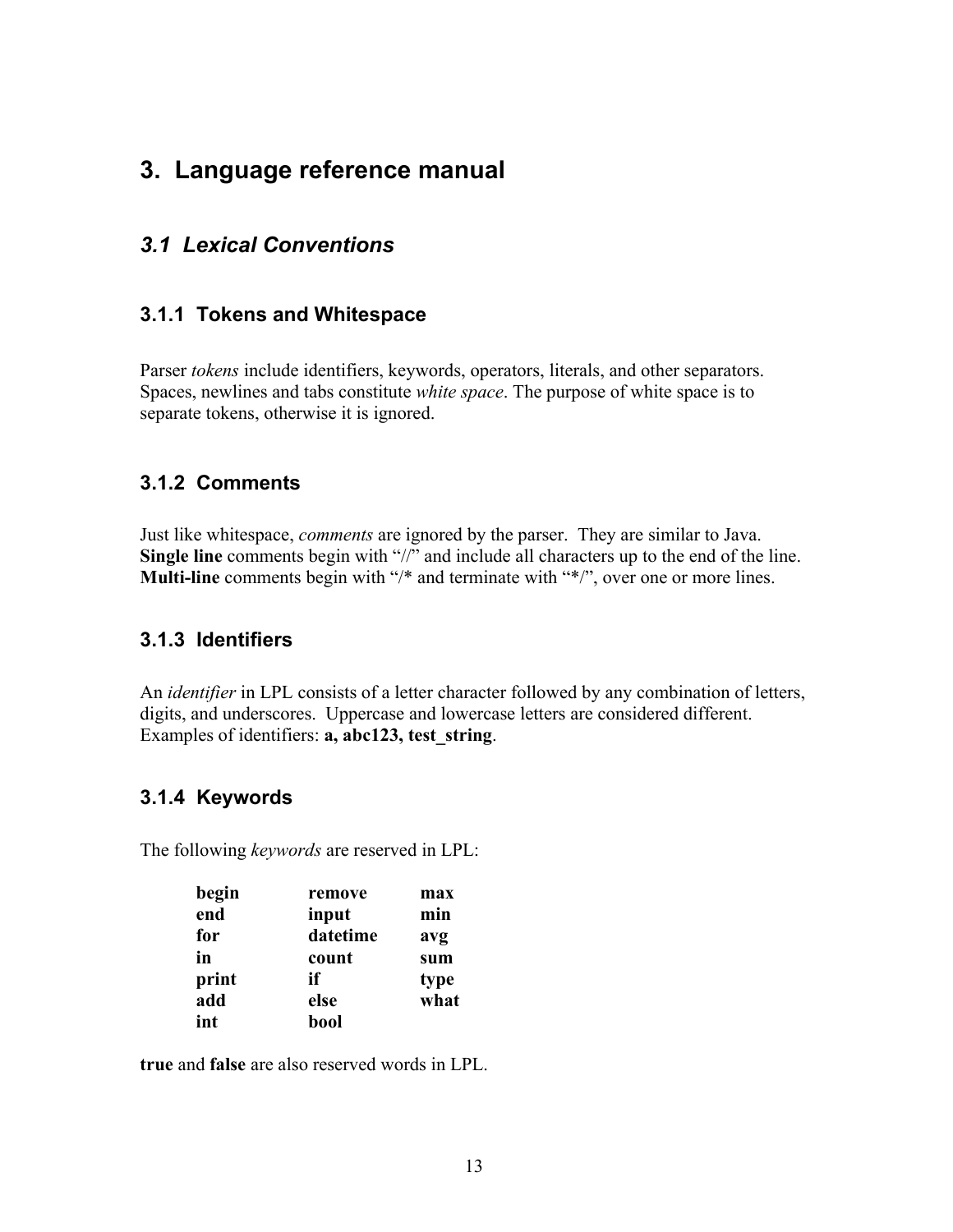#### **3.1.5 Literals**

There are three types of *literals*: **integer**, **string**, and **boolean**.

An **integer** literal is a sequence of one or more digits beginning with an optional sign. An integer literal may not begin with a zero if it is more than one character long.

A **string** literal is a sequence of zero or more characters enclosed in double quotes. Single character strings may be enclosed in single quotes. Certain characters may be escaped with a backslash (\). These characters include single and double quotes,  $(\langle \cdot, \cdot \rangle^{\alpha})$ and whitespace characters ( $\ln$ ,  $\trfore$ ,  $\trfore$ ,  $\th$ ).

A **boolean** literal is one of two reserved words, *true* or *false*.

## *3.2 Types*

LPL has four *basic types* and two *container types*. Basic types include **int**, **string, bool** and **datetime**. Container types include **list** and **dictionary**, which are implemented similar to Python.

**int, string** and **bool** types are 32-bit integers, strings of characters, and *true*/*false* values, respectively. **list** and **dictionary** types can only contain basic types and datetime type. The **datetime** type is a special type containing a timestamp. The timestamp is parsed from a string containing time and/or date. This parsing is performed when a datetime object is initialized, and an optional regular expression may be specified to use during parsing.

Arithmetic and relational operations may only be performed on operands of the same type with following exceptions: strings and all other basic types may be concatenated with a + operator, and any basic type as well as another list can be added to a list with a + operator. Lists may be dereferenced only by integers. Dictionaries may contain keyvalue pairs of any of the basic types.

## *3.3 Operators*

#### **3.3.1 Logical**

| && | logical <i>and</i> operator |
|----|-----------------------------|
| II | logical or operator         |
|    | logical <i>not</i> operator |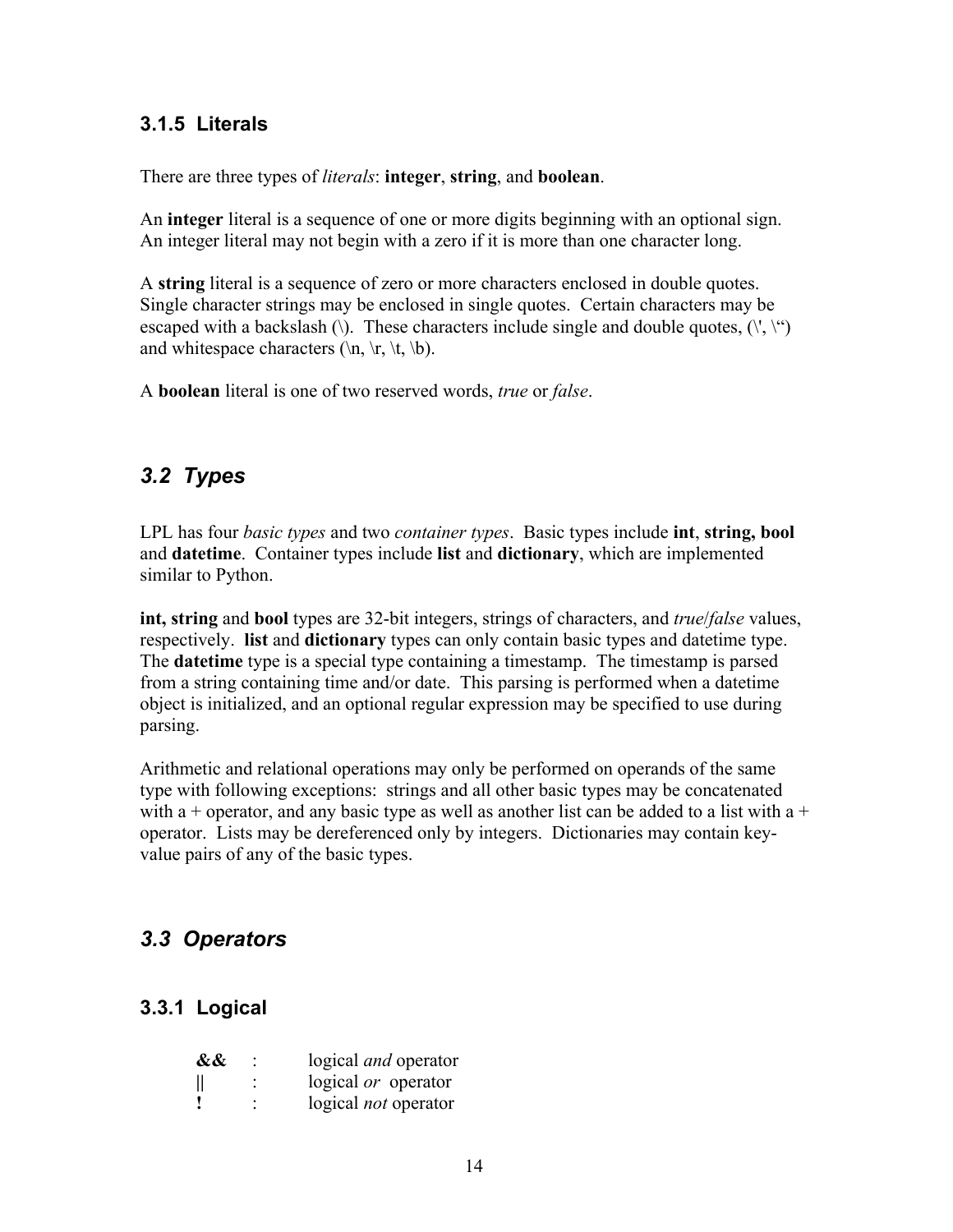## **3.3.2 Arithmetical**

| $^{+}$   | binary addition operator and string/list/dictionary append operator |
|----------|---------------------------------------------------------------------|
|          | binary subtraction operator                                         |
| $\star$  | binary multiplication operator                                      |
|          | binary division operator                                            |
| $+=$     | unary addition operator                                             |
|          | unary subtraction operator                                          |
| $\star-$ | unary multiplication operator                                       |
| $/ =$    | unary division operator                                             |

## **3.3.3 Relational**

|      | relational <i>equals</i> operator          |
|------|--------------------------------------------|
| $!=$ | relational <i>not equals</i> operator      |
|      | relational <i>greater than</i> operator    |
| >≕   | relational greater than or equals operator |
| ←    | relational <i>less than</i> operator       |
|      | relational less than or equals operator    |

## **3.3.4 Other**

| $=$      | assignment operator                  |
|----------|--------------------------------------|
|          | list/dictionary dereference operator |
| $\Omega$ | function call operator               |

# **3.3.5 Operator precedence table**

| 0 <sub>II</sub> | <b>High precedence</b> |
|-----------------|------------------------|
|                 |                        |
| * / *= /=       |                        |
| $+ - + = -$     |                        |
| !⊨ == < <= > >= |                        |
| $\&\&\ $        |                        |
|                 | Low precedence         |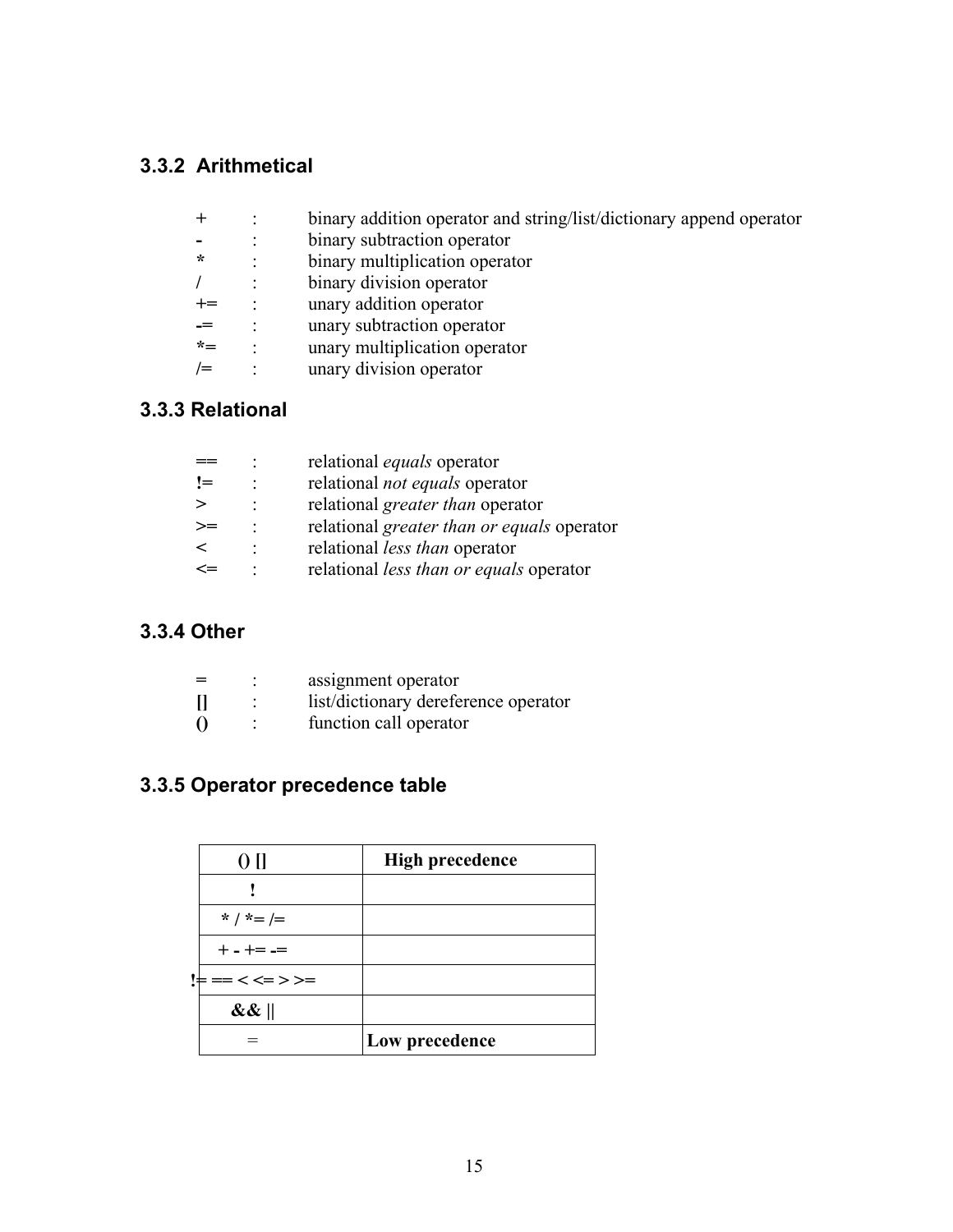## *3.4 Expressions*

Expressions include identifiers, function calls, list and dictionary element access, and other expressions surrounded by "(" and ")"

#### **3.4.1 Identifiers**

Identifiers are *left-value* expressions. They are bound to values resulting from evaluating *right-value* expressions.

#### **3.4.2 Function calls**

Function calls are *right-value* expressions. They consist of an identifier (one of reserved keywords) followed by a comma-separated list of arguments enclosed by "(" and ")".

#### **3.4.3 Element access expressions**

Element access expressions are *left-value* expressions. They consist of a list/dictionary identifier followed by an integer index enclosed in "(" and ")".

#### **3.4.4 Arithmetic expressions**

Arithmetic expressions consist of operands separated by arithmetic operators. Operands can be identifiers, integer literals, function calls, or element access expressions. Operands for "+" operator can also be string literals.

#### **3.4.5 Relational expressions**

Relational expressions consist of operands separated by relational operators. Operands can be identifiers, integer literals, function calls, or element access expressions.

#### **3.4.6 Logical expressions**

Logical expressions consist of operands separated by logical operators. Operands can be identifiers, relational expressions, or boolean literals.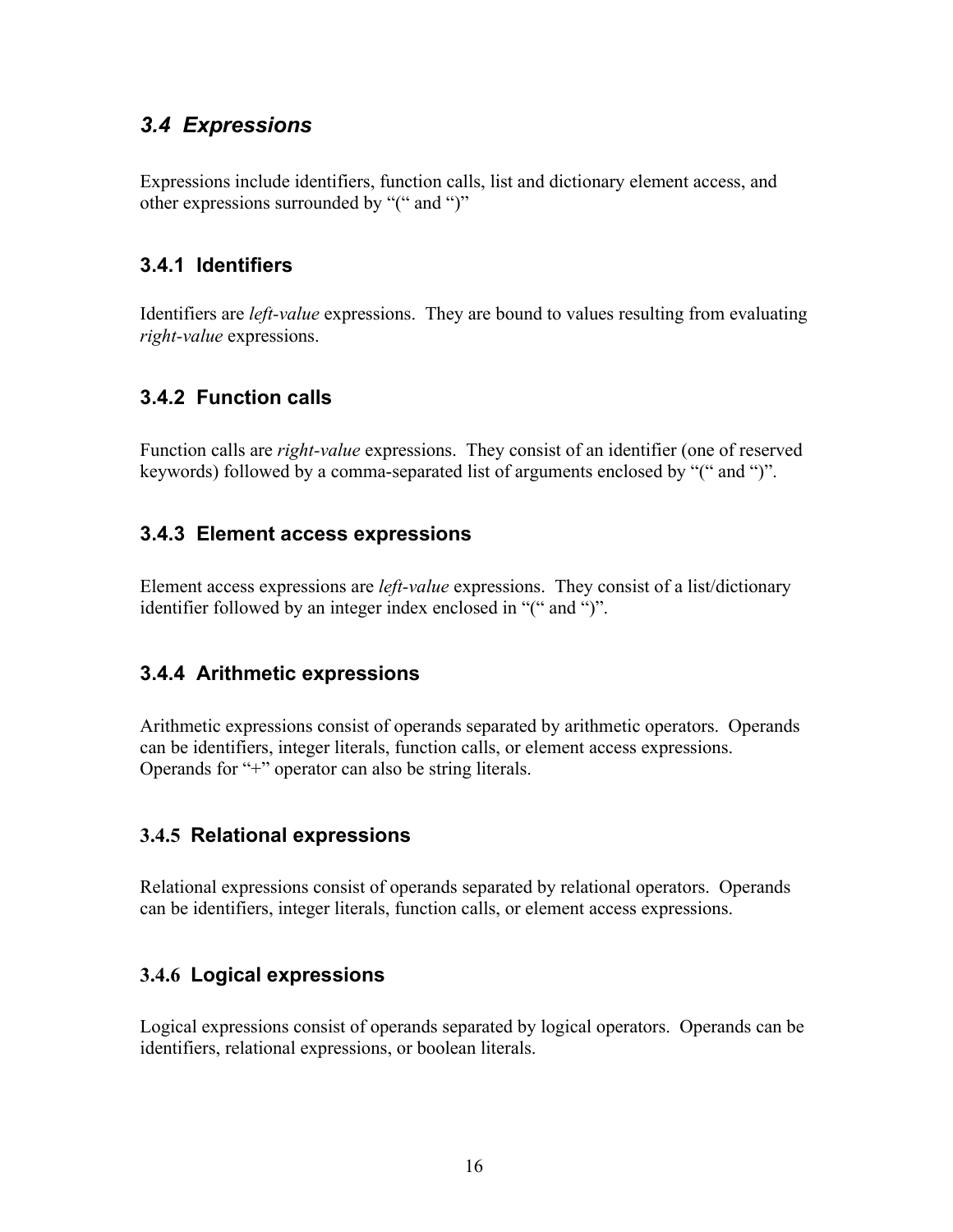### *3.5 Variable declaration and assignment*

LPL, like Python, is not strongly typed. That means variable declarations are not needed. A correct type is automatically assigned at variable initialization. Variable assignments take the form of:

 $\leq$  left-value expression $\geq$  =  $\leq$  expression $\geq$ ;

Examples:

| $\frac{1}{1}$ i becomes an integer with a value of 5                    |
|-------------------------------------------------------------------------|
| // name is a string with a value of "Joe"                               |
| $\frac{1}{1}$ is an empty list                                          |
| $\frac{1}{d}$ d is an empty dictionary                                  |
| // dt is a date time type reflecting current date and time              |
| $\frac{1}{2}$ c is a list containing integers 1 and 2.                  |
| $\frac{1}{x}$ ct is an integer corresponding to number of elements in d |
|                                                                         |

There are a few special variables defined only in the scope of a *begin / end* loop (see below). They contain:

- parts of the current parsed record matched by groups of the current parsing string ( $\overline{1}$ ) holds contents of first group, 2 of second, etc.)
- total number of records ( $NR$ )

#### *3.6 Statements*

#### **3.6.1 Looping**

There are three *looping statements* provided. One is the **for / in** loop used to iterate over lists and dictionaries. The syntax is as follows:

```
for <element identifier> in <list/dictionary identifier> {
       <statement>
       ...
```
}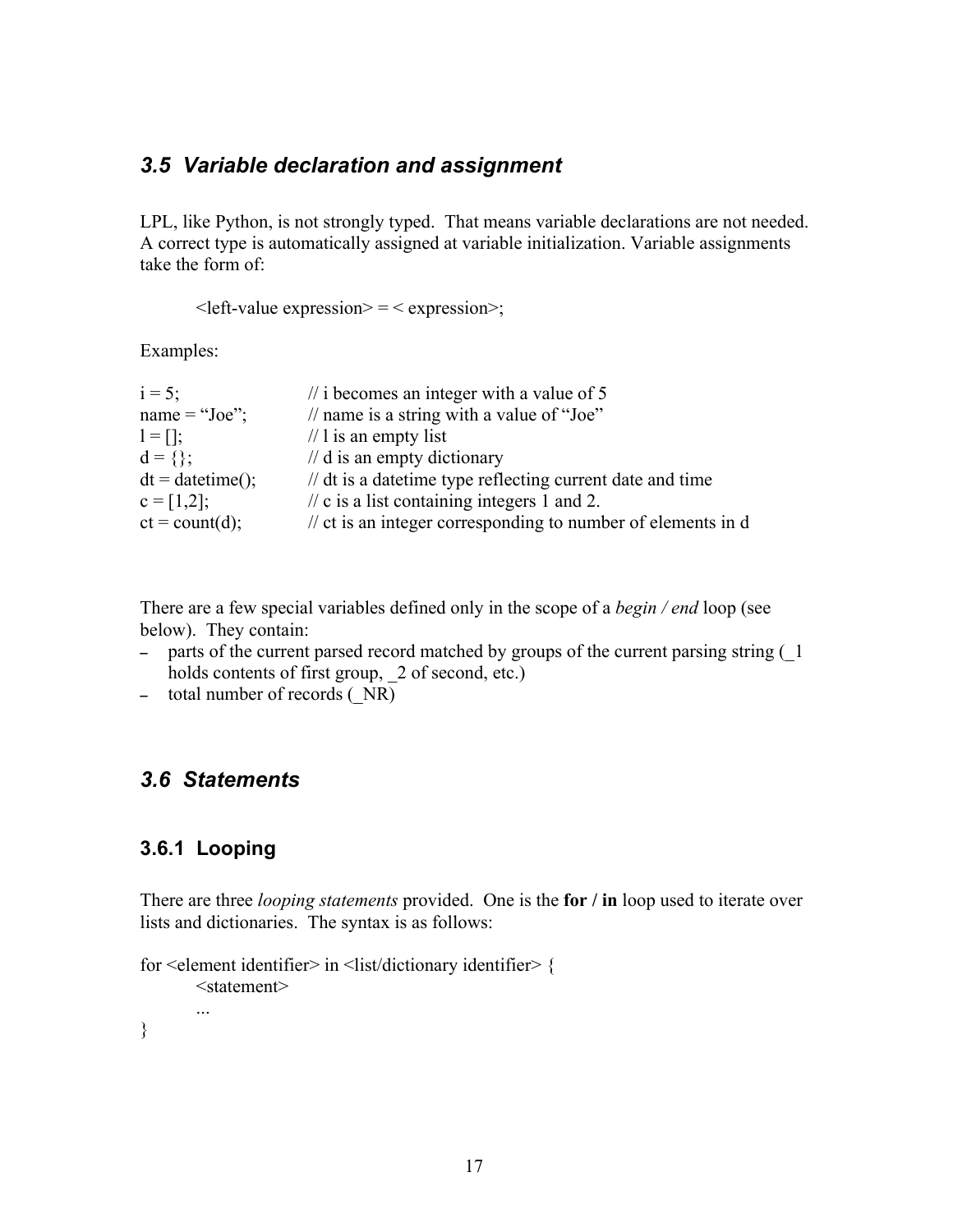Another loop is the **while** loop. The syntax is as follows:

```
while (\leqexpression\geq) {
        <statement>
        ...
}
```
Finally, there is the **begin / end** loop. It is used to iterate over records parsed from the input file. The syntax is as follows:

```
begin (<optional record parse string>) {
         \langle parse string 1> : {
                 <statement>
                 ...
         }
        \epsilon <parse string 2> : {
                 <statement>
                 ...
         }
} end {
         <statement>
         ...
}
```
## **3.6.2 Conditional**

*Conditional statement* is comprised of **if / else** keywords. The syntax is as follows:

```
if (\leqexpression\geq) {
        <statement>
        ...
\} else if (<expression>) {
        <statement>
        ...
} else {
        <statement>
        ...
}
```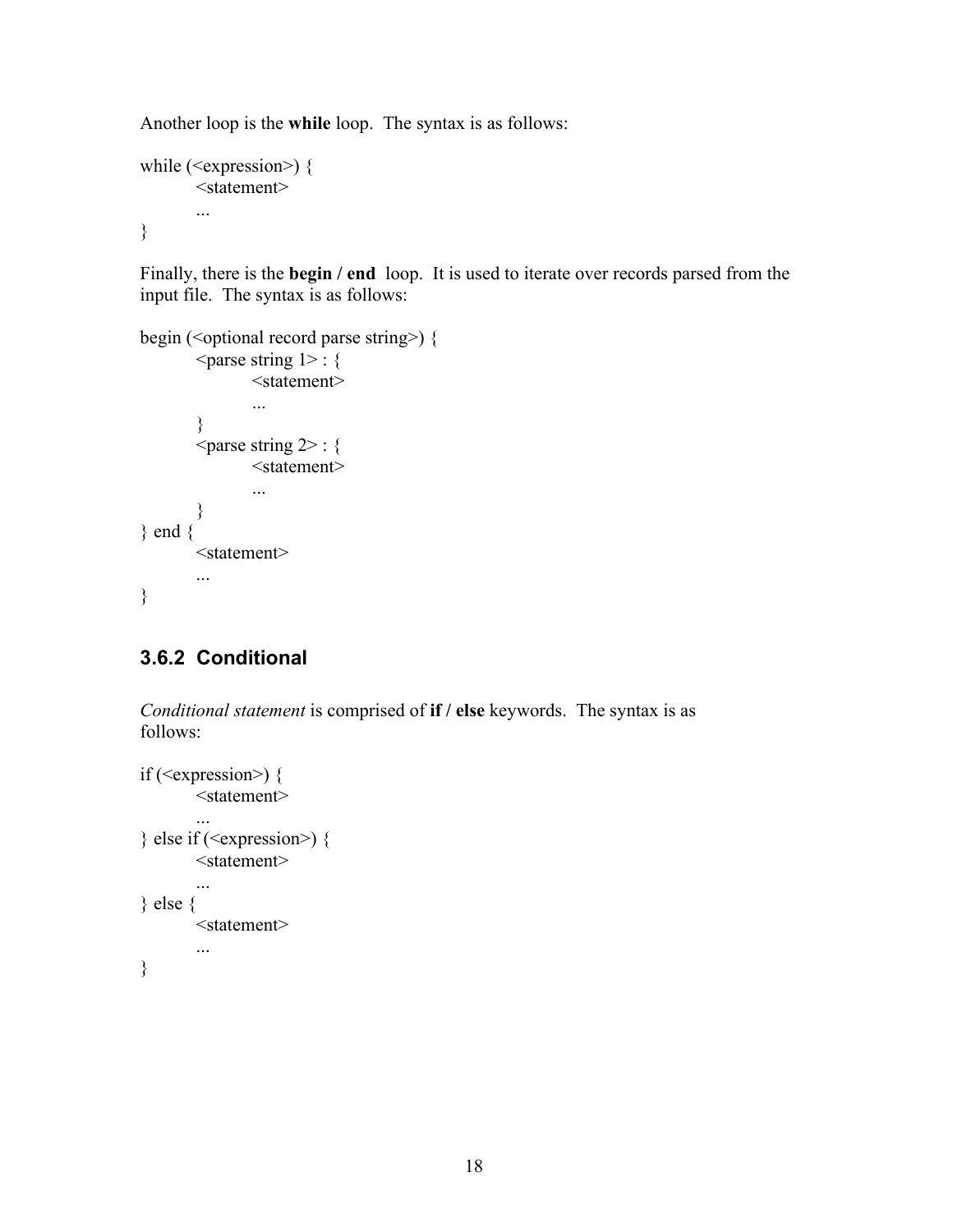# *3.7 Built-in Functions*

There are a few built-in functions to facilitate certain tasks in LPL. They are as follows:

| <b>Function signature</b> | <b>Description</b>                                                                                                   |
|---------------------------|----------------------------------------------------------------------------------------------------------------------|
|                           | <b>input(path to file)</b> specifies input log file to be parsed                                                     |
| print(id)                 | prints contents of id                                                                                                |
| type(id)                  | prints the type of id                                                                                                |
| what(id)                  | prints a detailed description of id, or contents of symbol table at<br>the moment if <b>id</b> is not given          |
| count(list, list)         | returns total number of members in all passed paramters, which<br>can be lists or dictionaries                       |
| max(list, list)           | returns max value among all parameters, which must be lists of<br>integers                                           |
| min(list, list)           | returns min value among all parameters, which must be lists of<br>integers                                           |
| avg(list, list)           | returns a string representation of the average of all elements in all<br>parameters, which must be lists of integers |
| sum(list)                 | returns sum of elements in all parameters, which must be lists of<br>integers                                        |
| datetime(string)          | returns a date time object either parsed from optional string created<br>based on current date/time                  |
| int(string)               | converts a string argument to integer type                                                                           |
| bool(string)              | converts a string argument to boolean type                                                                           |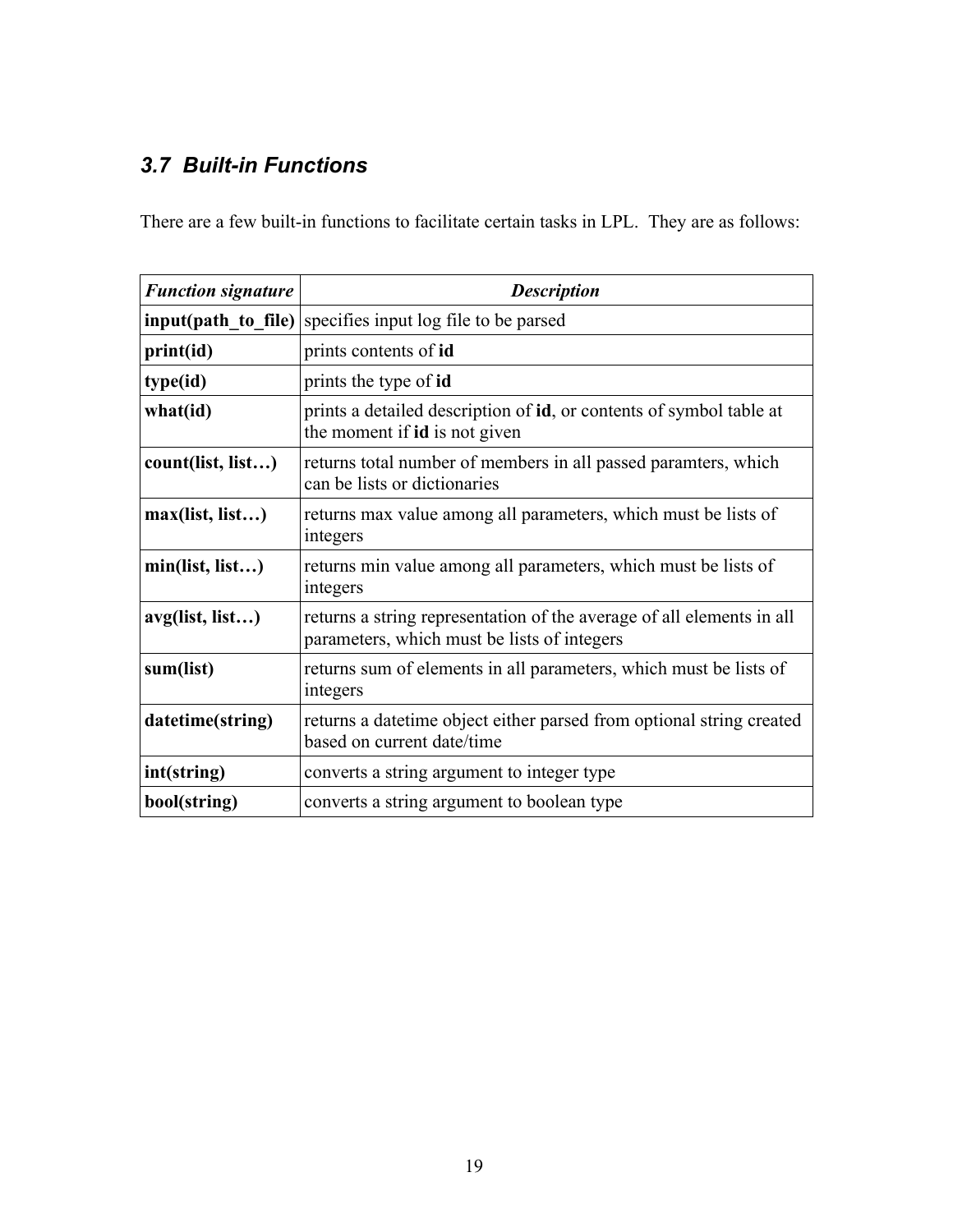# **4. Project plan**

## *4.1 Process planning*

Deadlines and completion of functionality were structured mainly in response to the course schedule. Core specification and design decisions were made during the writing of the Language Reference Manual. Several modifications to these decisions were made throughout the development period. Testing, both automated and manual, was performed concurrently with development of different functional pieces. Functional tests were written for every major part of functionality (see **6. Test plan**) and were continuously run throughout the development phase.

## *4.2 Programming style guide*

## **4.2.1 ANTLR**

- The colon ":" always starts at the fifth column on a separate line under the lexeme/non-terminal name, unless the rule is short.
- The choice separator "|" is always placed at the fifth column on a separate line under the last ":" or "|".
- The semicolon ";" is always placed at the fifth column on a separate line under the last ":" or "|", unless the rule is short.
- If an ANTLR rule is short and contains only one choice without any action, then it will be written next to the colon and followed by a semicolon on the same line.
- If an ANTLR rule has multiple choice or actions, the ";" is placed in a separated line at the ninth column.
- Short actions are placed at the same line as the corresponding rule, at the right half of the screen.
- Long actions start at the ninth column of the next line, under the corresponding rule. Code in actions follows the Java coding style.
- Lexeme (token) names are in uppercase and syntactic items (non-terminals) are in lowercase and may contain underscore "...".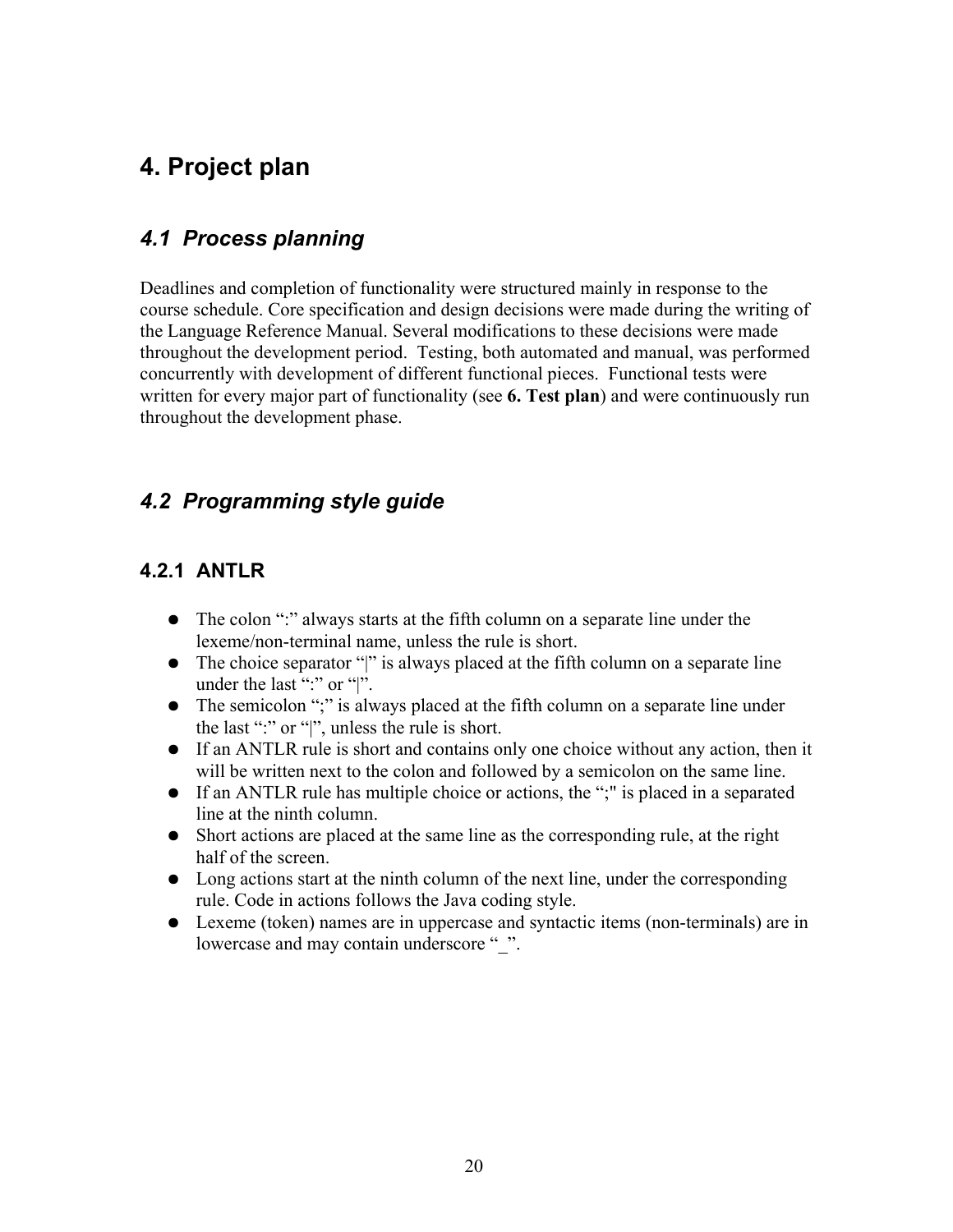#### **4.2.2 Java**

- Indentation of each level is 4 spaces.
- Only spaces are used (no tabs).
- The left brace "{" is on the same line as corresponding statement.
- $\bullet$  The right brace "}" in in the same column as the first character of corresponding statement.
- Comma-separated argument lists include spaces after the commas.
- No spaces between function names and argument lists, and between parentheses and arguments in argument lists.
- Spaces between operators and operands for outer expressions.
- Class names start with "LPL" followed by English words in camel-case.
- Variable and method names are in camel-case starting with a lowercase letter.

## *4.3 Project timeline*

| <b>Task</b>                            | <b>Date Due</b> |
|----------------------------------------|-----------------|
| Initial idea and design                | 01/28/06        |
| Whitepaper                             | 02/07/06        |
| Core grammar/syntax specifications     | 03/02/06        |
| Language Reference Manual              | 03/02/06        |
| <b>ANTLR</b> lexer and parser grammars | 03/09/06        |
| ANTLR tree walker (core functionality) | 03/16/06        |
| Coding complete                        | 05/07/06        |
| Testing complete                       | 05/07/06        |
| Final report                           | 05/09/06        |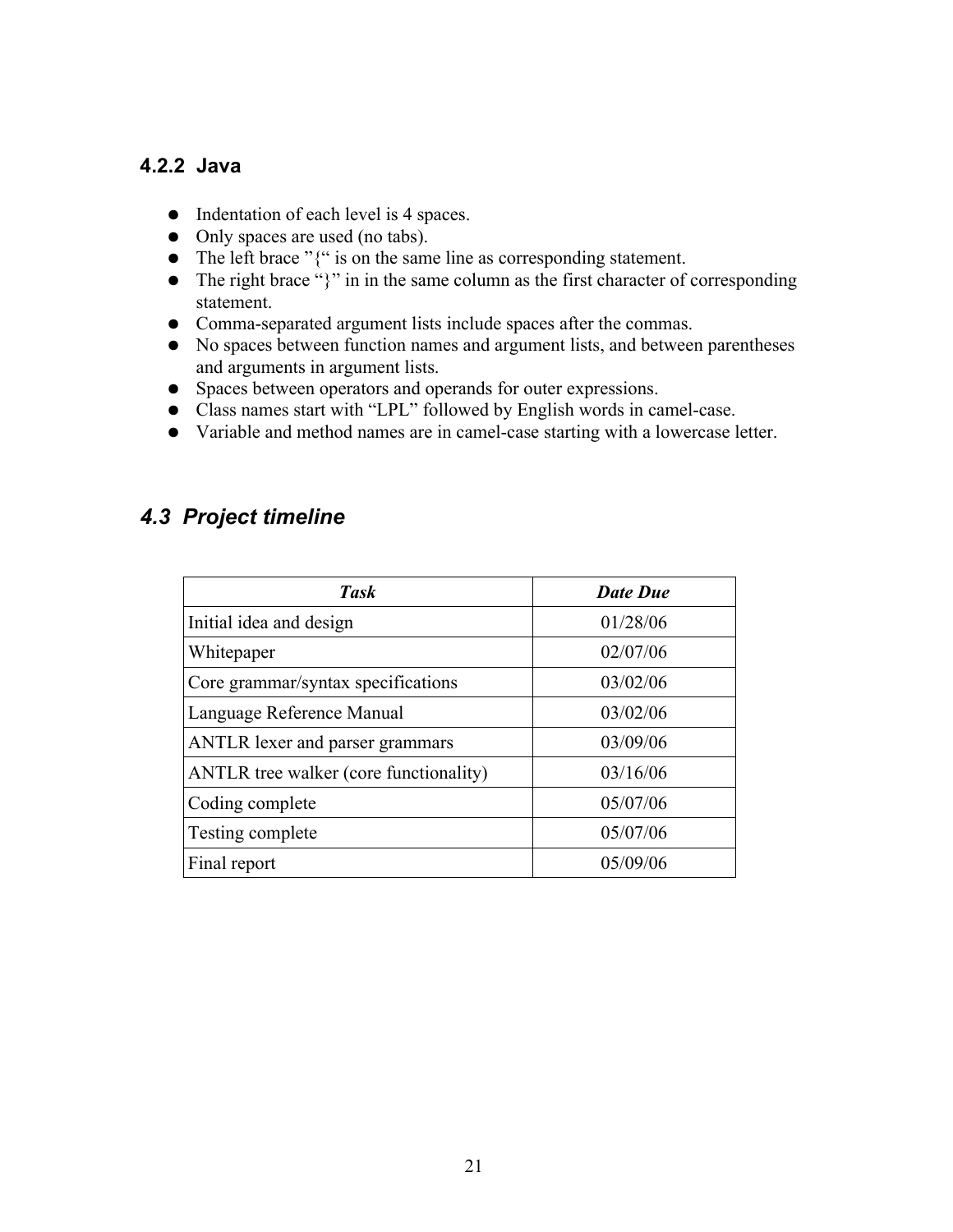## *4.4 Software development environment*

#### **4.4.1 Java**

All manual coding was done in Java version 1.5.0\_02. All code generated by ANTLR was also Java. Java is an object-oriented programming language developed by James Gosling and colleagues at Sun Microsystems in the early 1990s. Unlike conventional languages that are generally designed to be compiled to native code, Java is compiled to bytecode which is then run (generally using just-in-time compilation) by a Java virtual machine. The language itself borrows much syntax from C and  $C^{++}$  but has a simpler object model and removes the need for low-level tools like programmer-manipulable pointers. For more information on Java, visit <http://java.sun.com/>.

#### **4.4.2 Eclipse**

Eclipse Integrated Development Environment (IDE) was used to facilitate the development process. The version used was 3.2. Eclipse is an open source community whose projects are focused on providing a vendor-neutral open development platform and application frameworks for building software. For more information, visit http://www.eclipse.org.

## **4.4.3 ANTLR**

ANTLR version 2.7.6.1 was used to generate lexer, parser, and treewalker Java classes. ANTLR is a parser generator that uses LL(k) parsing. ANTLR stands for "ANother Tool for Language Recognition". Given that ANTLR is in competition with LR parser generators, the alternative reading "ANT(i)-LR" may not be accidental. For more information on ANTLR, refer to [http://www.antlr.org/.](http://www.antlr.org/) For convenient integration of ANTLR with Eclipse, an Eclipse plugin called ANTLR Studio was used. For information on ANTLR Studio, refer to http://www.placidsystems.com/.

## **4.4.4 CVS**

Concurrent Versions System(CVS) was used as a version control system for the project to ensure code integrity. CVS keeps track of all work and all changes in a set of files, typically the implementation of a software project, and allows several (potentially widely separated) developers to collaborate. Eclipse IDE contains a CVS integration, so no additional installation was necessary. A free CVS account was obtained from [http://www.cvsdude.org](http://www.cvsdude.org/). For more information on CVS, refer to <http://www.nongnu.org/cvs/>.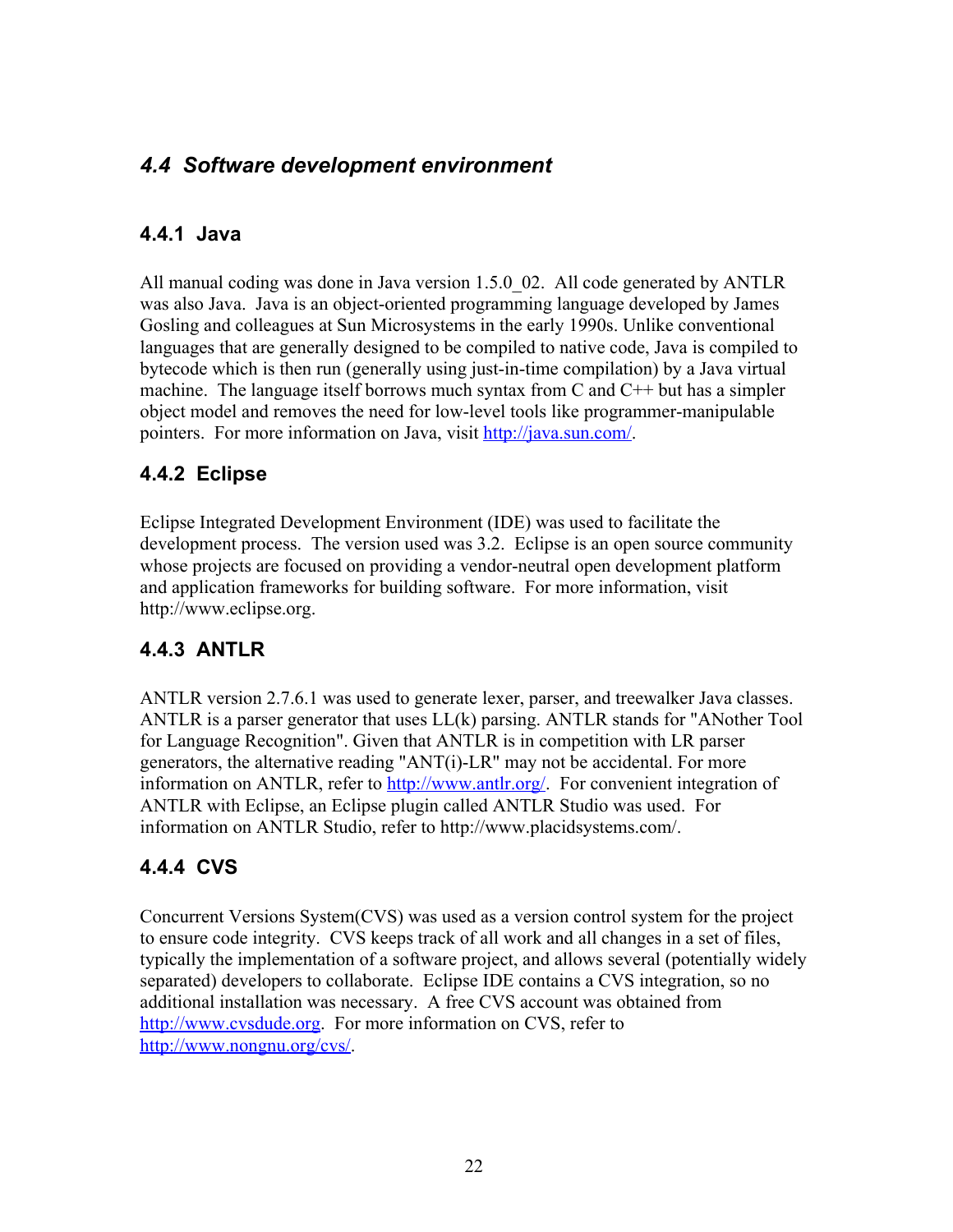# *4.5 Project log*

| <b>Task</b>                                                     | <b>Completion date</b> |
|-----------------------------------------------------------------|------------------------|
| Whitepaper                                                      | 02/07/06               |
| CVS setup                                                       | 02/10/06               |
| Development environment setup (Eclipse, ANTLR)                  | 02/15/06               |
| Language Reference Manual                                       | 03/02/06               |
| Core lexer/parser grammar                                       | 03/06/06               |
| Data types hierarchy                                            | 03/13/06               |
| Basic types                                                     | 03/20/06               |
| Arithmetic and logical operators                                | 03/25/06               |
| Assignment operation                                            | 03/29/06               |
| print, type statements for basic types                          | 03/29/06               |
| List type                                                       | 03/31/06               |
| Testing framework, tests for basic types                        | 04/01/06               |
| Dictionary type, container types tests                          | 04/02/06               |
| if/else statement with corresponding tests                      | 04/02/06               |
| for/in loop with corresponding tests                            | 04/09/06               |
| Comparison of complex types, boolean operators                  | 04/11/06               |
| continue, break statements                                      | 04/14/06               |
| count, max, min, avg, sum statements with corresponding tests   | 04/15/06               |
| List and dictionary append operation, input and what statements | 04/19/06               |
| while loop with corresponding tests                             | 04/22/06               |
| begin loop with integration test, int, bool statements          | 05/06/06               |
| Coding completed                                                | 05/07/06               |
| Final report finished                                           | 05/08/06               |
| Final report revised, edited, and submitted                     | 05/09/06               |
|                                                                 |                        |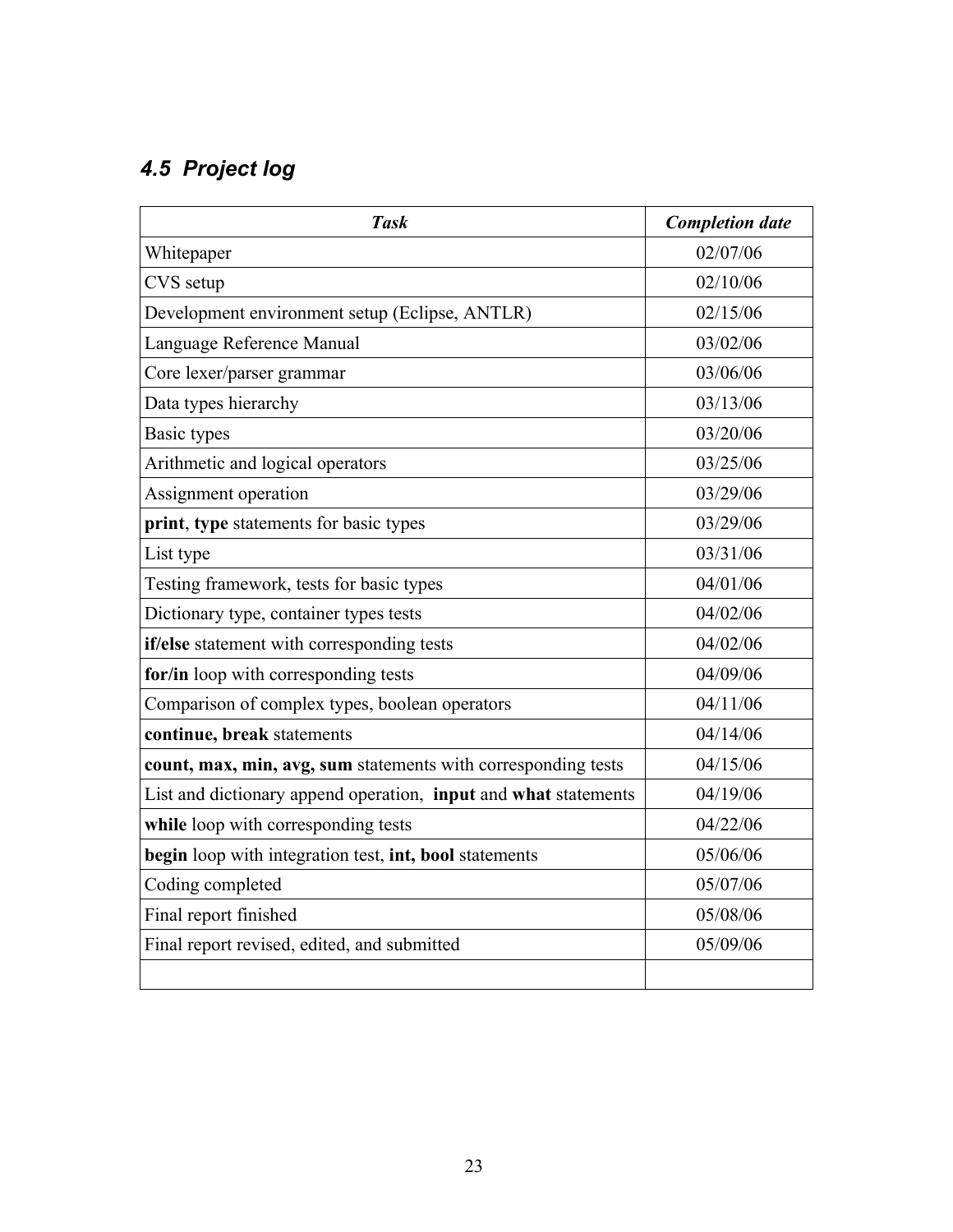# **5. Architectural design**

## *5.1 System components*

The Frontend consists of a Lexer, a Parser, and a Tree Walker. These are Java classes generated from ANTLR grammar files (LPLgrammar.g and LPLwalker.g). The Lexer takes in LPL code, removes whitespace and tokenizes the input. The token stream is input into the Parser, which analyzes the syntactic structure of the LPL program and generates an abstract syntax tree(AST ). The AST is input into the Tree Walker, which performs various actions at various AST nodes, referring to the backend components as necessary.

The Backend consists of an Interpreter class, a Type System, and a Built-in Functions class. Then interpreter (LPLInterpreter.java) handles control flow for loops and conditionals, and also contains several helper functions. The Type System consists of a base type class (LPLBaseType.java), from which all other data types are derived. The data types include basic types such as integer, string, boolean, and datetime (LPLInt.java, LPLString.java, LPLBoolean.java, and LPLDatetime.java, respectively). Also, there are two container data types, list and dictionary (LPLList.java, and LPLDictionary.java), which can contain any of the basic types. The Built-in Functions class (LPLBuiltinFunctions.java) contains implementations of all LPL built-in functions.

Additional classes include LPLSymbolTable.java, which implements a symbol table to be used by the Interpreter in various scopes, and LPLMain.java, which is the main class for directing input/output and reporting errors and exceptions. Another class is LPLRunner.java, which is a utility class for executing automated tests.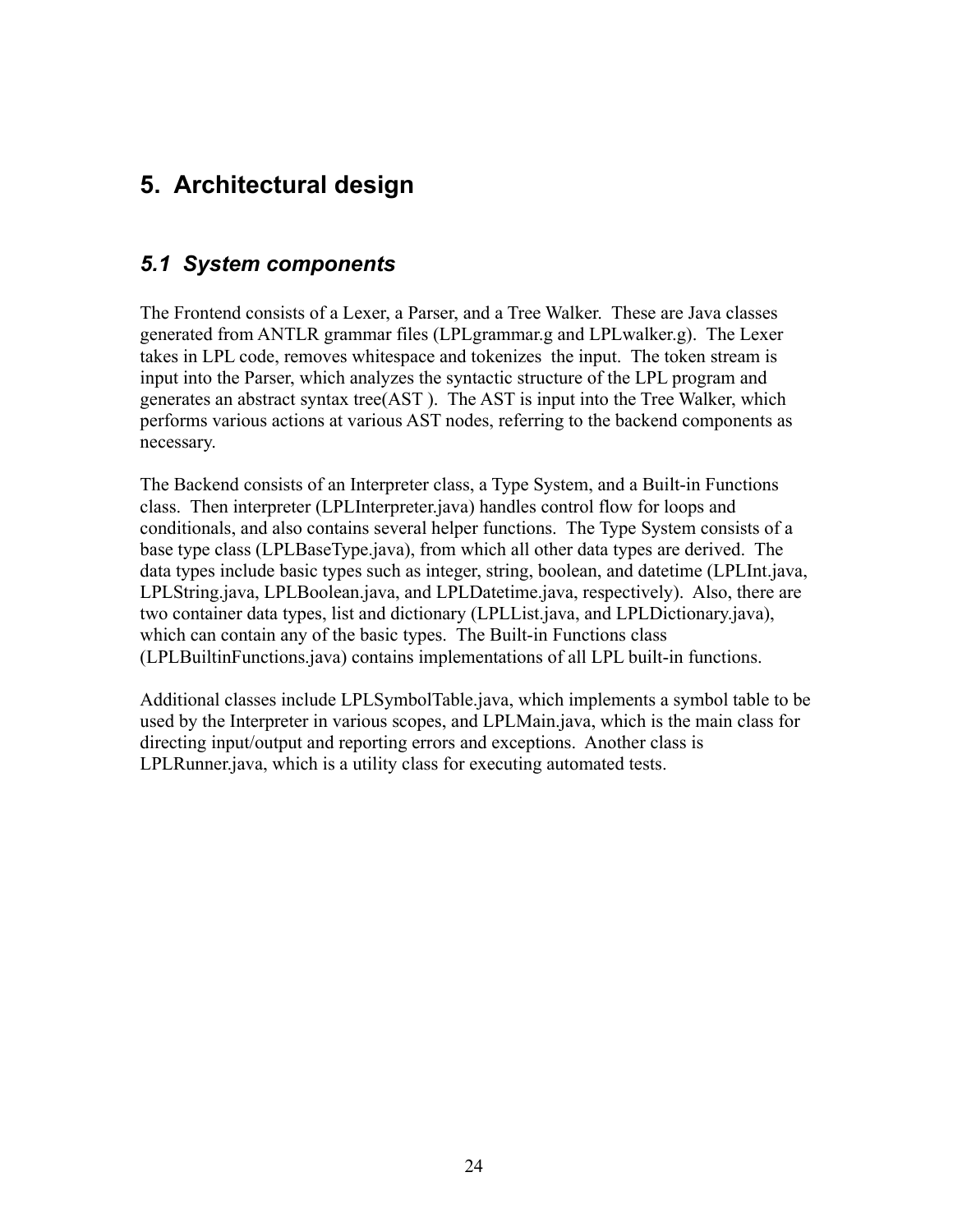# *5.2 Component diagram*

The following diagram depicts the interaction between the components of the system:

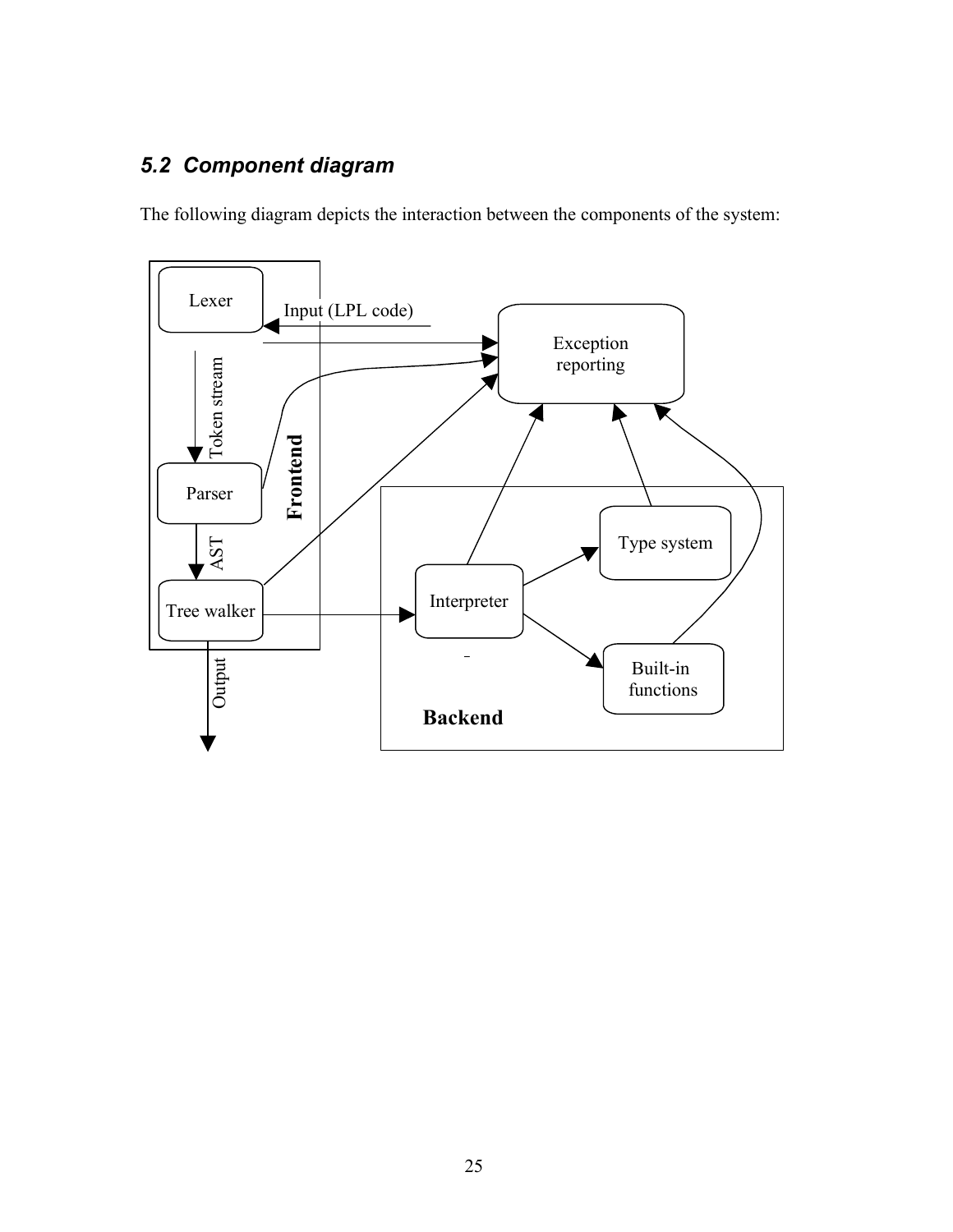# **6. Test plan**

Testing was performed throughout the duration of the project. Functional testing was automated through a framework described below. Fault tolerance testing was mainly manual.

## *6.1 Automated testing framework overview*

The automated testing framework functions in a very straightforward manner. It uses Java Unit testing framework (JUnit) to run suites of Java Unit tests. Each unit test contains several testcases which test different functionality by automatically executing short LPL scripts and comparing the output with an existing expected results database. The execution of LPL scripts and capture of output are performed by LPLRunner.java utility class, which starts the LPL interpreter in a separate Java process, executes a given LPL program file, and captures the output. The captured output represents the actual value in the testcase. The expected value comes from a database of text files. A specified text file is read in within the testcase, and its contents are compared to the actual value with an assertEquals statement.

Due to time constraints, the number of automated functional and integration tests is not as high as I would like it to be. However, existing tests cover most of basic functionality of the language, and it is very simple to create additional tests within the framework.

## *6.2 Sample test file*

package lpl.testing.tests;

import java.io.IOException;

```
import junit.framework.TestCase;
import lpl.testing.util.LPLRunner;
```

```
public class StatementsTest extends TestCase {
```

```
public static void main(String[] args) {
  junit.textui.TestRunner.run(StatementsTest.class);
}
public StatementsTest(String name) {
  super(name);
}
protected void setUp() throws Exception {
}
protected void tearDown() throws Exception {
```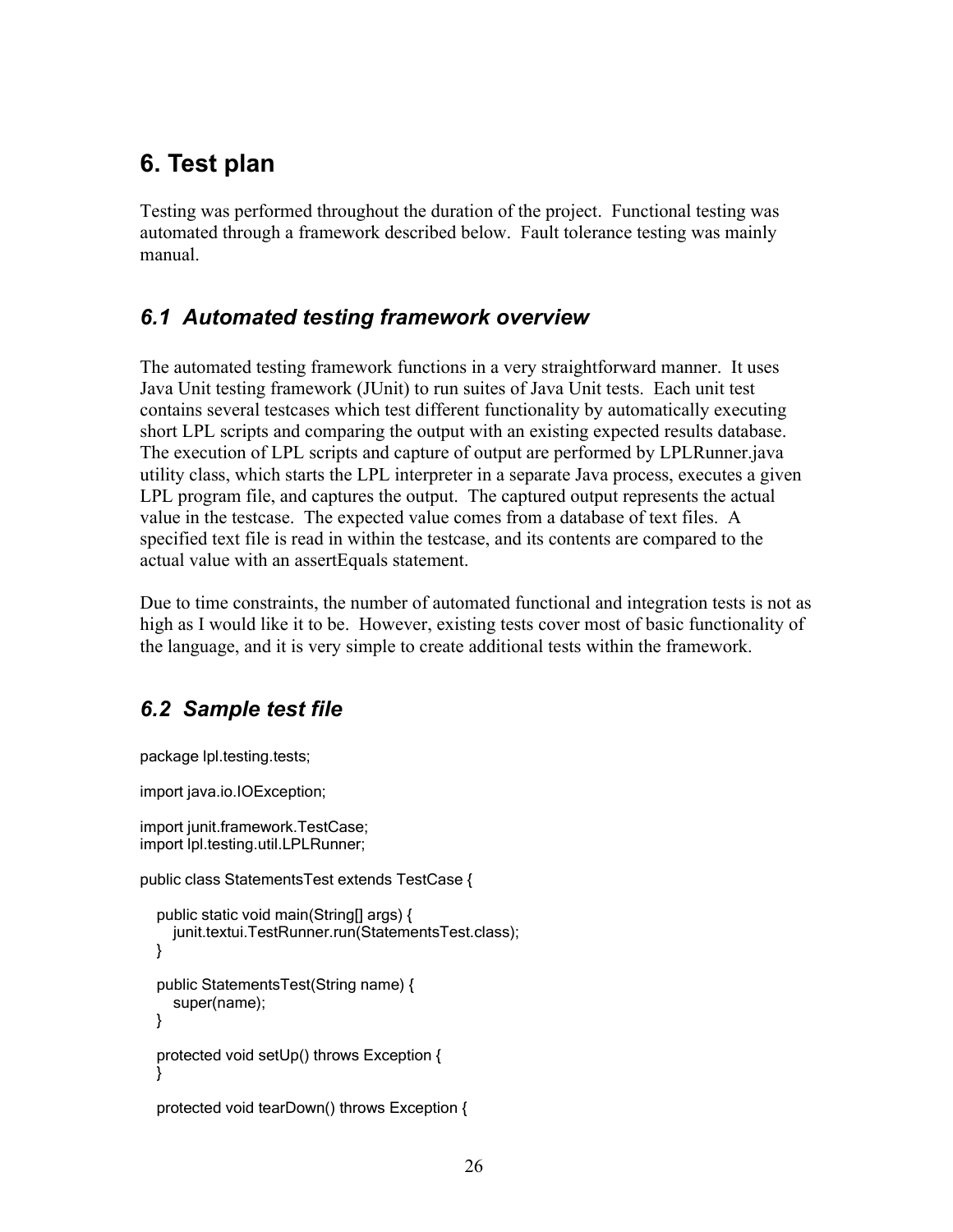```
public void testConditionals() throws IOException {
  String expected = LPLRunner.getExpected("conditionals.txt");
  String actual = LPLRunner.runLPL("conditionals.lpl", true);
  assertEquals("Conditionals error:", expected, actual);
}
public void testBasicLoops() throws IOException {
  String expected = LPLRunner.getExpected("basic_loops.txt");
  String actual = LPLRunner.runLPL("basic_loops.lpl", true);
  assertEquals("Basic loops error:", expected, actual);
}
public void testBuiltinFunctions() throws IOException {
  String expected = LPLRunner.getExpected("builtin_functions.txt");
  String actual = LPLRunner.runLPL("builtin_functions.lpl", true);
  assertEquals("Builtin functions error:", expected, actual);
}
```
#### *6.2 Sample input script and expected output*

```
/* basic_loops.lpl */
c=1;
while (c<5) {
  print(c);
  c+=1;}
a = [1, 2, 3, 4, 5, 6, 7];
for (b \text{ in a}) {
  if (b \le 4) {
     print(b);
  } else if (b > 4 && b < 6) {
     continue;
  } else {
     print(b);
     break;
  }
}
type(b);
```
}

}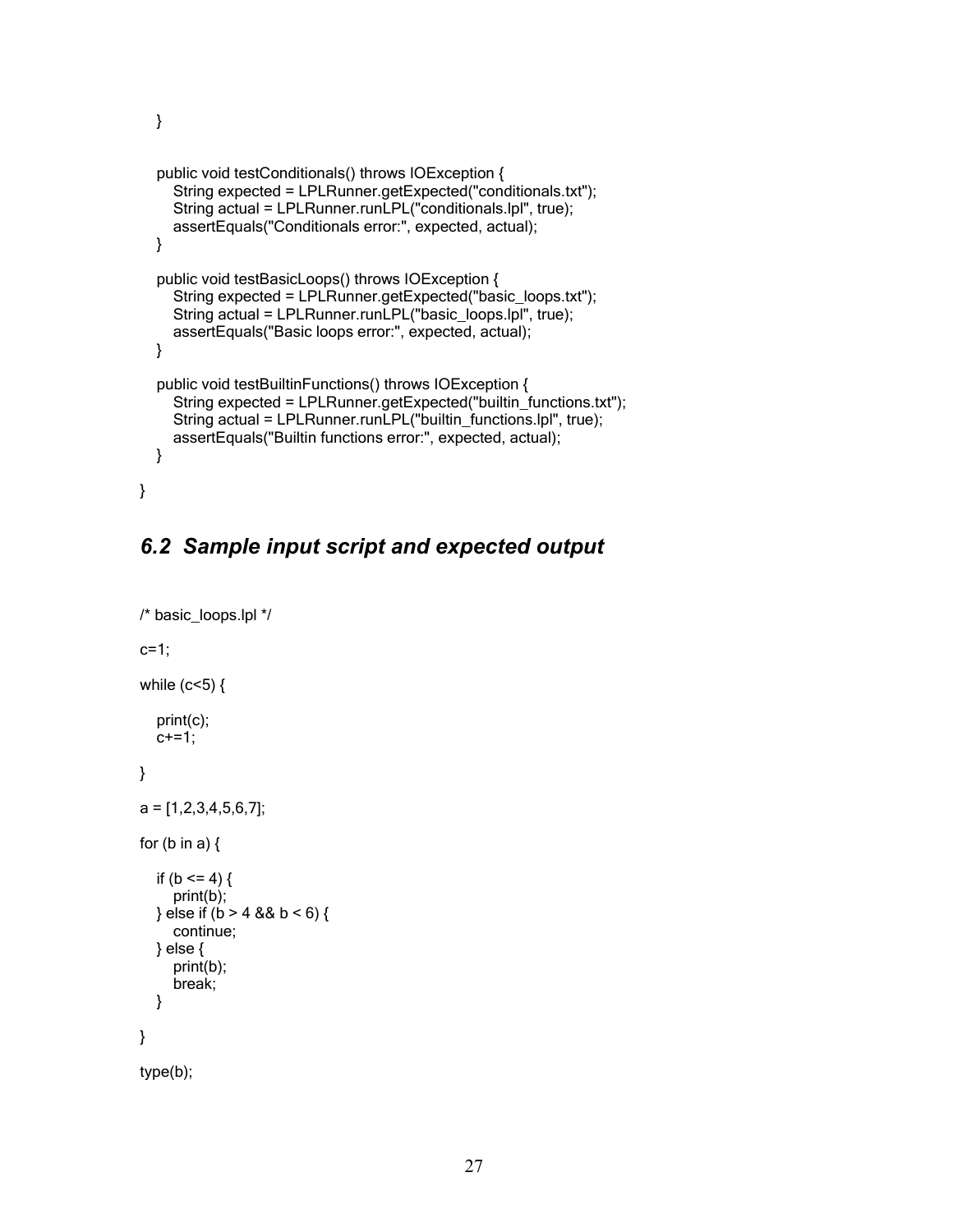/\* basic\_loops.txt \*/

 $c = 1$  $c = 2$  $c = 3$  $c = 4$  $b = 1$  $b = 2$  $b = 3$  $b = 4$  $b = 6$ undefined-variable

#### *6.4 Sample test run – screenshot*

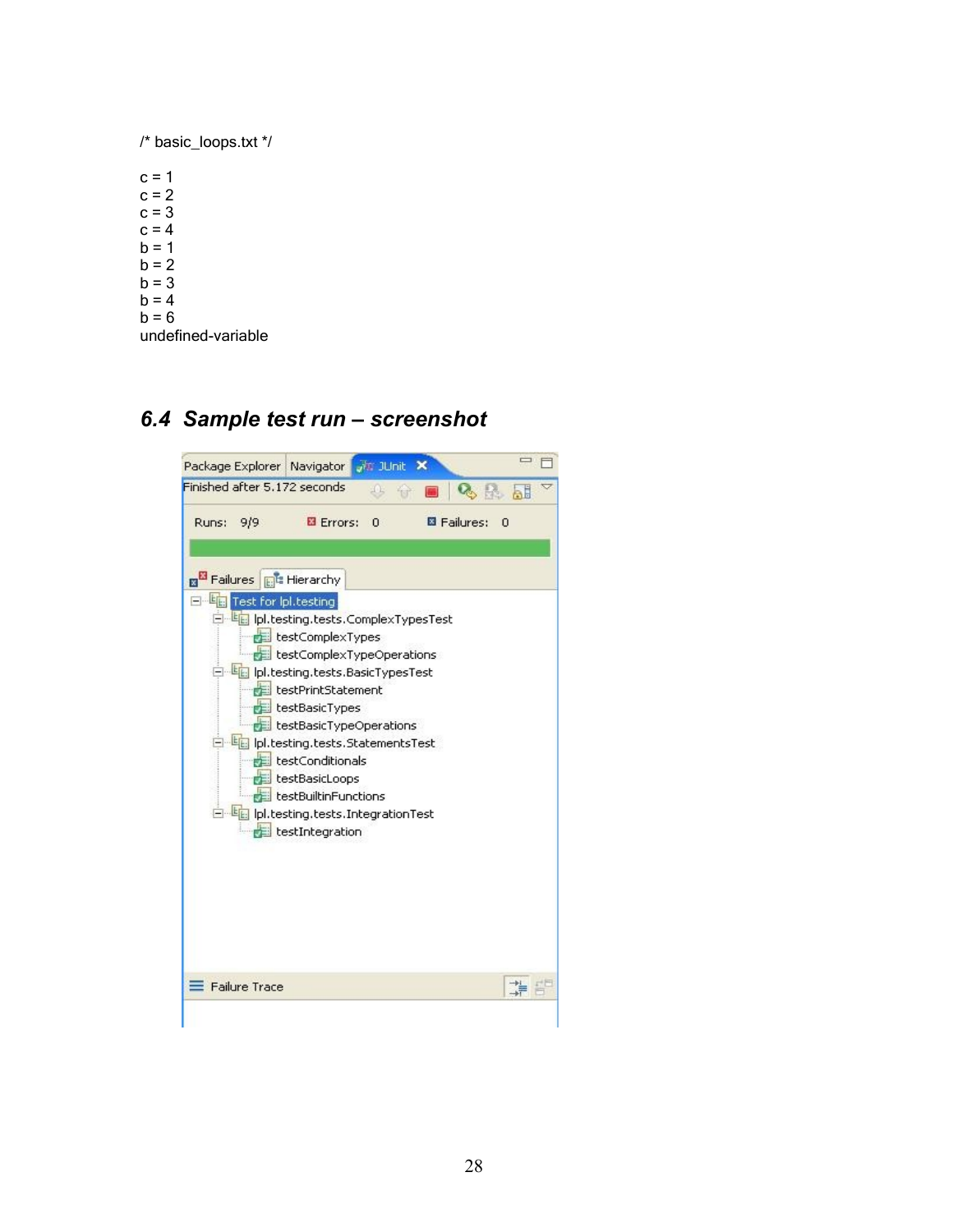# **7. Lessons learned**

- Good design is paramount. Planning and laying out as much of the core system functionality as possible before starting to code will greatly simplify the coding process. Determining data types, operations, and internal functions before starting to code is very important.
- Studying other language implementations can make both design and implementation simpler, as they may offer good ways to to implement similar functionality. It is also the best way to learn about tools such as ANTLR for someone who has never worked with it before. Parts of this project were based on the Mx language (© Tiantian Zhou, Hanhua Feng, Yong Man Ra, Chang Woo Lee), which made the basic infrastructure implementation quicker and easier. It also provided an excellent learning source.
- A comprehensive suite of automated tests can give the coder peace of mind when coding new functionality. Such a suite can always be run to check that the existing functionality has not been adversely affected by new code.
- Learning technology that is completely unfamiliar can be very time consuming. It is absolutely necessary to start this project as soon as possible. While I started early, I found myself spending more time than anticipated and required the full term to complete the language and report. From the start, I would advise to categorize planned features as essential and time-permitting.
- Verbal explanation can help solve mysterious errors. Explaining the purpose and functionality of code to another person, especially someone with minimal programming experience, often results in understanding a problem that has eluded resolution for some time.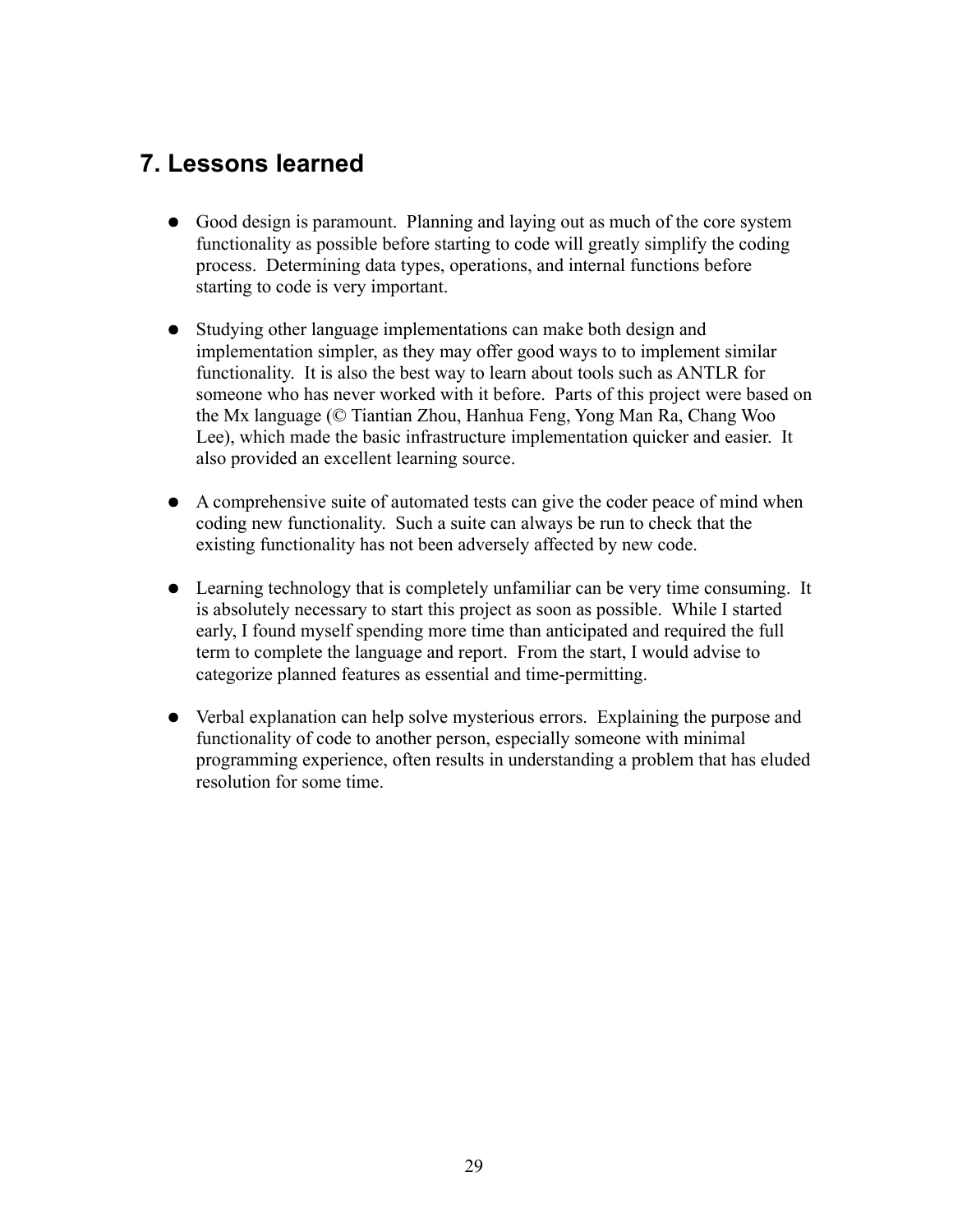# **8. Code listing**

## *8.1 Grammar*

#### **8.1.1 src/lpl/grammar/LPLgrammar.g**

```
/*
* @version $Id: LPLgrammar.g,v 1.15 2006/05/07 18:45:38 genek81 Exp $
*/
header {
  package lpl.grammar;
  import java.io.*;
}
/* LPL Lexer */
class LPLLexer extends Lexer;
options {
  k=2:
  testLiterals = false;
  exportVocab = LPL;
}
{
  public int nr_error = 0;
  public void reportError(String s) {
    super.reportError(s);
    nr_error++;
  }
  public void reportError(RecognitionException e) {
    super.reportError(e);
    nr_error++;
  }
}
protected
DIGIT : '0'..'9' ;
protected
LETTER : 'a'..'z'|'A'..'Z' ;
DBL_QUOTE : '\"' ;
SGL_QUOTE : '\";
EQ : "==";
```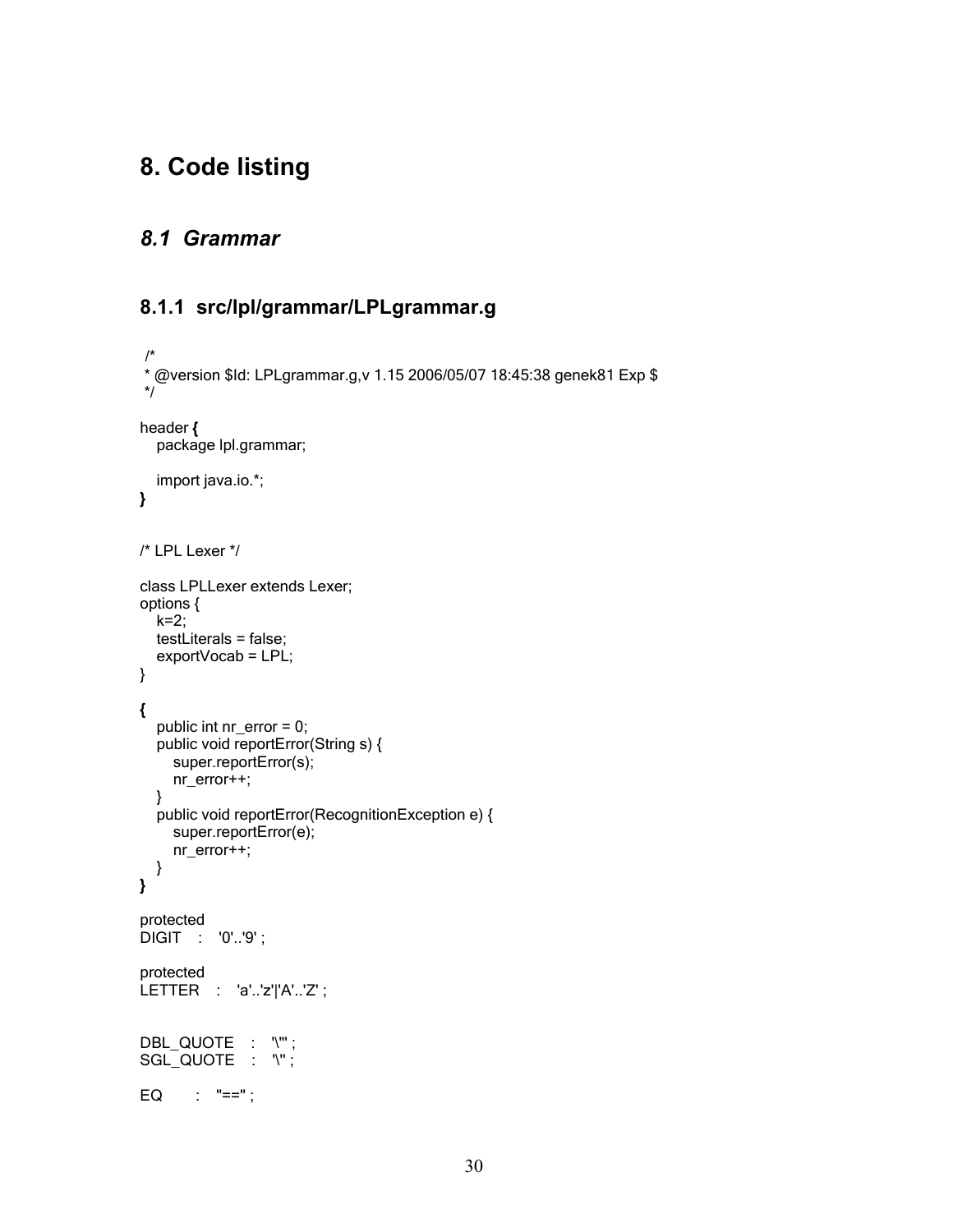NEQ : "!=" ; LT : '<' ; GT : '>' ; GT : '>';<br>GTE : ">="; LTE : "<="; ASSIGN : '=' ;  $MINUS : '-'$ ; PLUS : '+' ; MULT : '\*' ; DIV : '/' ; MOD : '%' ; PLUSEQ : "+=" ; MINUSEQ : "-=" ; MULTEQ : "\*=" ; DIVEQ : "/=" ; MODEQ : "%=" ; LBRACKET : '['; RBRACKET : 'J'; RPAREN : ')' ; LPAREN : '(' ;  $RCURLY$  : '}' ;  $LCURLY : 'T$ ; OR : "||" ; AND : "&&" ; NOT : "!" ; DOT : '.' ; COMMA : ','; DOLLAR : '\$' ; SEMI : ';' ; COL : ':' ; ID options { testLiterals = true;} : (LETTER|'\_') (LETTER|DIGIT|'\_')\* ; WS  $\frac{1}{2}$  (  $\frac{1}{2}$  )  $\int$   $\mathcal{M}'$  $|$  '\n' { newline(); } | '\r' ('\n')? { newline(); }  $\lambda$ {\$setType(Token.SKIP);} ; SL\_COMMENT : "//" (~('\n'|'\r'))\* (('\n'|'\r'('\n')?){newline();})? {\$setType(Token.SKIP);} ;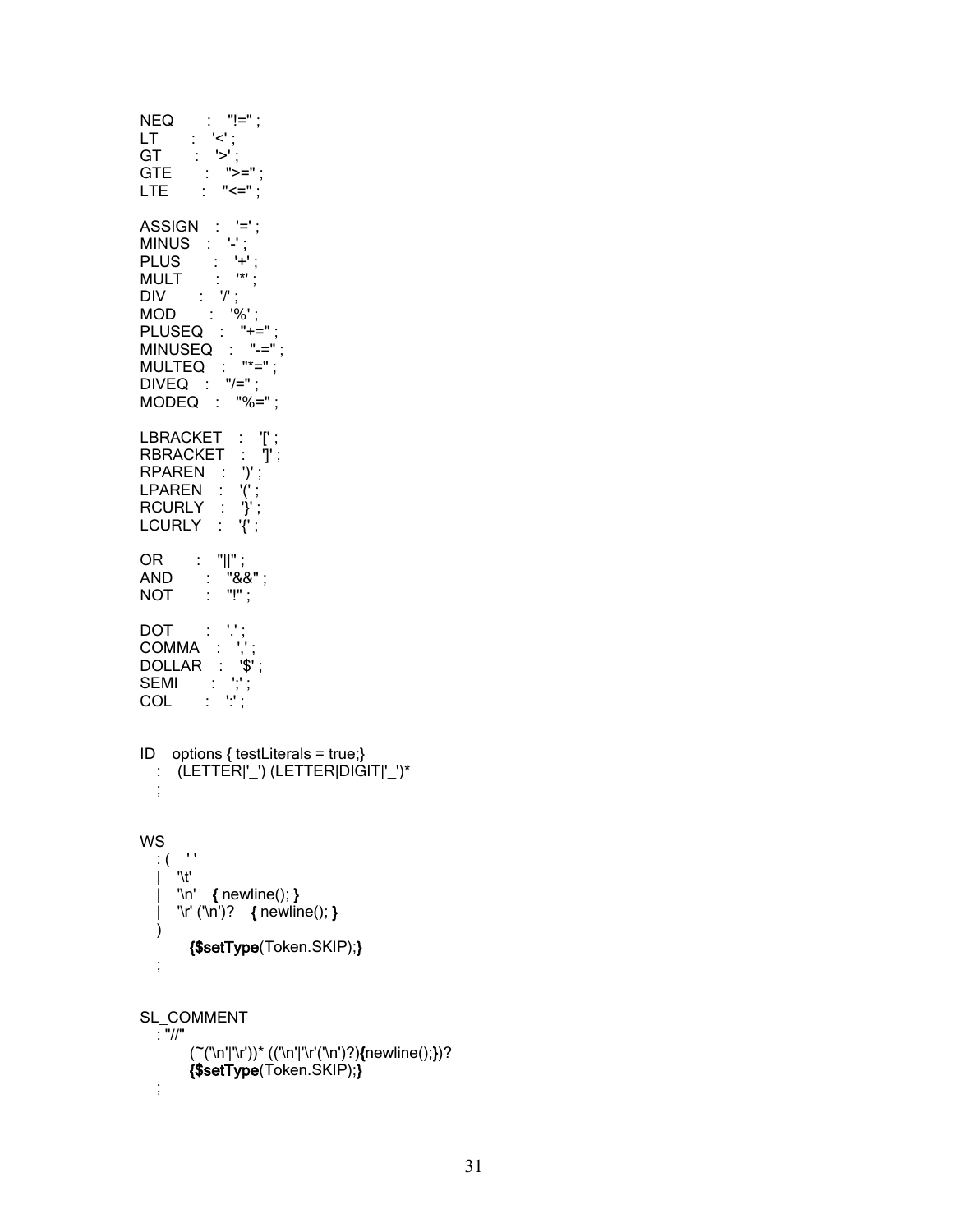```
ML_COMMENT
  \frac{1}{2} : "/*" (
  options {
  greedy=false;
  generateAmbigWarnings=false;
}
  : '\r' '\n' {newline();}
   | '\r' {newline();}
   | '\n' {newline();}
   | ~('\n'|'\r')
   )*
   "*/"
       {$setType(Token.SKIP);}
  ;
CHAR_LITERAL
  : '\''! (ESC_CHARS|~'\'')* '\''!
  ;
STR_LITERAL
  : '\"'! (~'\"')* '\"'!
  ;
INT_LITERAL
  : (DIGIT)+
   ;
protected
ESC_CHARS
  \cdot \sqrt{V}( 'r'
     | 'n'
     | 'b'
     | 't'
  )
   ;
/* LPL Parser */
class LPLParser extends Parser;
options {
  exportVocab = LPL;k = 2;
  buildAST=true;
  defaultErrorHandler = true;
}
tokens {
 PROG;
  STATEMENT;
 LIST_VALS;
```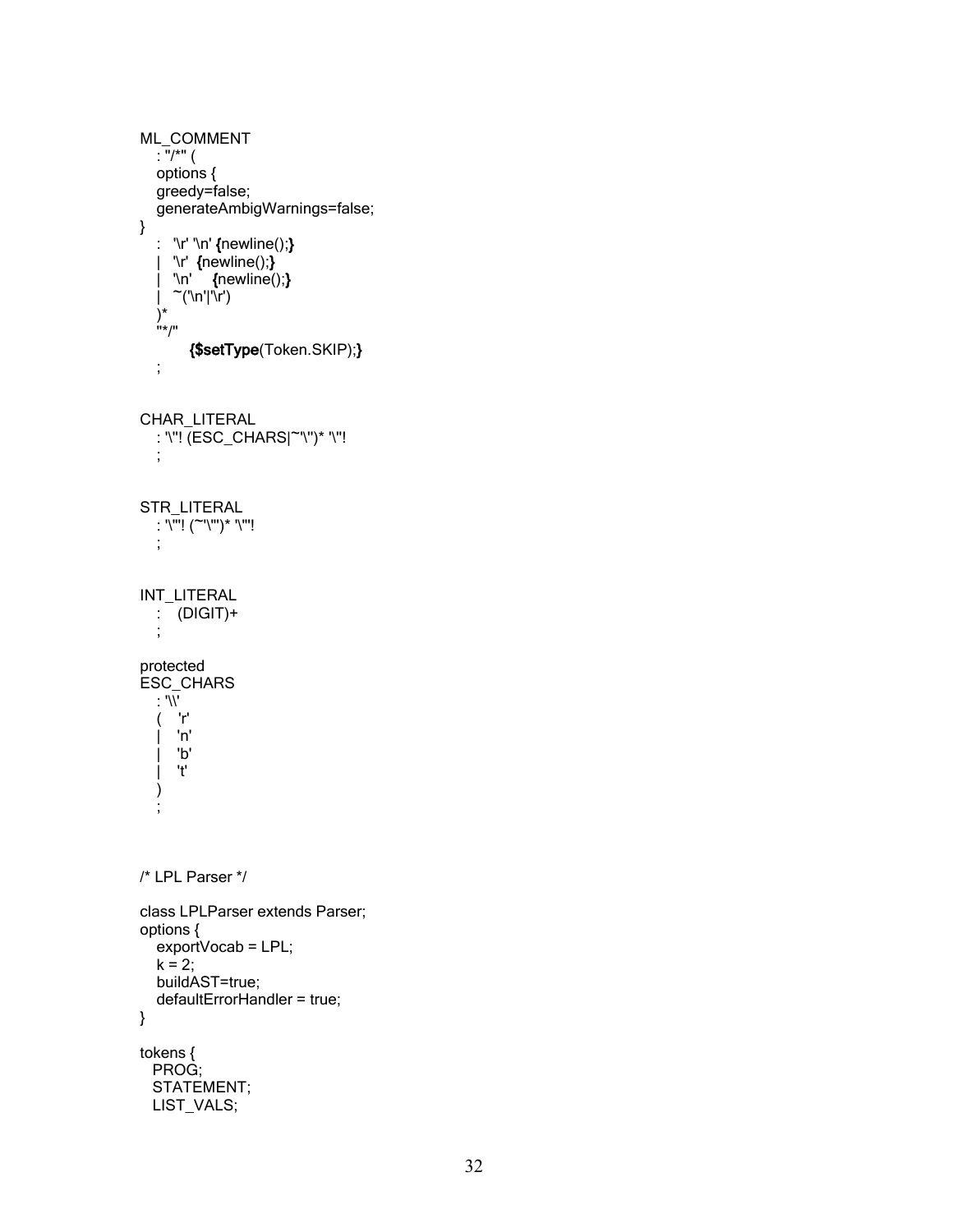```
DICT_VALS;
 LIST;
 DICT;
 UPLUS;
 UMINUS;
 BUILTIN_CALL;
 FOR;
 WHILE;
}
{
  public int nr_error = 0;
  public void reportError(String s) {
    super.reportError(s);
    nr_error++;
  }
  public void reportError(RecognitionException e) {
    super.reportError(e);
    nr_error++;
  }
}
program
  : (statement)* EOF!
    {4p}rogram = #([STATEMENT,"PROG"], program);;
// Statements
statement
  : for_stmt
  | begin_stmt
  | if_stmt
  | while_stmt
   | break_stmt
   continue_stmt
   builtin_stmt SEMI!
   | assignment
  | LCURLY! (statement)* RCURLY!
    {#statement = #([STATEMENT,"STATEMENT"], statement); }
  ;
builtin_stmt
  : ID LPAREN! list_vals RPAREN!
    {#builtin_stmt = #([BUILTIN_CALL,"BUILTIN_CALL"], builtin_stmt); }
  ;
while_stmt
  : "while"^ LPAREN! expression RPAREN! statement
  ;
break_stmt
  : "break"^ SEMI!
  ;
continue_stmt
```

```
33
```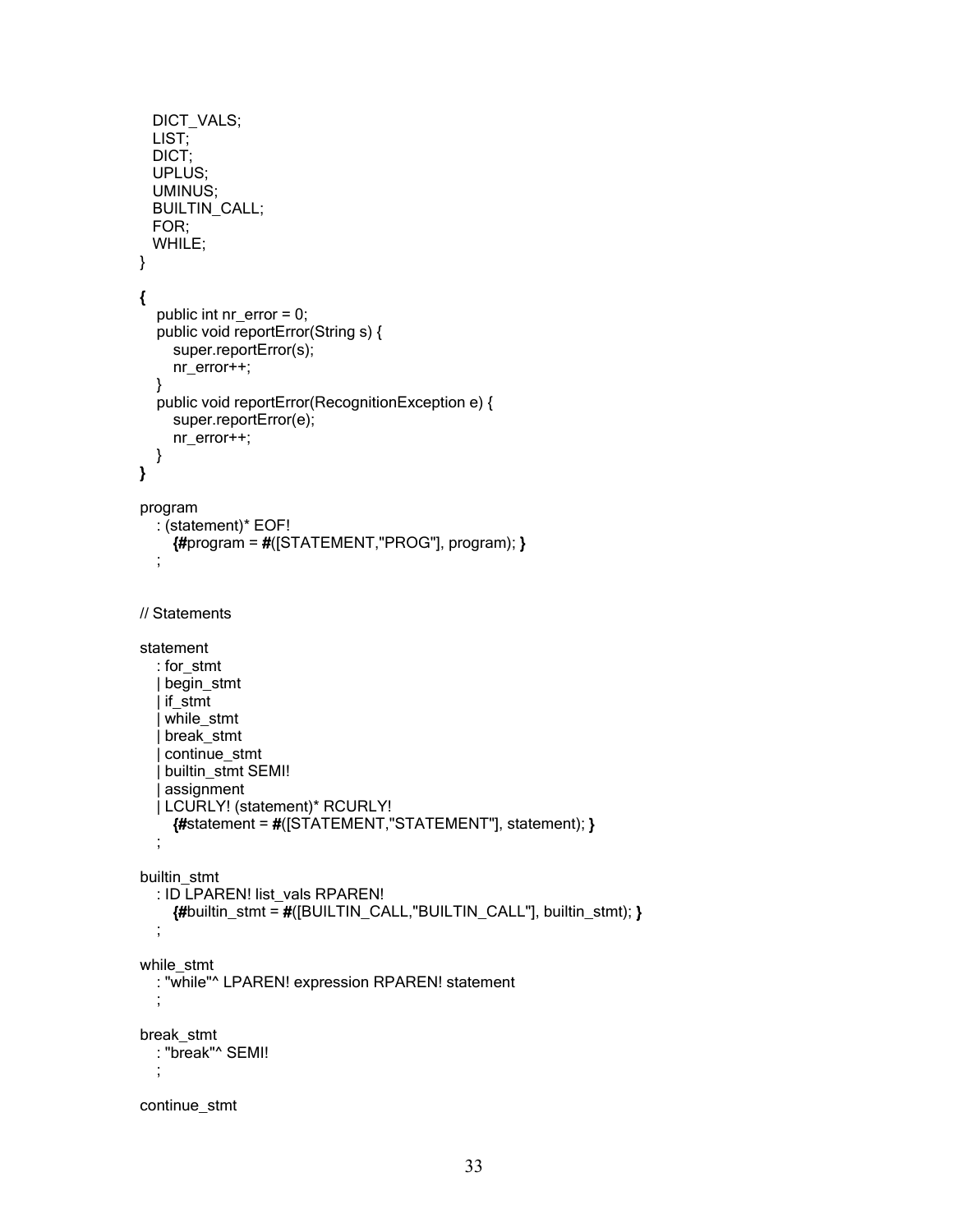```
: "continue"<sup>^</sup> SEMI!
  ;
begin_stmt
  : "begin"^ (parse_separator)?
    LCURLY! ( STR_LITERAL COL! statement )+ RCURLY!
    "end"! statement
  ;
protected
parse_separator
  : LPAREN ( ID|STR_LITERAL ) RPAREN!
  ;
for_stmt
  : "for"^ LPAREN! ID "in"! ID RPAREN! statement
  ;
if_stmt
  \cdot "if"^ if_part
    ( options \{greedy = true\}: "elsif"! if_part )*
    ( options {greedy = true;}: "else"! statement )?
  ;
protected
if_part
  : LPAREN! expression RPAREN! statement
  ;
assignment
  : I_value ( ASSIGN^ | PLUSEQ^ | MINUSEQ^ | MULTEQ^ | DIVEQ^ | MODEQ^ ) (expression)
SEMI!
  ;
cl_statement
  : ( statement )
  | "exit"
    { System.exit(0); }
  | EOF!
    { System.exit(0); }
  ;
//Expressions
expression
  : logic_term ( OR^ logic_term )*
  ;
logic_term
 : logic_factor ( AND^ logic_factor )*
  ;
logic_factor
 : (NOT^)? relat_expr
  ;
```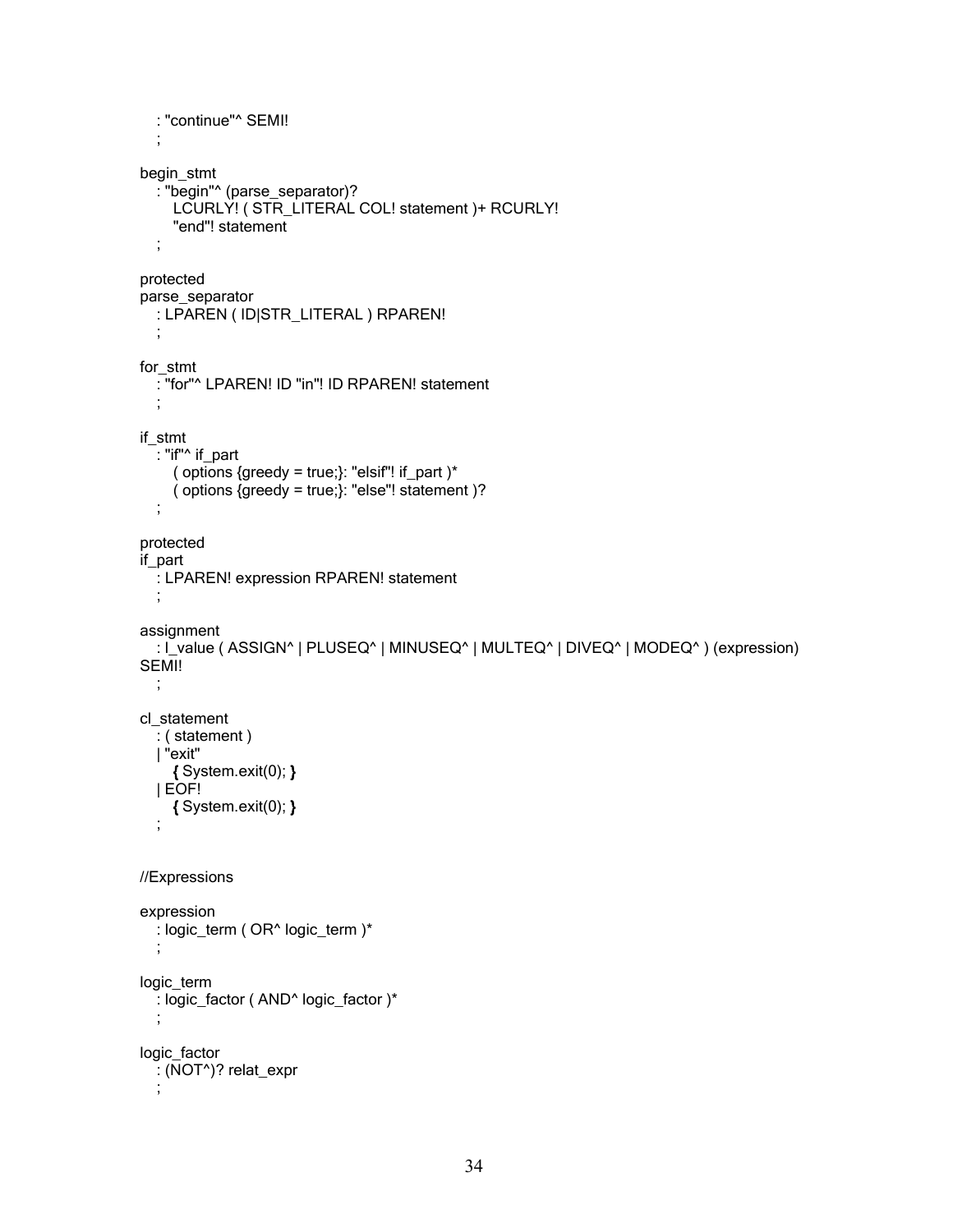```
relat_expr
  : arith expr ( (GTE^ | LTE^ | GT^ | LT^ | EQ^ | NEQ^) arith_expr )?
  ;
arith_expr
  : arith_term ( (PLUS^ | MINUS^) arith_term )*
  ;
arith_term
  : arith_factor ( (MULT^ | DIV^ | MOD^) arith_factor )*
  ;
arith factor
  : PLUS! r_value
       {#arith_factor = #([UPLUS,"UPLUS"], arith_factor); }
  | MINUS! r_value
       {#arith_factor = #([UMINUS,"UMINUS"], arith_factor); }
  | r_value
  ;
r_value
  : l_value
  | literal
   builtin id
   | "true"
   | "false"
   | list
  | dict
  | builtin_stmt
  | LPAREN! expression RPAREN!
  ;
builtin_id
  : DOLLAR (INT_LITERAL | "NR")
  ;
l_value
  : ID^ ( LBRACKET! expression RBRACKET! )*
  ;
literal
  : INT_LITERAL
  | STR_LITERAL
  | CHAR_LITERAL
  ;
list_vals
  : expression (COMMA! expression)*
    {#list\ vals = #([LIST\ VALS,"LIST\ VALS", list\ vals); }| /*nothing */
    {#list_vals = #([LIST_VALS,"LIST_VALS"], list_vals); }
  ;
list
  : LBRACKET! list_vals RBRACKET!
     {#list = #([LIST,"LIST"], list); };
```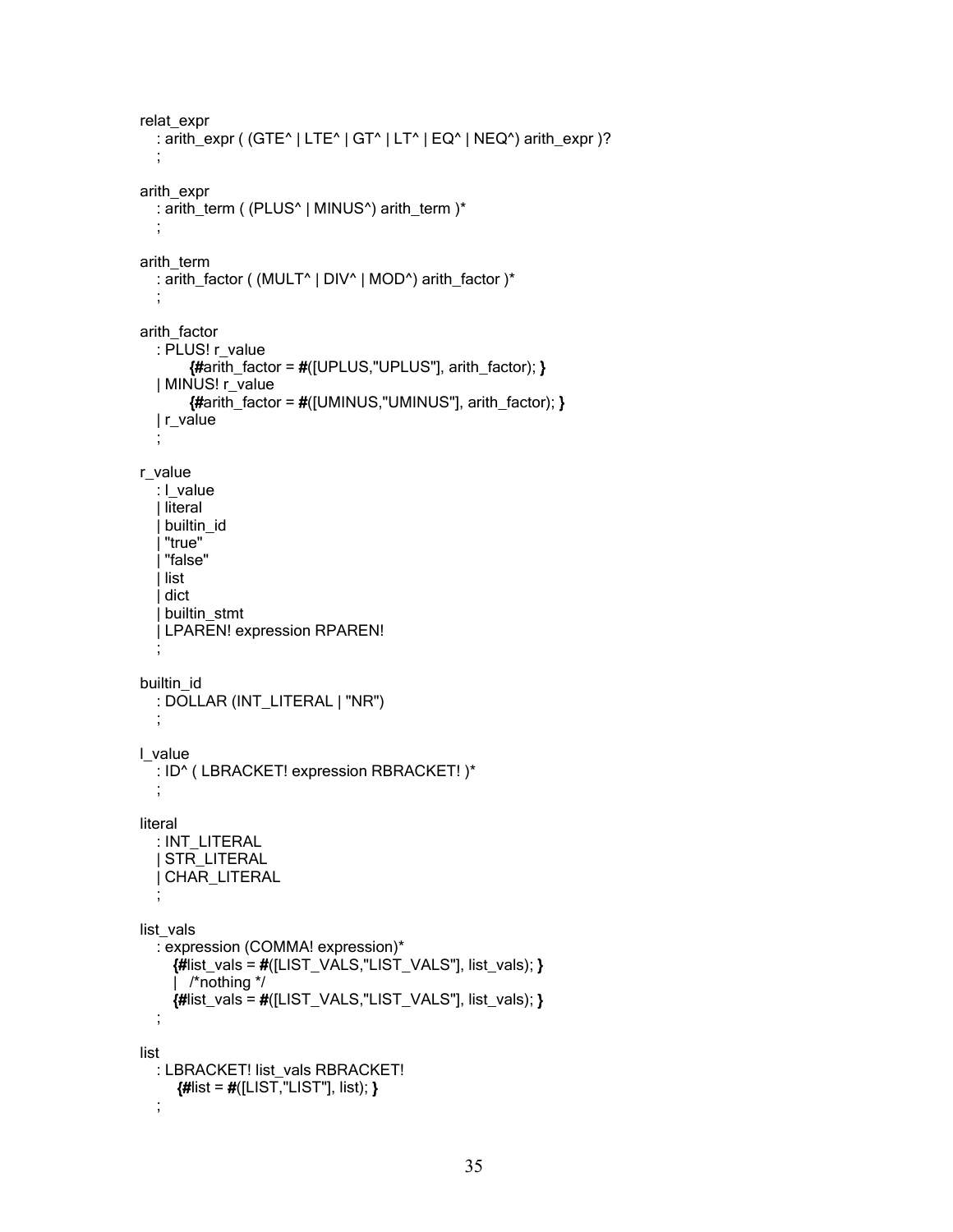```
dict_vals
  : (expression COL! expression) (SEMI! (expression COL! expression))*
      {#dict_vals = #([DICT_VALS,"DICT_VALS"], dict_vals); }| /*nothing */
    {#dict_vals = #([DICT_VALS,"DICT_VALS"], dict_vals); }
    ;
dict
  : LCURLY! dict_vals RCURLY!
    {#dict = #([DICT, "DICT"], dict)}
```
#### **8.1.2 src/lpl/grammar/LPLwalker.g**

;

```
/*
* Partially adapted from Mx language
 *
* @version $Id: LPLwalker.g,v 1.23 2006/05/07 18:45:38 genek81 Exp $
*/
header{
package lpl.grammar;
import java.io.*;
import java.util.*;
import lpl.datatypes.*;
import lpl.*;
}
/* LPL Tree Walker */
class LPLWalker extends TreeParser;
options{
  importVocab = LPL;
}
{
  public static LPLBaseType null_data = new LPLBaseType("<NULL>");
  public LPLInterpreter ipt = new LPLInterpreter();
}
expr returns [LPLBaseType r]
{
  LPLBaseType a, b, index = null;
  boolean isList = false, canProceed = false;
  int i = 0;
  ArrayList l=null;
  String s = null;
  String[] sx;
  r = null_data;}
  : #(OR a=expr right_or:.)
     {
       if (a instanceof LPLBoolean)
```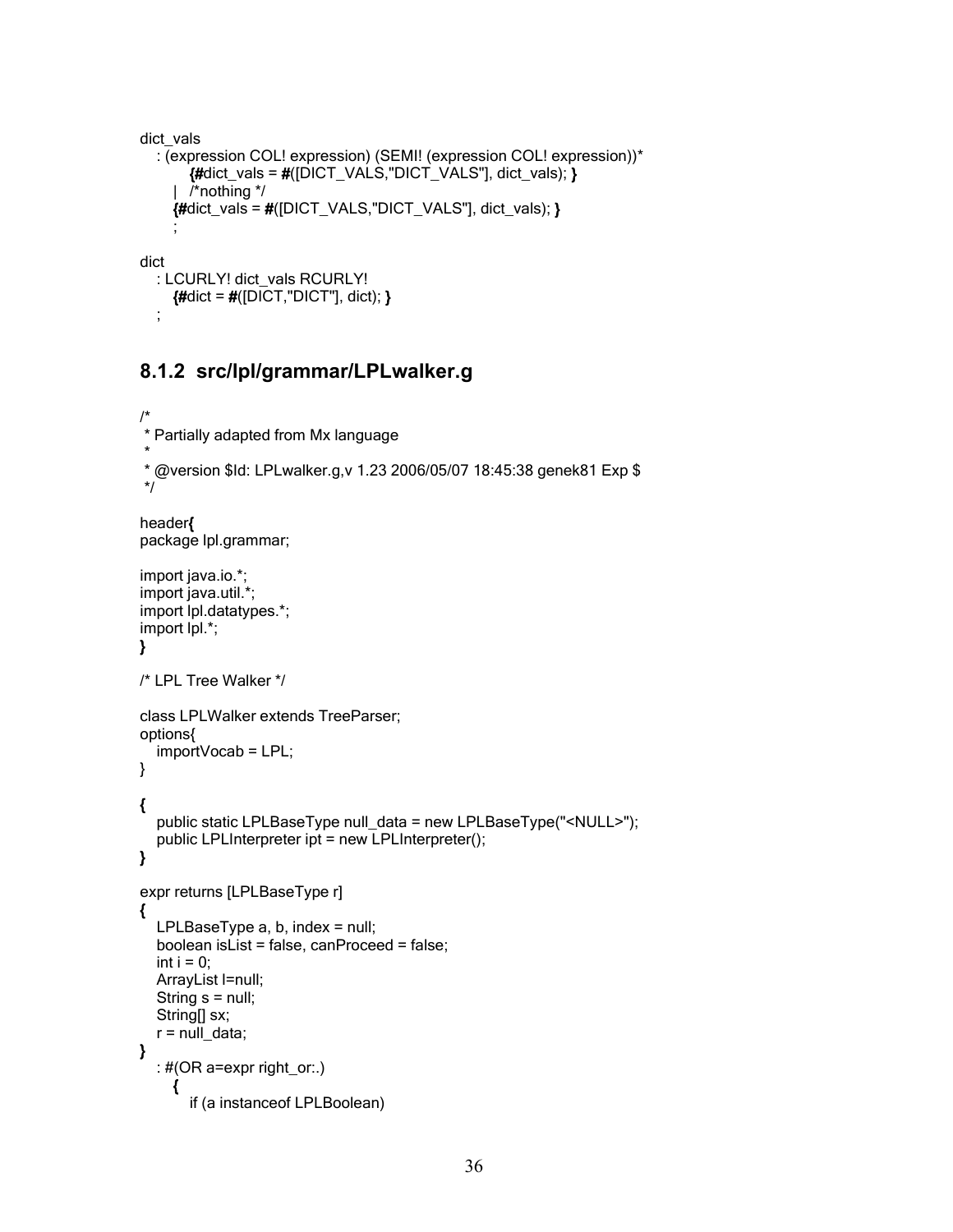```
r = (((LPLBoolean)a).var ? a : expr(<i>#right</i> or));else
       r = a.or(expr(\#right or));
  }
\#(AND a=expr right and:.)
  {
     if (a instanceof LPLBoolean)
       r = (((LPLBoolean)a).var ? expr(Hint and) : a);else
       r = a.and(expr(#right_and));
  }
 \#(\text{NOT a}=\text{expr}) { r = a.not(); }
 \#(GTE a=expr b=expr) \{r = a.get(b); \}\#(LTE a=expr b=expr) \{r = a.\text{lte}(b); \}\#(\text{GT a}=\text{expr b}=\text{expr}) { r = a.gt(b); }
 \#(LT a=expr b=expr) { r = a.lt(b); }
 \#(EQ a=expr b=expr) \{ r = a \cdot eq(b); \}\#(NEQ \text{ a}=\text{expr} \text{ b}=\text{expr}) { r = a.ne(b); }
 #(PLUS a=expr b=expr) { r = a. plus(b); }
 \#(MINUS a=expr b=expr) { r = a.minus(b); }
 \#(MULT a=expr b=expr) { r = a.mult(b); }
 \#(DIV a=expr b=expr) { r = a.div(b); }
 \#(\text{MOD a=expr b=expr}) \qquad \{r=a.mod(b); \}\#(UPLUS a=expr) \{r = a; \}\#(UMINUS a=expr) \{ r = a.uminus(); \}#(PLUSEQ a=expr b=expr) { r = a.pluseq(b); }
 \#(MINUSEQ a=expr b=expr) { r = a.minuseq(b); }
 \#(MULTEQ a=expr b=expr) { r = a.multeq(b); }
 \#(DIVEQ a=expr b=expr) { r = a.diveq(b); }
 \#(MODEQ a=expr b=expr) { r = a.modeq(b); }
| #(ASSIGN #(var:ID (index=expr {isList=true;})?) b=expr)
     {
     if(isList) {
       r = ipt.assign(var.getText(), index, b);
    } else {
       r = ipt.assign(var.getText(), null, b);
    }
  }
#(BUILTIN_CALL a=expr l=mexpr) \{r = \text{ipt.funchvoke}(\text{this}, a, l); \}\#(LIST l=mexpr) \{ r = new \text{ LPLList(l)} : \}#(DICT | = mexpr) { r = new LPLDictionary(l) ; }
 num:INT_LITERAL { r = ipt.getNumber(num.getText()); }
 str:STR LITERAL {r = new LPLString(str.getText());}"true" \{ r = new LPLBoolean(true); \}"false" \{ r = new LPLBoolean(false); \}\#(id:ID \{ r = \text{ipt.getVariable}(\text{id.getText}()) \}(a=expr \{r = ipt.getElement(r, a); \})*
  )
| #("for" item_var:ID list_var:ID forbody:.)
  {
    l = ipt.forInit(item_var, list_var);
    while (ipt.forCanProceed(l, i)) {
          r = \exp(\# \text{forbody});
          i++;
       ipt.forNext(item_var.getText(), l, i);
```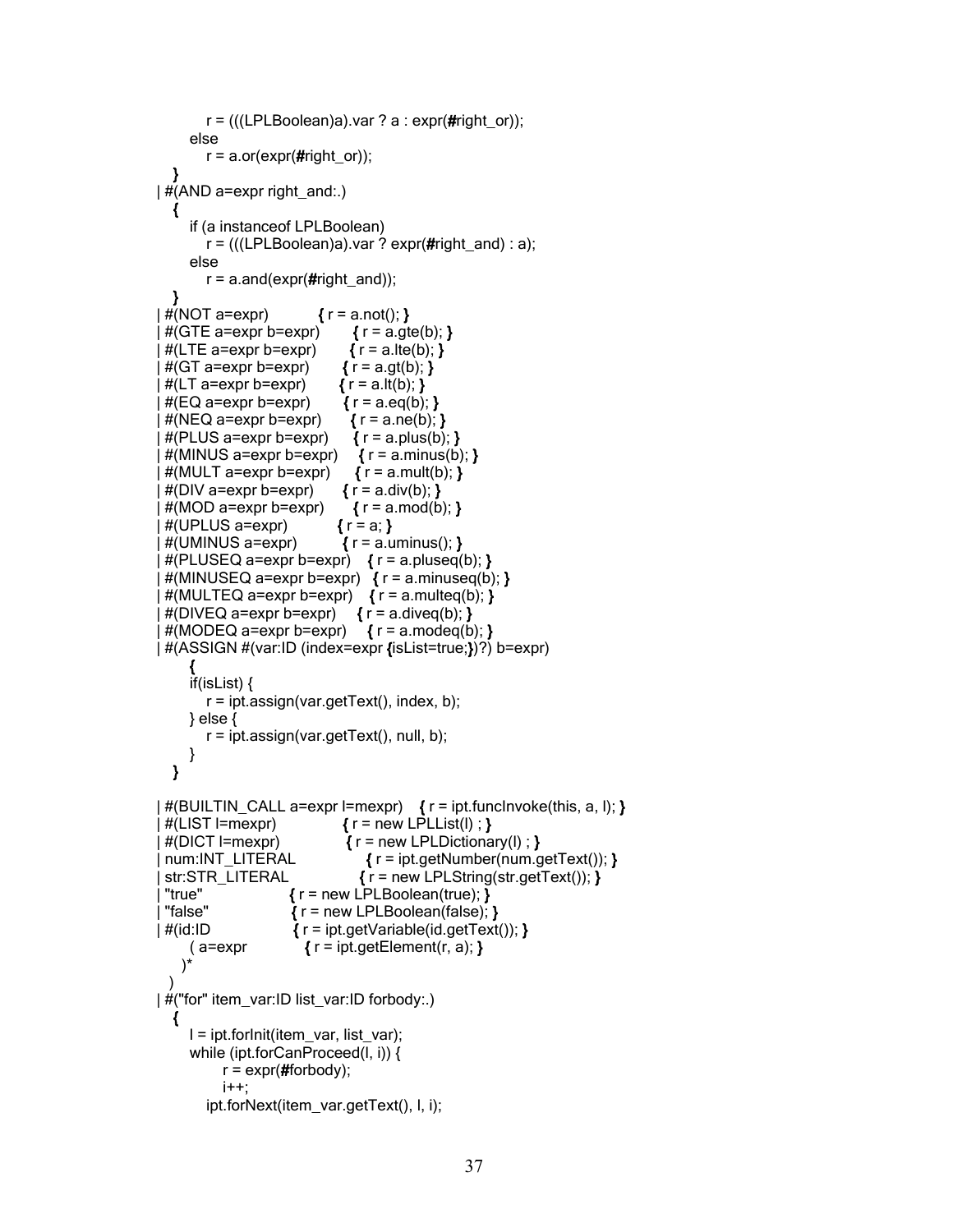```
}
       ipt.forEnd(l);
     }
  | #("while" whilecondition:. whilebody:STATEMENT)
     {
       canProceed = ipt.whileInit(expr(#whilecondition));
       while (canProceed) {
          r = \exp(\#whilebody);canProceed = ipt.whileNext(expr(#whilecondition));
       }
       ipt.whileEnd();
     }
  | #("begin" (LPAREN! (parseSepStr:STR_LITERAL|parseSepId:ID))?
       {
          String parseSeparator = null;
          HashMap actions = new HashMap();
          if (parseSepStr != null || parseSepId != null)
            parseSeparator = parseSepStr != null ?
               (String)parseSepStr.getText() :
               ipt.getVariable(parseSepId.getText()).toString();
          if (parseSeparator == null) parseSeparator = \ln";
          ipt.beginInit(parseSeparator);
       }
       (parseCaseStr:STR_LITERAL parseCaseStmt:STATEMENT {
          actions.put(parseCaseStr.getText(), parseCaseStmt);
        })+
        {
          ArrayList actionsToExecute = new ArrayList();
          while (ipt.getCanProceedBegin()) {
             actionsToExecute = ipt.beginNext(parseSeparator, actions);
             Iterator it = actionsToExecute.iterator();
             while(it.hasNext()) {
               r = \exp(r((AST))t.next());
             }
        }
        }
        endStmt:STATEMENT {
          r = \exp(\text{#endStmt});
          ipt.beginEnd();
        })
  | #("if" a=expr thenp:. (elsep:.)?)
     {
       if (!(a instanceof LPLBoolean))
          return a.error("if: expression should be bool");
       if (((LPLBoolean)a).var)
          r = \exp(r/4t) henp);
       else if (null != elsep)
          r = \exp(r/4)elsep);
    }
  \mid \#(\text{STATEMENT}(\text{stmt:}, \{\text{ if } (\text{ipt}.\text{canProceed}());\} = \text{expr}(\# \text{stmt}); \})^*)"break" { ipt.setBreak(); }
   | "continue" { ipt.setContinue(); }
  ;
mexpr returns [ArrayList rl]
  LPLBaseType a, b;
```
{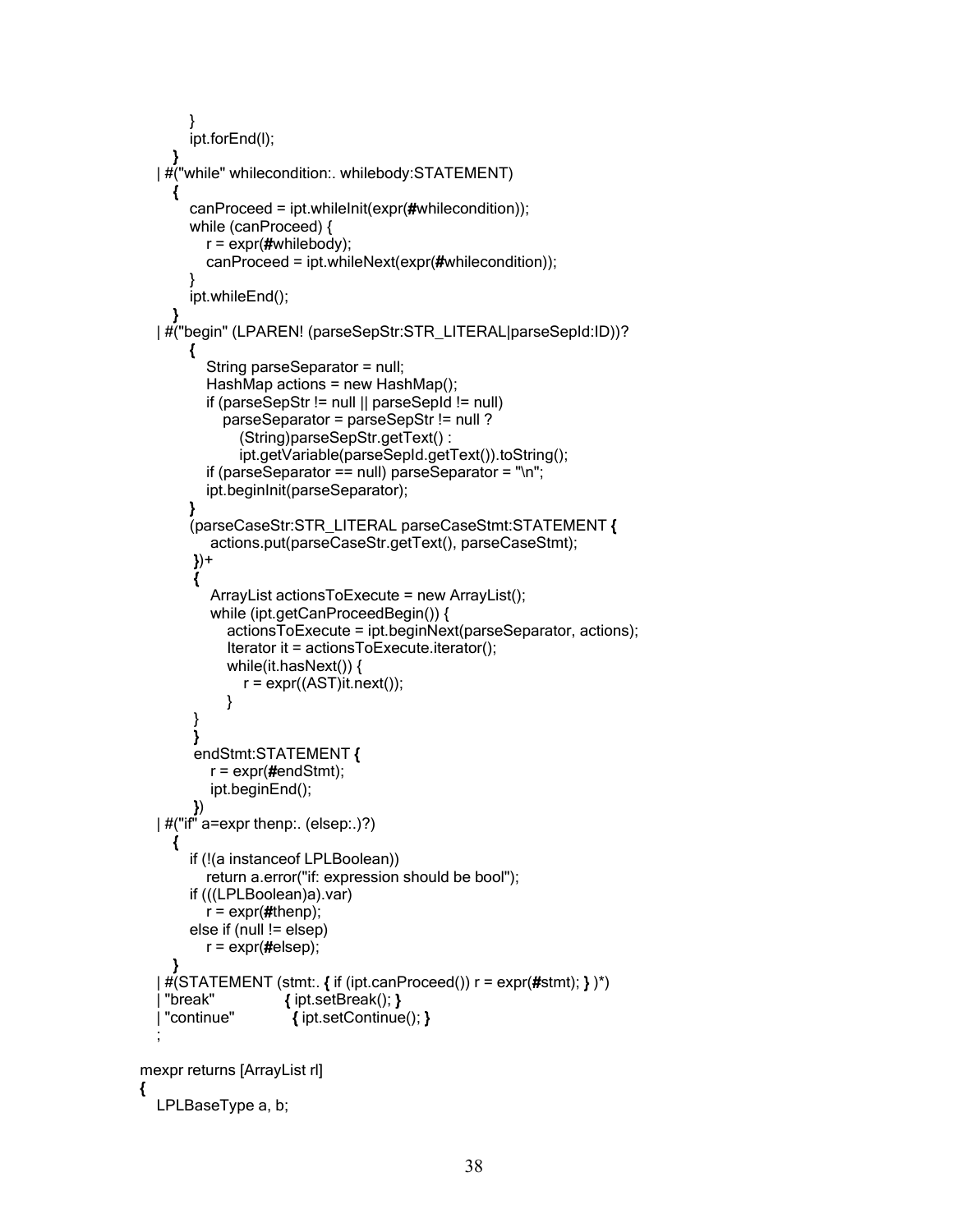```
LPLMapPair p;
   r = \text{null};
}
   : \#(LIST_VALS \{ r \mid r = new ArrayList(); \}( a=expr { rl.add(a); }
        )*
   )<br>|#(DICT_VALS
       \left\{ \begin{array}{ll}\n \text{DICT_VALS} \\
 \text{(a=expr b=expr} & \{ p = new LPLMapPe \} \end{array} \right.{ p = new LPLMapPair(a,b); r1.add(p); })*
     )
   | a=expr \{ rl = new ArrayList(); rl.add(a); \}| #(FOR { rl = new ArrayList(); }
        ( s:ID a=expr { a.setName(s.getText()); rl.add(a); }
        )+
     )
   1/r^{2}nothing*/ { rl = new ArrayList(); }
   ;
```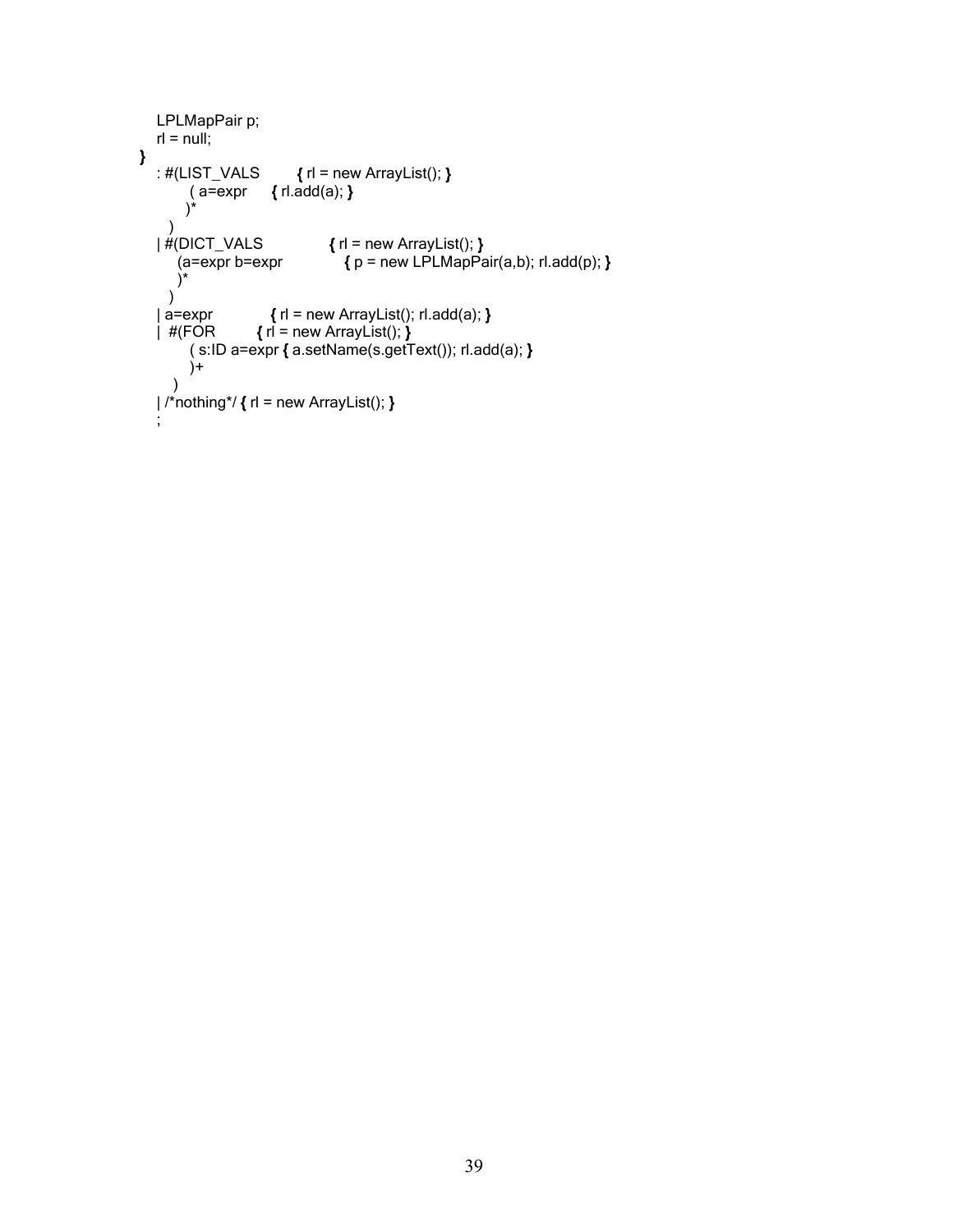# *8.2 Main classes*

### **8.2.1 src/lpl/LPLMain.java**

/\*\*

- \* Main class
- \* Partially adapted from Mx language
- \*
- \* @version \$Id: LPLMain.java,v 1.7 2006/04/30 04:21:23 genek81 Exp \$

\*/

package lpl;

import java.io.DataInputStream; import java.io.FileInputStream; import java.io.IOException; import java.io.InputStream;

import lpl.datatypes.LPLBaseType; import lpl.errors.LPLBaseException; import lpl.grammar.LPLLexer; import lpl.grammar.LPLParser; import lpl.grammar.LPLWalker; import antlr.CommonAST; import antlr.RecognitionException; import antlr.TokenStreamException; import antlr.TokenStreamIOException;

```
class LPLMain {
  static boolean verbose = false;
```

```
public static void execFile(String filename) {
  try {
    InputStream input = (null != filename) ?
       (InputStream) new FileInputStream(filename) :
       (InputStream) System.in;
```
LPLLexer lexer = new LPLLexer(input);

```
LPLParser parser = new LPLParser(lexer);
```

```
parser.program();
```

```
if (lexer.nr_error > 0 || parser.nr_error > 0) {
  System.err.println("Parsing errors found. Stop.");
  return;
}
```
CommonAST tree = (CommonAST)parser.getAST();

```
if (verbose) {
  // Print the resulting tree out in LISP notation
```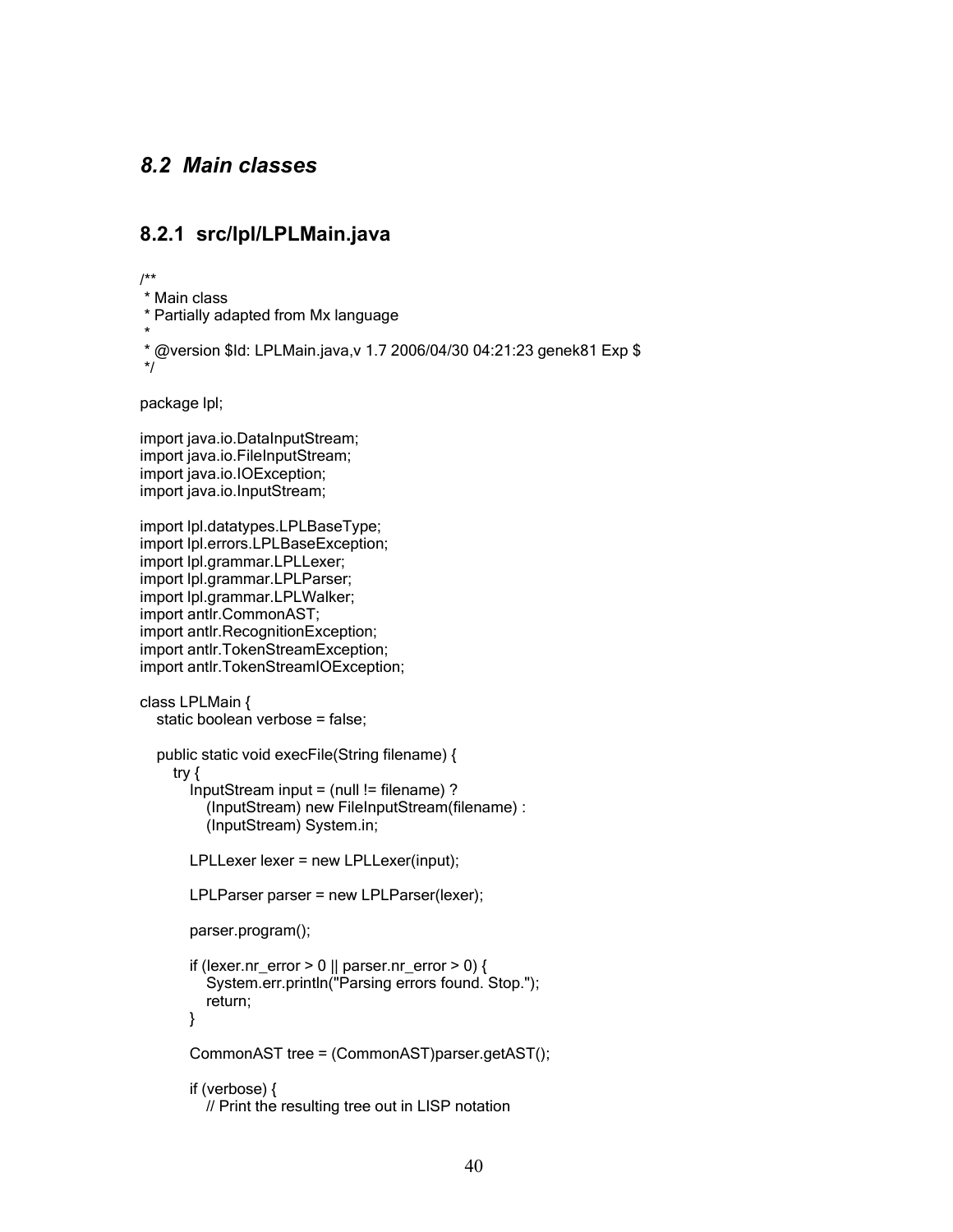```
System.out.println(
         "================ tree structure ======================");
       System.out.println(tree.toStringList());
    }
    LPLWalker walker = new LPLWalker();
    // Traverse the tree created by the parser
    if (verbose)
       System.out.println(
         "================ program output ======================");
    LPLBaseType r = walker.expr( tree );
    if (verbose)
       System.out.println(
         "================ program return ======================");
    if (null != r)
       r.print();
    if (verbose) {
       System.out.println(
         "================ global variables ====================");
       walker.ipt.symt.what();
    }
  } catch(IOException e) {
    System.err.println("Error: I/O: " + e);
  } catch(RecognitionException e) {
    System.err.println("Error: Recognition: " + e);
  } catch(TokenStreamException e) {
    System.err.println("Error: Token stream: " + e);
  } catch(Exception e) {
    System.err.println("Error: " + e);
  }
public static void commandLine() {
  InputStream input = (InputStream) new DataInputStream(System.in);
  LPLWalker walker = new LPLWalker();
  for (;;) {
    try {
       while( input.available() > 0)
         input.read();
    } catch ( IOException e ) {}
    System.out.print(">> ");
    System.out.flush();
    LPLLexer lexer = new LPLLexer(input);
    LPLParser parser = new LPLParser(lexer);
    try {
       parser.cl_statement();
       CommonAST tree = (CommonAST)parser.getAST();
       LPLBaseType r = walker.expr(tree);
```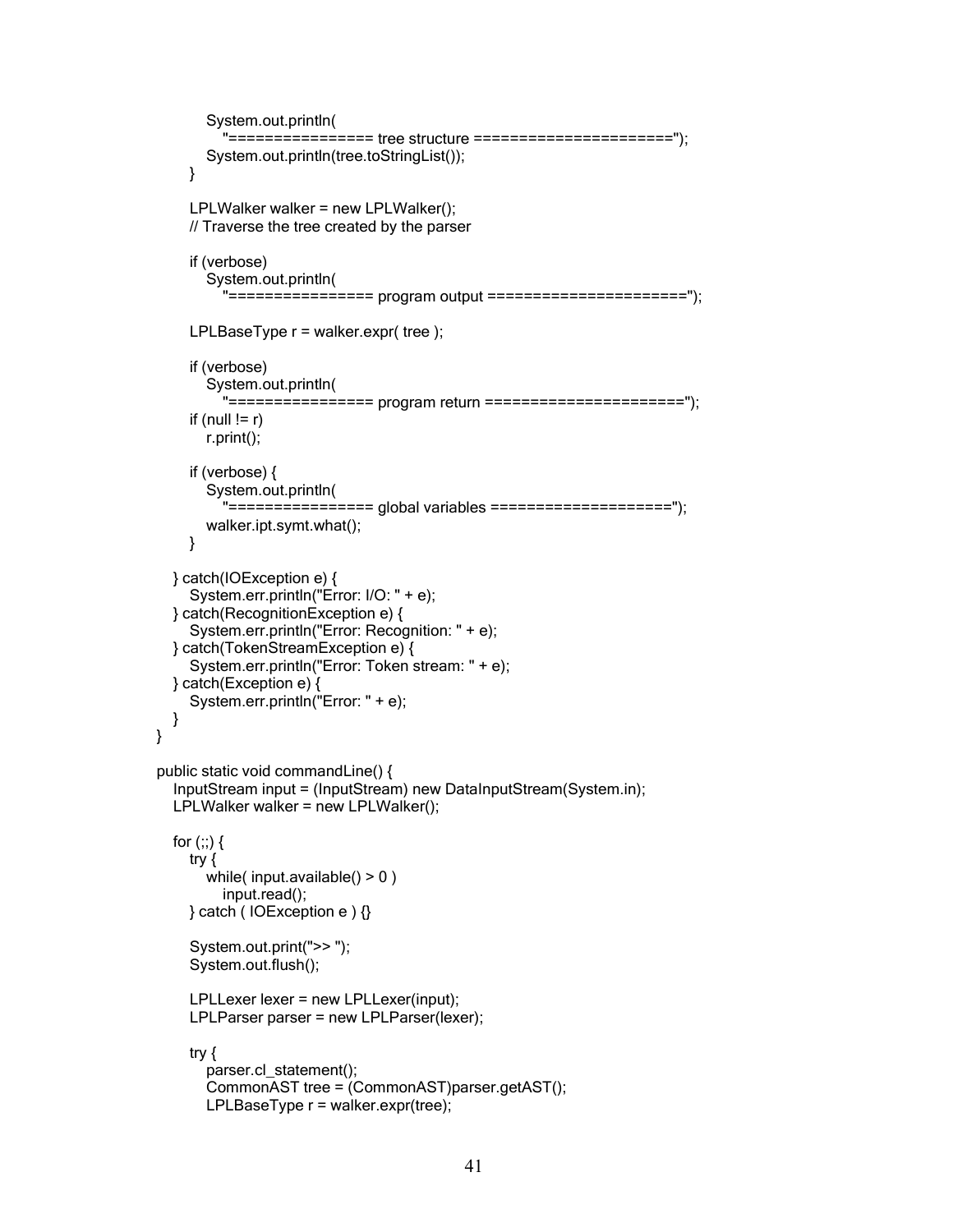```
if (verbose && r != null)
       r.print();
  } catch(RecognitionException e) {
     System.err.println("Recognition exception: " + e );
  } catch(TokenStreamException e) {
     if (e instanceof TokenStreamIOException) {
       System.err.println("Token I/O exception");
       break;
     }
     System.err.println("Error: Token stream: " + e);
  } catch(LPLBaseException e) {
     System.err.println("Error: Interpretive: " + e);
     e.printStackTrace();
  } catch(RuntimeException e) {
     System.err.println("Error: Runtime: " + e);
     e.printStackTrace();
  } catch(Exception e) {
     System.err.println("Error: " + e);
     e.printStackTrace();
  }
}
```

```
public static void main(String[] args) {
```

```
verbose = args.length \ge 1 && args[0]. equals("-v");
if (args.length >= 1 && args[args.length-1].charAt(0) != '-')
  execFile(args[args.length-1]);
else
  commandLine();
System.exit(0);
```

```
}
```
}

```
8.2.2 src/lpl/LPLInterpreter.java
```

```
/**
* Main interpreter class
* Partially adapted from Mx language
*
* @version $Id: LPLInterpreter.java,v 1.18 2006/05/07 18:45:35 genek81 Exp $
*/
```
package lpl;

```
import java.io.BufferedReader;
import java.io.File;
import java.io.FileNotFoundException;
import java.io.FileReader;
import java.io.IOException;
import java.util.ArrayList;
import java.util.HashMap;
import java.util.Iterator;
```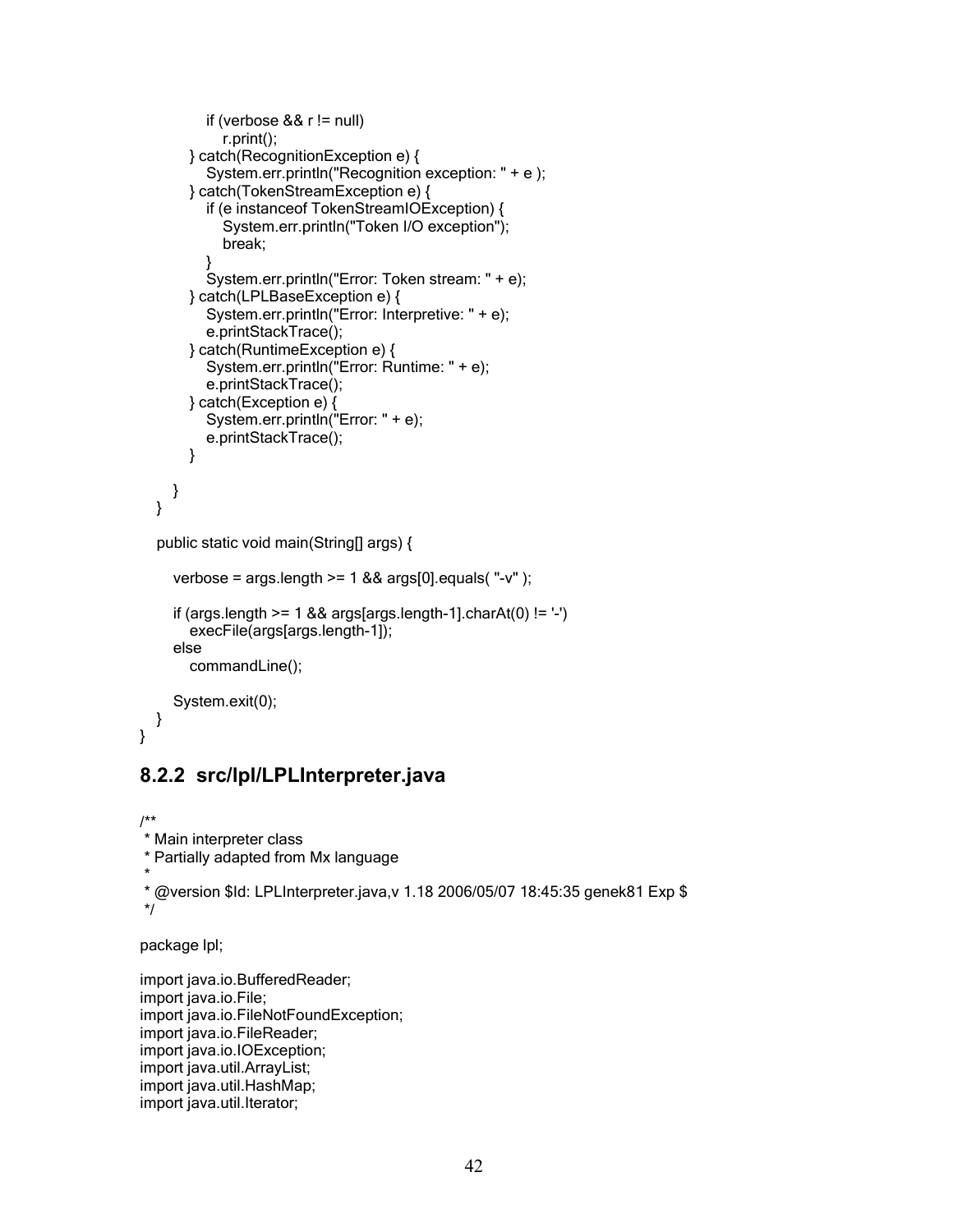```
import java.util.regex.Matcher;
import java.util.regex.Pattern;
```

```
import lpl.datatypes.LPLBaseType;
import lpl.datatypes.LPLBoolean;
import lpl.datatypes.LPLCollection;
import lpl.datatypes.LPLDictionary;
import lpl.datatypes.LPLFunction;
import lpl.datatypes.LPLInt;
import lpl.datatypes.LPLList;
import lpl.datatypes.LPLMapPair;
import lpl.datatypes.LPLString;
import lpl.datatypes.LPLVariable;
import lpl.errors.LPLBaseException;
import lpl.grammar.LPLWalker;
import lpl.symboltable.LPLSymbolTable;
import antlr.collections.AST;
public class LPLInterpreter {
  LPLSymbolTable symt;
  final static int fcNone = 0;
  final static int fcBreak = 1;
  final static int fcContinue = 2;
  final static int fcReturn = 3;
  private int control = fcNone;
  private String label;
```

```
//for BEGIN loop
private long _skipCount;
private File _inputFile;
private boolean _canProceedBegin = true;
```

```
public LPLInterpreter() {
  symt = new LPLSymbolTable(null, null);
  registerInternal();
}
```

```
public static LPLBaseType getNumber(String s) {
  return new LPLInt(Integer.parseInt(s));
}
```

```
public LPLBaseType getVariable(String s) {
  LPLBaseType x = symt.getValue(s, true, 0);
  if (null == x)
    return new LPLVariable(s);
  return x;
```

```
}
```

```
public LPLBaseType getElement(LPLBaseType container, LPLBaseType index) {
  if (container instanceof LPLList) {
    if (index instanceof LPLInt)
       return ((LPLList)container).get(index);
    else
       return container.error(index, "invalid dereference type");
  } else if (container instanceof LPLDictionary) {
```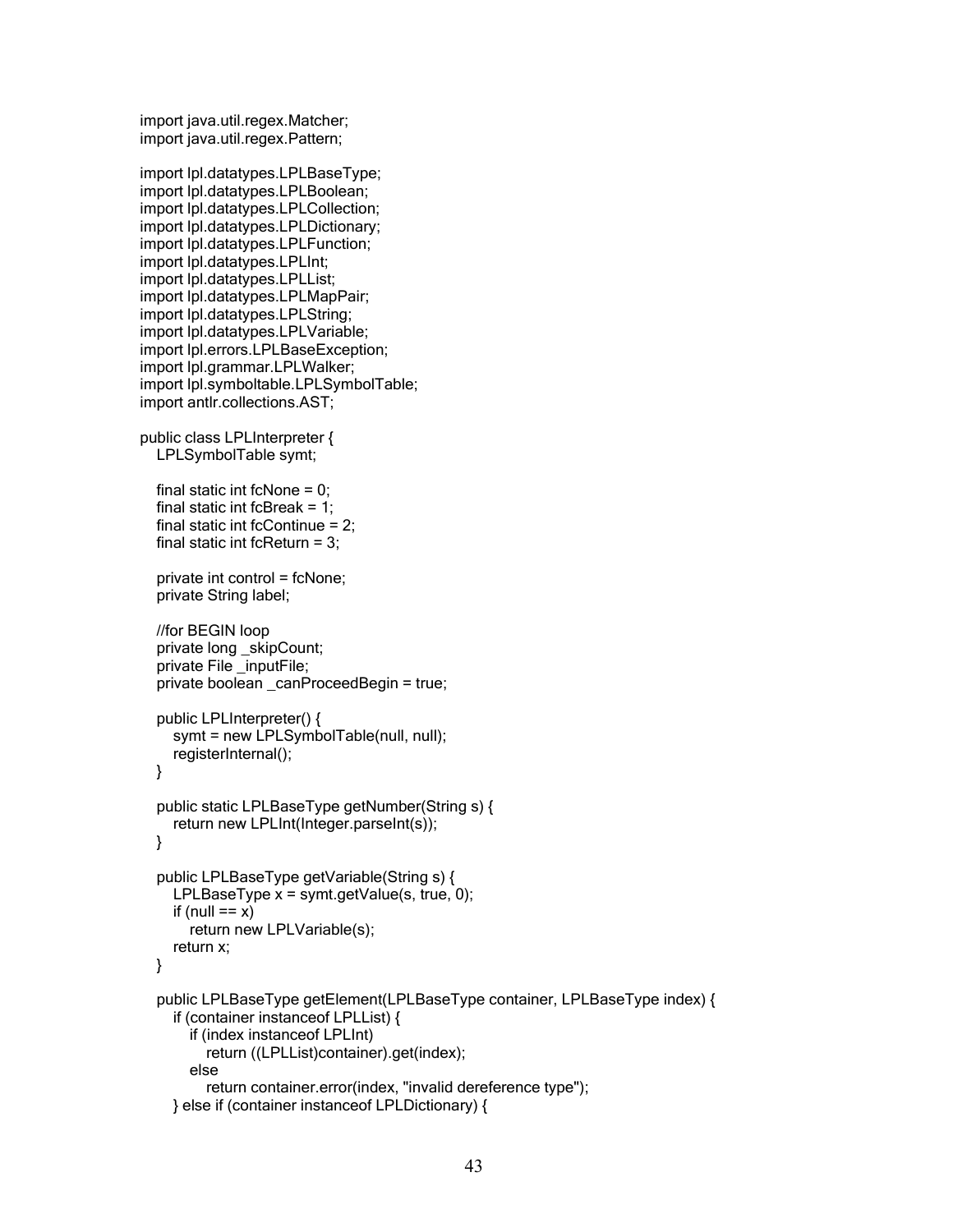```
return ((LPLDictionary)container).get(index);
  } else
     return container.error("cannot dereference this type");
}
public LPLBaseType rvalue(LPLBaseType a) {
  if (null == a.name)
    return a;
  return a.copy();
}
public LPLBaseType deepRvalue(LPLBaseType a) {
  if (null == a.name)
    return a;
  return a.copy();
}
public LPLBaseType assign(String varName, LPLBaseType index, LPLBaseType b) {
  LPLBaseType a = getVariable(varName);
  if ( null != a.name )
  {
    LPLBaseType x=null;
    if (index != null) {
       if (a instanceof LPLList) {
         ((LPLList)a).addAt(index, deepRvalue(b));
         x = a;
       } else if (a instanceof LPLDictionary) {
         ((LPLDictionary)a).add(index, deepRvalue (b));
         x = a:
       }
    } else {
       x = deepRvalue(b);
    }
    x.setName(a.name);
    symt.setValue(x.name, x, true, 0);
    return x;
  }
  return a.error(b, "=");
}
public LPLBaseType funcInvoke(LPLWalker walker, LPLBaseType func, ArrayList params )
  throws antlr.RecognitionException {
  // func must be an existing function
  if (!( func instanceof LPLFunction))
     return func.error("not a function");
  // Is this function an internal function?
  if (((LPLFunction)func).isInternal())
    return execInternal(((LPLFunction)func).getInternalId(), params);
  else
     return func.error("not a valid builtin function");
}
public void setBreak() {
  control = fcBreak;
```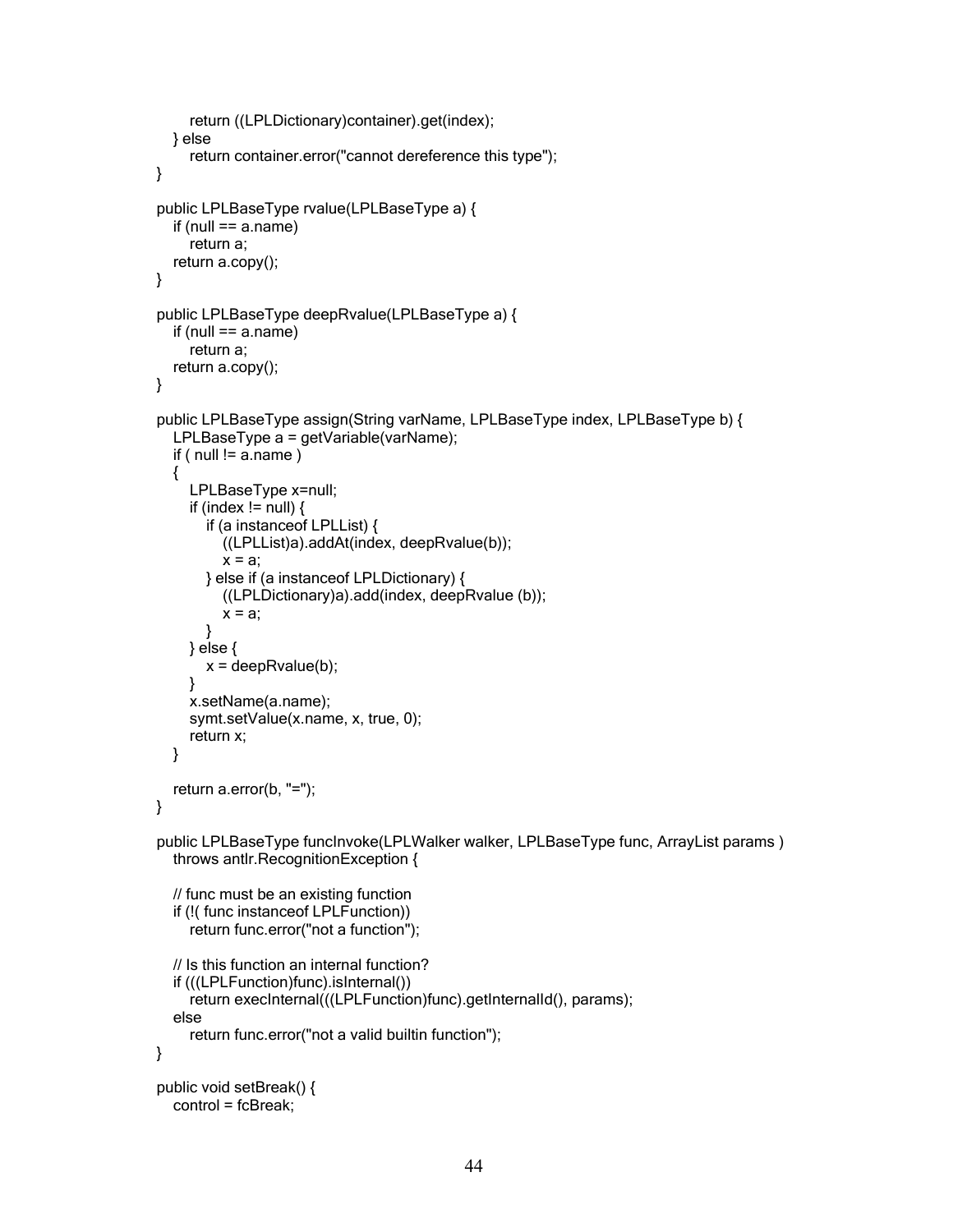```
}
public void setContinue() {
  control = fcContinue;
}
public void tryResetFlowControl(String loop_label) {
  if (null == label || label.equals(loop_label))
    control = fcNone;
}
public boolean whileInit(LPLBaseType result) {
  if (!(result instanceof LPLBoolean))
    throw new LPLBaseException("while: expression should be bool");
  //create a new symbol table
  symt = new LPLSymbolTable(symt, symt);
  return ((LPLBoolean)result).var;
}
public boolean whileNext(LPLBaseType result) {
  if (control == fcContinue)
    tryResetFlowControl(null);
  return ((LPLBoolean)result).var;
}
public void whileEnd() {
  if ( control == fcBreak )
    tryResetFlowControl(null);
  //remove this symbol table
  symt = symt.dynamicParent();
}
public boolean canProceed() {
  return control == fcNone;
}
public ArrayList forInit( AST item_var, AST list_var ) {
  LPLBaseType list_check = getVariable(list_var.getText());
  if (!(list_check instanceof LPLCollection)) {
    list_check.error("not a list or dictionary");
  }
  LPLBaseType item = new LPLVariable(item_var.getText());
  // create a new symbol table
  symt = new LPLSymbolTable(symt, symt);
  //set iterator value in symbol table
  LPLBaseType value = (LPLBaseType) ((LPLCollection)list_check).getVar().get(0);
  if (value instanceof LPLMapPair) value = ((LPLMapPair)value).key;
  assign(item.name, null, value);
  return ((LPLCollection)list_check).getVar();
}
public boolean forCanProceed(ArrayList list, int index) {
  if (control != fcNone)
```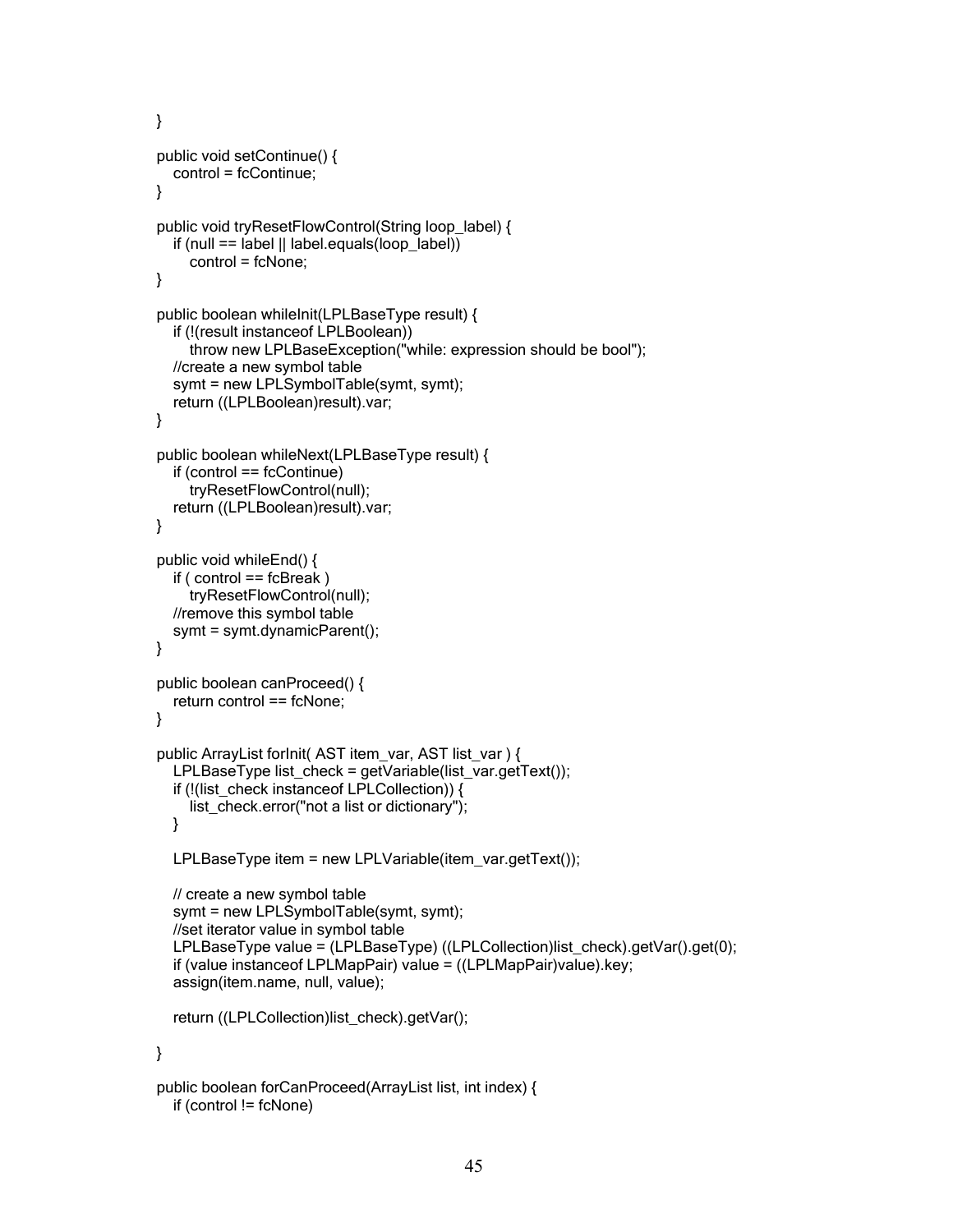```
return false;
  return index < list.size();
}
public void forNext(String var_name, ArrayList list, int index) {
  //set iterator value in symbol table
  if (index \le list.size()) {
     LPLBaseType value = (LPLBaseType) list.get(index);
     if (value instanceof LPLMapPair) value = ((LPLMapPair)value).key;
     assign(var_name, null, value);
  }
  if (control == fcContinue)
     tryResetFlowControl(((LPLBaseType)list.get(0)).name);
}
public void forEnd(ArrayList list) {
  if ( control == fcBreak )
     tryResetFlowControl(((LPLBaseType)list.get(0)).name);
  // remove this symbol table
  symt = symt.dynamicParent();
}
public void beginInit(String parseSeparator) {
  String filePath = ((LPLString)getVariable("INFILE")).var;
  if (filePath == "")
     throw new LPLBaseException("begin: no input file specified");
  _inputFile = new File(filePath);
  //create a new symbol table
  symt = new LPLSymbolTable(symt, symt);
  symt.setValue("_NR", new LPLInt(0), false, 0);
}
public ArrayList beginNext(String parseSeparator, HashMap actions) {
  String text = getTextToParse(_inputFile, parseSeparator);
  ArrayList actionsToExecute = new ArrayList();
  Iterator it = actions.keySet().iterator();
  while (it.hasNext()) {
     String parseString = (String)it.next();
     if (searchFor(parseString, text)) {
       actionsToExecute.add(actions.get(parseString));
    }
  }
  return actionsToExecute;
}
public void beginEnd() {
  \leqskipCount = 0;
  _canProceedBegin = true;
  symt = symt.dynamicParent();
}
```

```
private boolean searchFor(String parseString, String text) {
```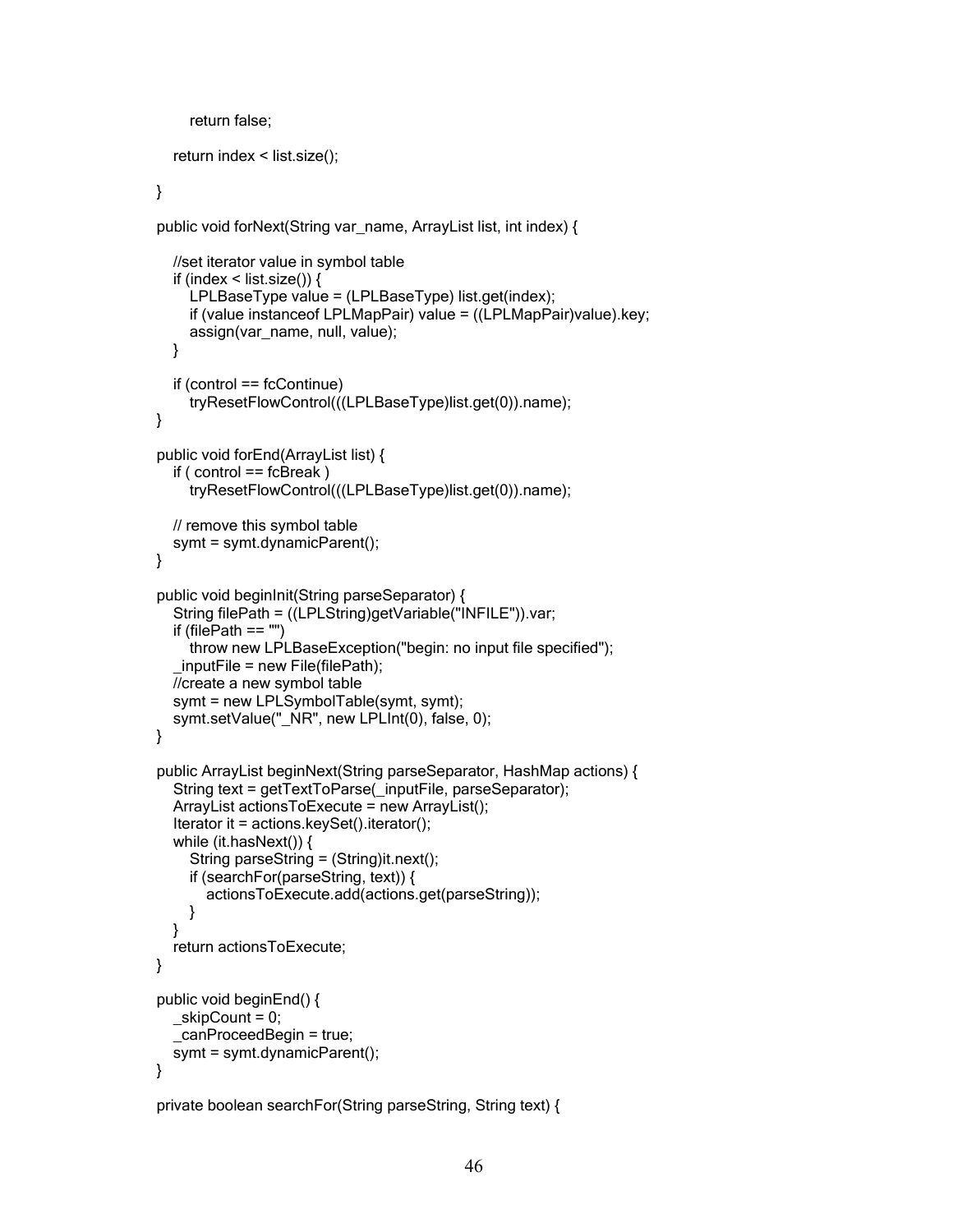```
text.trim();
  Pattern p = Pattern.compile(parseString);
  Matcher m = p. matcher(text);
  boolean matches = m.matches();
  if (matches) {
     symt.setValue("_0", new LPLString(m.group(0)), false, 0);
     for (int i=1; i \le m.groupCount(); i++) {
       symt.setValue("_" + i, new LPLString(m.group(i)), false, 0);
    }
  }
  return matches;
}
private String getTextToParse(File aFile, String parseSeparator) {
  StringBuffer contents = new StringBuffer();
  BufferedReader input = null;
  try {
     input = new BufferedReader(new FileReader(aFile));
     input.skip(_skipCount); //skip characters already read
     String line = null;
     while ((line = input.readLine()) != null) {
       if (parseSeparator == \ln) {
          contents.append(line);
          _skipCount++;
          break;
       }
       int psIndex = line.indexOf(parseSeparator);
       if (psIndex \geq = 0) {
          contents.append(line.substring(0, psIndex));
          break;
       }
       contents.append(line);
       contents.append(System.getProperty("line.separator"));
     }
     if (line == null) canProceedBegin = false;
  } catch (FileNotFoundException ex) {
     throw new LPLBaseException("begin: input file not found");
  } catch (IOException ex) {
     throw new LPLBaseException("begin: IO Exception: " + ex);
  } finally {
    try {
       if (input != null) {
          input.close();
       }
    } catch (IOException ex) {
       throw new LPLBaseException("begin: IO Exception: " + ex);
    }
  }
   //add already read characters to skip count
   _skipCount += contents.length() + parseSeparator.length();
  //increase number of records counter variable
  ((LPLInt)symt.getValue("_NR", false, 0)).var++;
  return contents.toString();
}
public boolean getCanProceedBegin() {
  return canProceedBegin;
```

```
47
```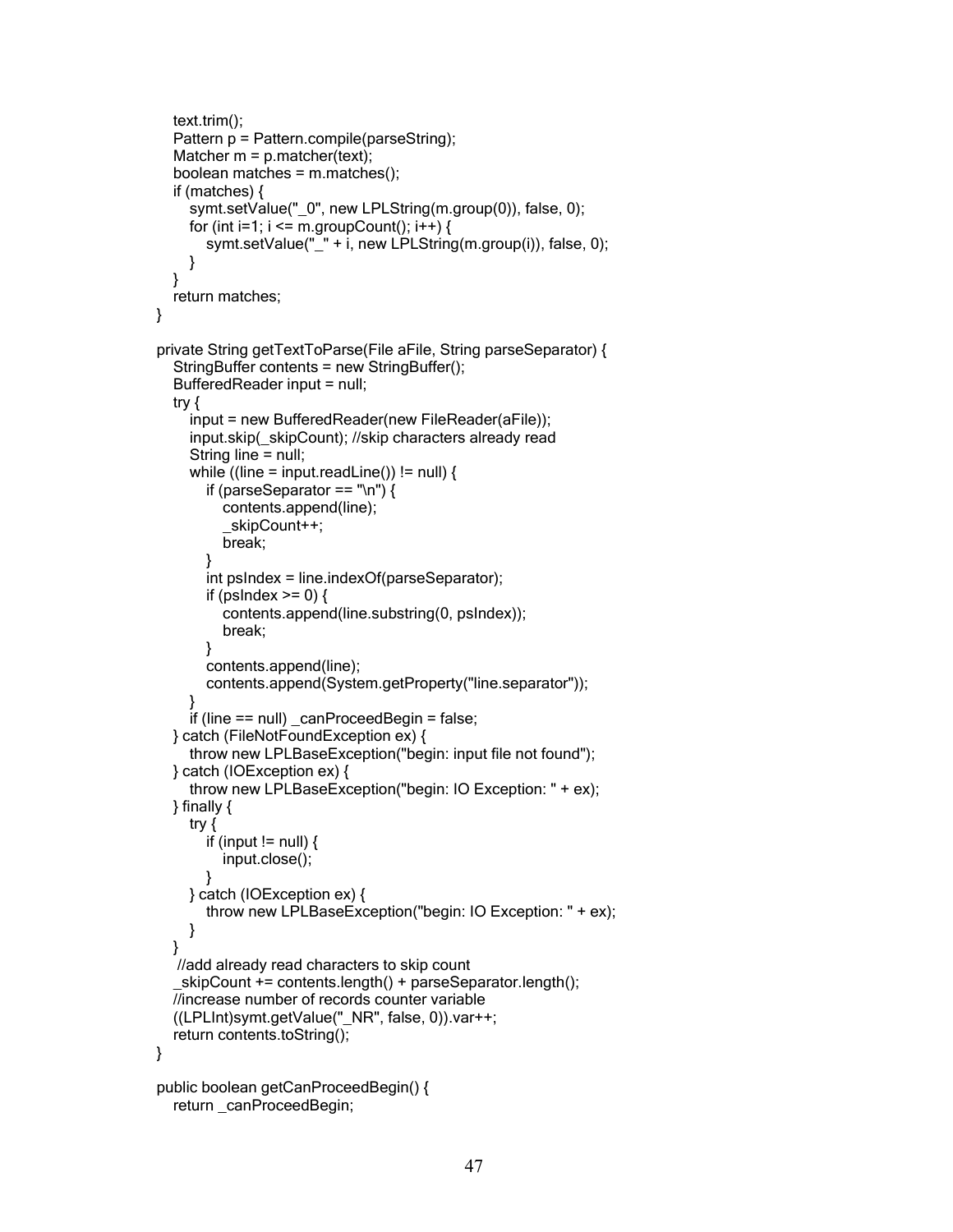```
}
  public LPLBaseType execInternal(int id, ArrayList params) {
    return LPLBuiltinFunctions.run(symt, id, params);
  }
  public void registerInternal() {
    LPLBuiltinFunctions.register(symt);
  }
}
```
#### **8.2.2 src/lpl/LPLBuiltinFunctions.java**

/\*\* \* Implementation class for builtin functions \* Partially adapted from Mx language \*

```
* @version $Id: LPLBuiltinFunctions.java,v 1.8 2006/05/07 18:45:35 genek81 Exp $
*/
```
package lpl;

import java.util.ArrayList;

```
import lpl.datatypes.LPLBaseType;
import lpl.datatypes.LPLBoolean;
import lpl.datatypes.LPLCollection;
import lpl.datatypes.LPLDatetime;
import lpl.datatypes.LPLFunction;
import lpl.datatypes.LPLInt;
import lpl.datatypes.LPLList;
import lpl.datatypes.LPLString;
import lpl.errors.LPLBaseException;
import lpl.symboltable.LPLSymbolTable;
```
public class LPLBuiltinFunctions {

```
final static int fPrint = 0;
final static int flnput = 1;
final static int fType = 2;
final static int fCount = 3;
final static int fMax = 4;
final static int fMin = 5;
final static int fAvg = 6;
final static int fSum = 7;
final static int fDatetime = 8;
final static int fWhat = 9;
final static int flnt = 10;
final static int fBool = 11;
```
public static void register(LPLSymbolTable st) {

st.put("print", new LPLFunction(null, fPrint)); st.put("input", new LPLFunction(null, fInput));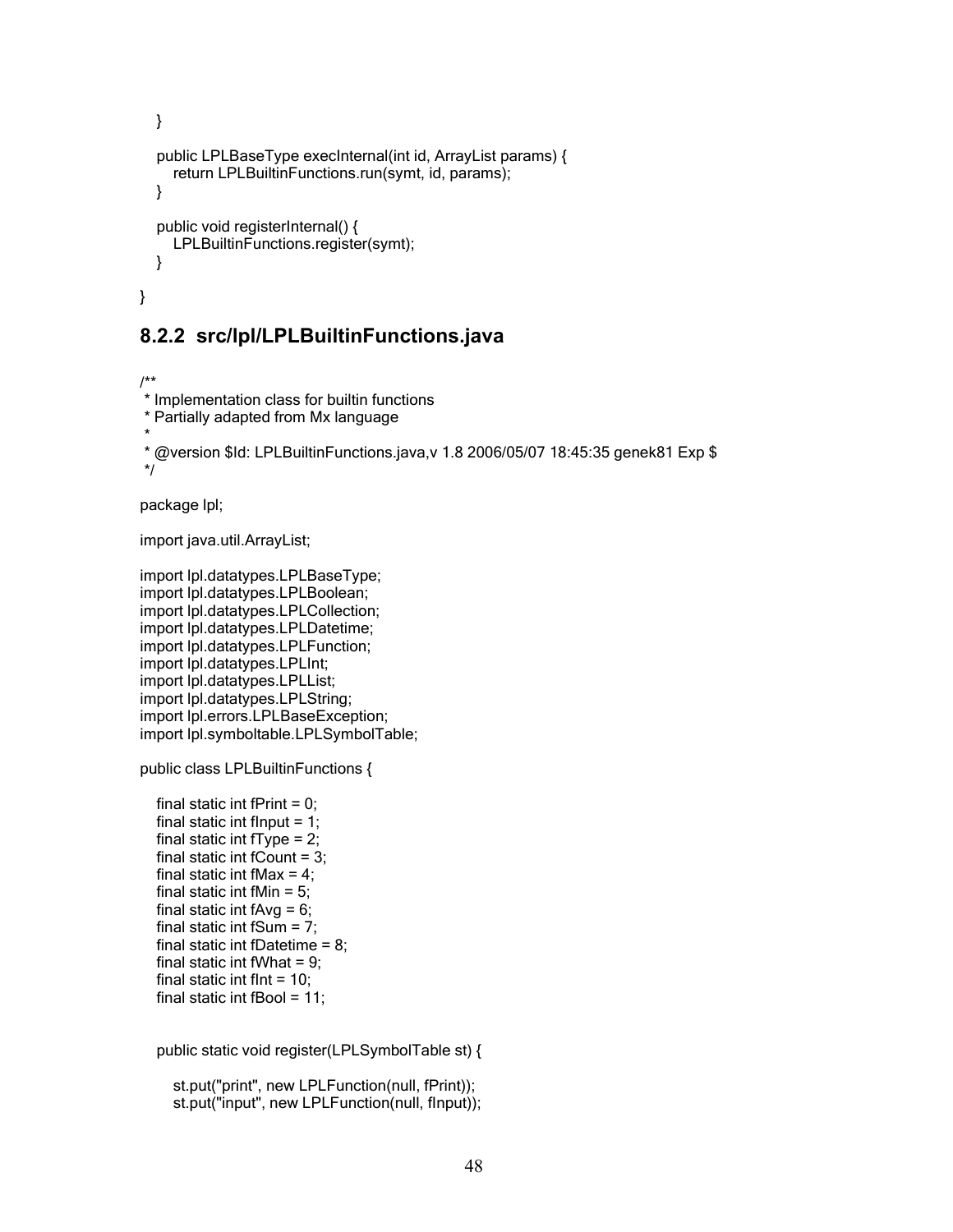```
st.put("type", new LPLFunction(null, fType));
  st.put("count", new LPLFunction(null, fCount));
  st.put("max", new LPLFunction(null, fMax));
  st.put("min", new LPLFunction(null, fMin));
  st.put("avg", new LPLFunction(null, fAvg));
  st.put("sum", new LPLFunction(null, fSum));
  st.put("datetime", new LPLFunction(null, fDatetime));
  st.put("what", new LPLFunction(null, fWhat));
  st.put("int", new LPLFunction(null, fInt));
  st.put("bool", new LPLFunction(null, fBool));
  st.put("INFILE", new LPLString(""));
}
private static boolean isIntList(ArrayList params) {
  for (int i = 0; i < params.size(); i++)
     if (!(params.get(i) instanceof LPLInt))
       return false;
  return true;
}
private static int iterateMaxMin(ArrayList params, boolean isMax, int index) {
  String maxOrMin = isMax ? "max()" : "min()";
  if (params.get(index) instanceof LPLList) {
     int num = 0:
     LPLList currentParam = (LPLList) params.get(index);
     if (isIntList(currentParam.getVar())) {
       num = LPLInt.intValue(((LPLBaseType)currentParam.var.get(0)));
       for (int j = 1; j < current Param.var.size(); j++) {
          int y = LPLInt.intValue(((LPLBaseType)currentParam.var.get(j)));
          if (isMax) {
            if (y > num) num = y;
          } else {
            if (y < num) num = y;
          }
       }
    } else {
       throw new LPLBaseException(maxOrMin + " parameters must be lists of integers");
     }
     return num;
  } else {
    throw new LPLBaseException(maxOrMin + " parameters must be lists");
  }
}
private static int getSum(LPLList currentParam) {
  int sum=0;
  for (int i=0; i<currentParam.getVar().size(); i++) {
     LPLInt currentElement = (LPLInt) currentParam.get(new LPLInt(i));
     sum += currentElement.var;
  }
  return sum;
}
public static LPLBaseType run(LPLSymbolTable st, int id, ArrayList params) {
  if (params == null) params = new ArrayList();
  switch (id) {
  case fPrint:
```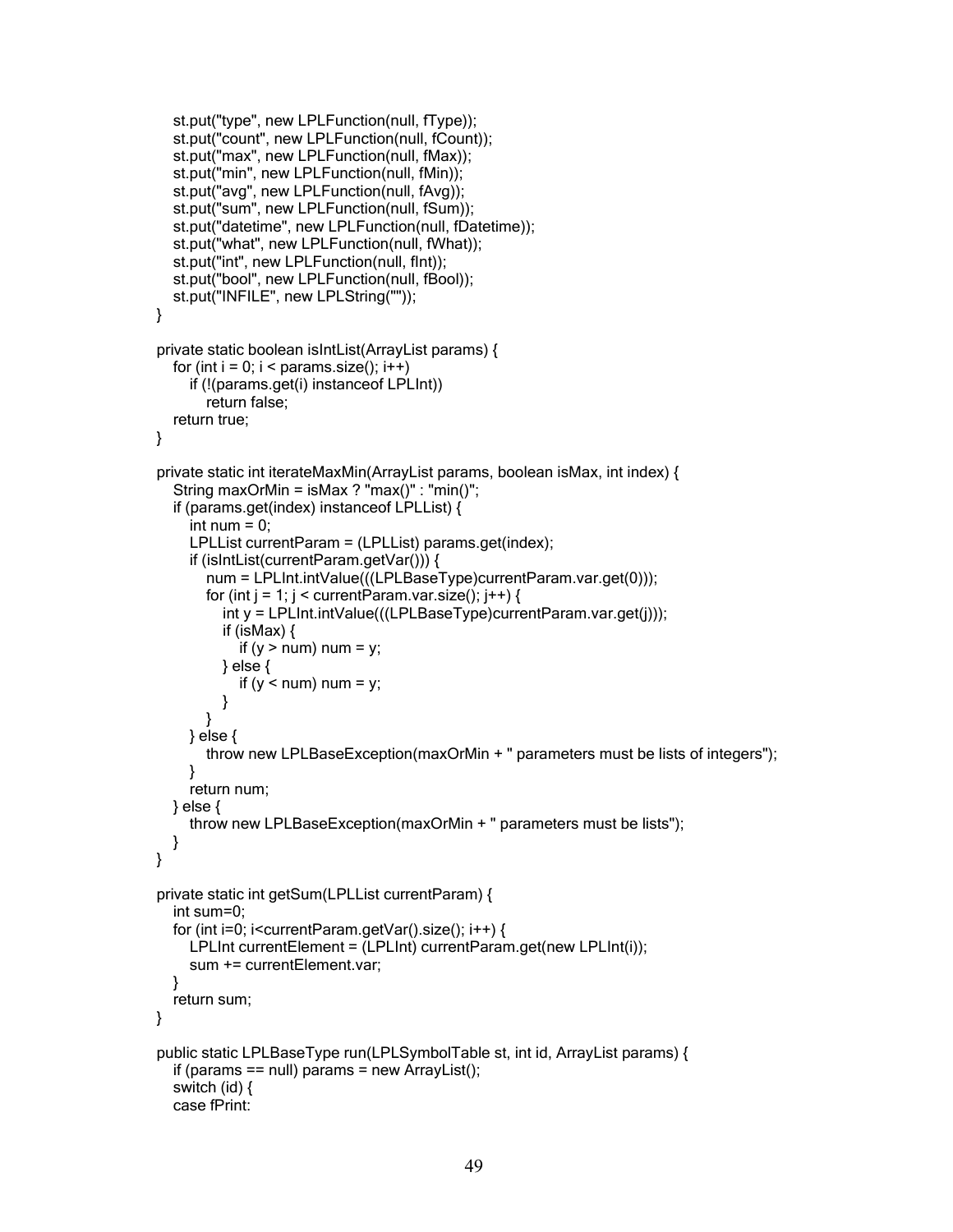```
for (int i = 0; i < params.size(); i++)
     ((LPLBaseType)params.get(i)).print();
  return null;
case fInput:
  if (!(params.size() == 1 && params.get(0) instanceof LPLString))
    throw new LPLBaseException("input() accepts 1 string parameter");
  st.put("INFILE", (LPLString)params.get(0));
  return null;
case fType:
  if (params.size() > 1) {
    ArrayList typeNames = new ArrayList();
    for (int i = 0; i < params.size(); i++)
       typeNames.add(((LPLBaseType)params.get(i)).typename());
     System.out.println(typeNames);
  } else {
    System.out.println(((LPLBaseType)params.get(0)).typename());
  }
  return null;
case fCount:
  if (params.size() == 0)
    throw new LPLBaseException("count() accepts 1+ parameters");
  int count = 0:
  for (int i=0; i<params.size(); i++) {
    if (params.get(i) instanceof LPLCollection) {
       count += ((LPLCollection)params.get(i)).getVar().size();
    } else {
       throw new LPLBaseException("count() parameters must be lists or dictionaries");
    }
  }
  return new LPLInt(count);
case fMax:
  if (params.size() == 0)
    throw new LPLBaseException("max() accepts 1+ parameters");
  int max = iterateMaxMin(params, true, 0);
  for (int i=1; i<params.size(); i++) {
    int temp = iterateMaxMin(params, true, i);
    max = max > temp? max : temp;
  }
  return new LPLInt(max);
case fMin:
  if (params.size() == 0)
    throw new LPLBaseException("min() accepts 1+ parameters");
  int min = iterateMaxMin(params, false, 0);;
  for (int i=1; i<params.size(); i++) {
    int temp = iterateMaxMin(params, false, i);
    min = min < temp ? min : temp;
  }
  return new LPLInt(min);
```

```
case fAvg:
```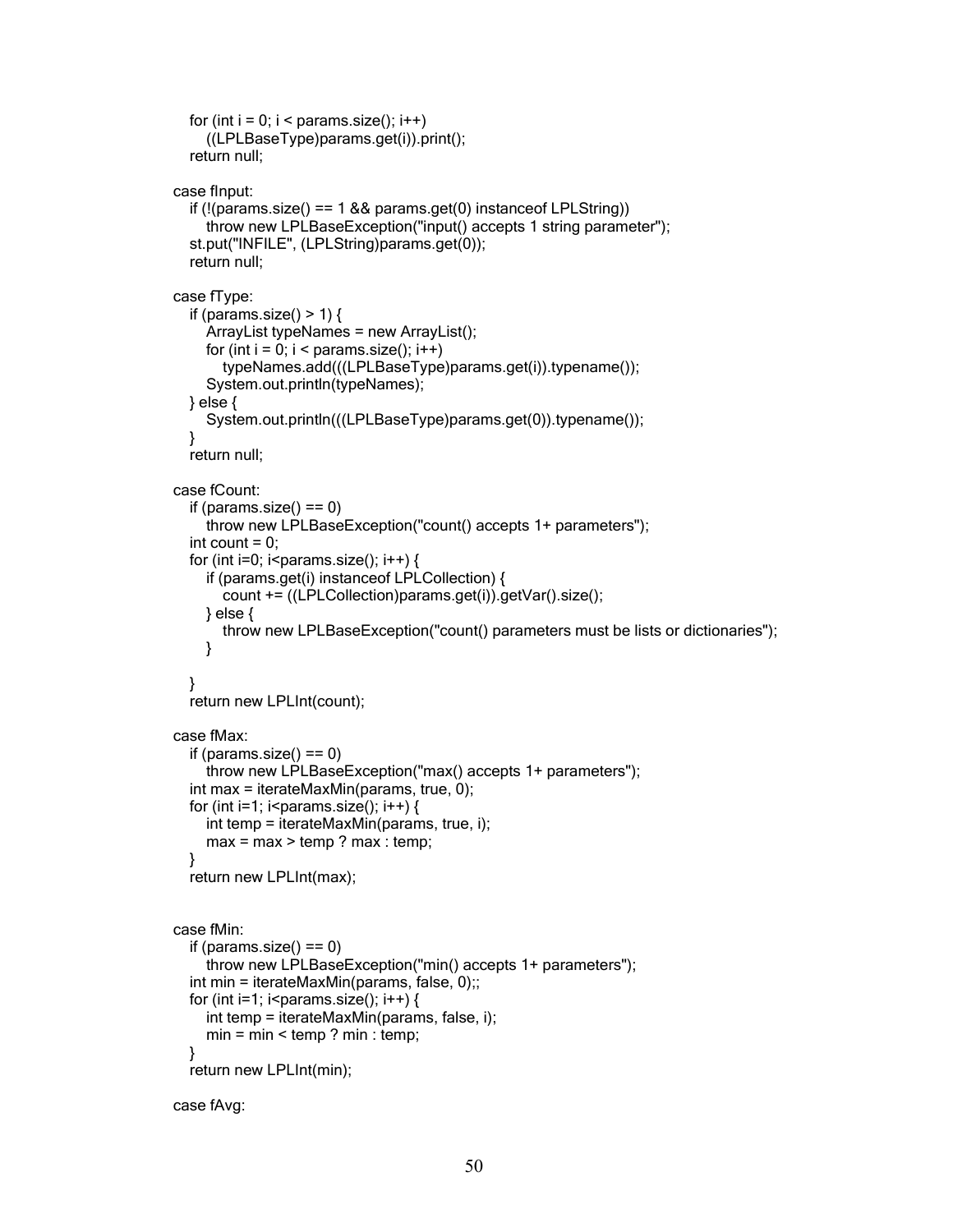```
if (params.size() == 0)
         throw new LPLBaseException("avg() accepts 1+ parameters");
       float fsum=0;
       float fcount=0;
       for (int i=0; i<params.size(); i++) {
         if (params.get(i) instanceof LPLList) {
            LPLList currentParam = (LPLList) params.get(i);
            if (isIntList(currentParam.getVar())) {
              fsum += getSum(currentParam);
              fcount += currentParam.getVar().size();
            } else {
              throw new LPLBaseException("avg() parameters must be lists of integers");
            }
         } else {
            throw new LPLBaseException("avg() parameters must be lists");
         }
       }
       return new LPLString(new Float(fsum/fcount).toString());
    case fSum:
       if (params.size() == 0)
         throw new LPLBaseException("sum() accepts 1+ parameters");
       int sum=0;
       for (int i=0; i<params.size(); i++) {
         if (params.get(i) instanceof LPLList) {
            LPLList currentParam = (LPLList) params.get(i);
            if (isIntList(currentParam.getVar())) {
              sum += getSum(currentParam);
            } else {
              throw new LPLBaseException("sum() parameters must be lists of integers");
            }
         } else {
            throw new LPLBaseException("sum() parameters must be lists");
         }
       }
       return new LPLInt(sum);
    case fDatetime:
       if (params.size() > 2)
         throw new LPLBaseException("datetime() accepts 0 to 2 parameters");
       if (params.size() == 0)
         return new LPLDatetime(null, null);
       if (!(params.get(0) instance of LPLString) || (params.size() == 2.88 !(params.get(1)
instanceof LPLString)))
         throw new LPLBaseException("datetime() accepts 0 to 2 string parameters");
       if (params.size() == 1)
         return new LPLDatetime((LPLString)params.get(0), null);
       else
         return new LPLDatetime((LPLString)params.get(0), (LPLString)params.get(1));
    case fWhat:
       if (params.size() > 0) {
         for (int i = 0; i < params.size(); i++)
            ((LPLBaseType)params.get(i)).what();
      } else
```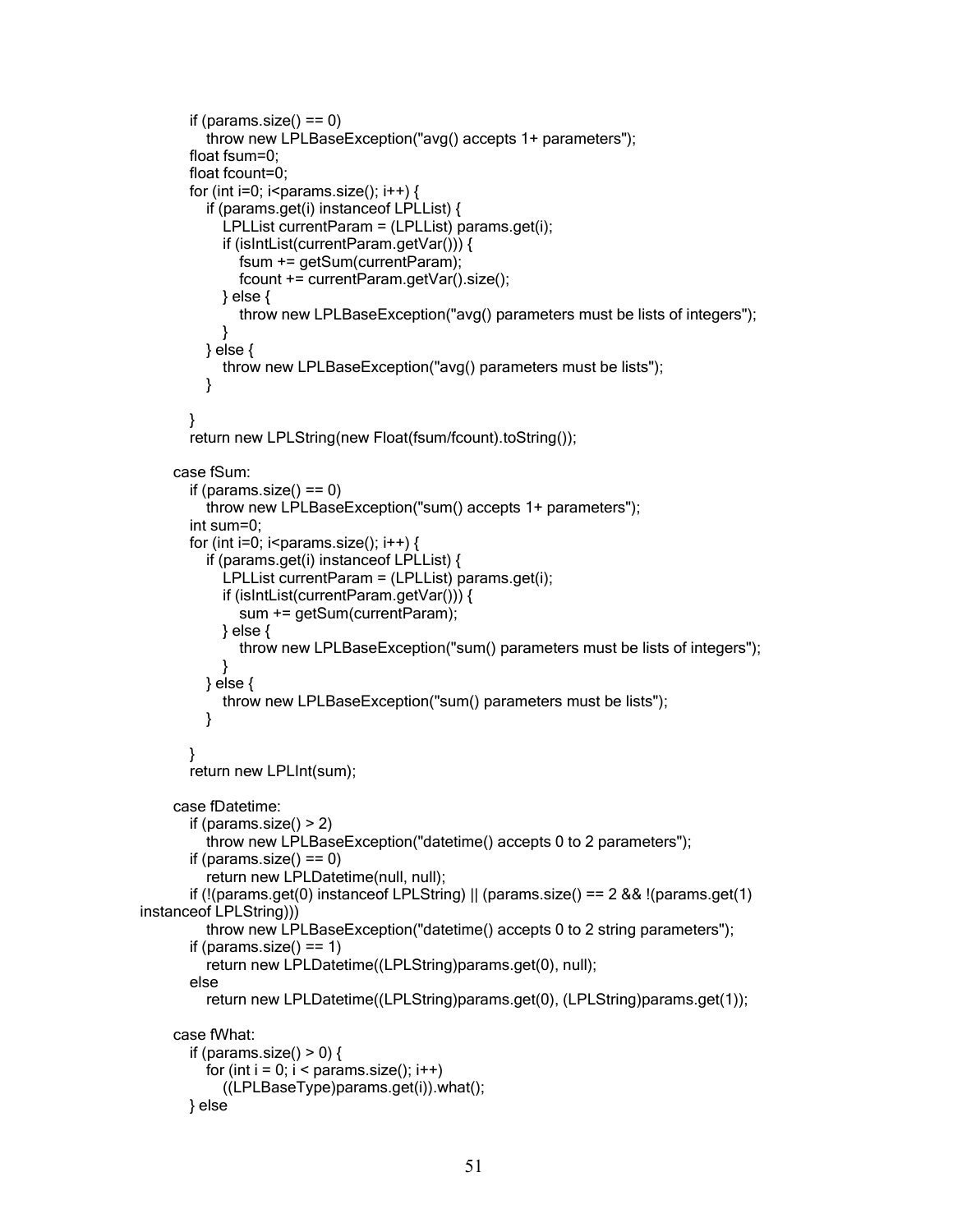```
st.what();
     return null;
  case fInt:
     if (params.size() != 1)
       throw new LPLBaseException("int() accepts 1 parameter");
     if (!(params.get(0) instanceof LPLString))
       throw new LPLBaseException("int() accepts only string parameters");
     return new LPLInt(Integer.parseInt(((LPLString)params.get(0)).var));
  case fBool:
     if (params.size() != 1)
       throw new LPLBaseException("bool() accepts 1 parameter");
     if (!(params.get(0) instanceof LPLString))
       throw new LPLBaseException("bool() accepts only string parameters");
     return new LPLBoolean(Boolean.parseBoolean(((LPLString)params.get(0)).var));
  default:
     throw new LPLBaseException("unknown internal function");
  }
}
```
### **8.2.2 src/lpl/symboltable/LPLSymbolTable.java**

```
/**
```

```
* Symbol table class, implements a linked list of maps to store
* identifiers and their values in various scopes
* Partially adapted from Mx language
*
* @version $Id: LPLSymbolTable.java,v 1.6 2006/05/07 18:45:37 genek81 Exp $
*/
package lpl.symboltable;
import lpl.datatypes.*;
import java.io.PrintWriter;
import java.util.*;
public class LPLSymbolTable extends HashMap {
  LPLSymbolTable staticParent, dynamicParent;
  boolean readOnly;
  public LPLSymbolTable(LPLSymbolTable sparent, LPLSymbolTable dparent) {
    staticParent = sparent;
    dynamicParent = dparent;
    readOnly = false;
  }
  public void setReadOnly() {
    readOnly = true;
  }
  public final LPLSymbolTable staticParent() {
```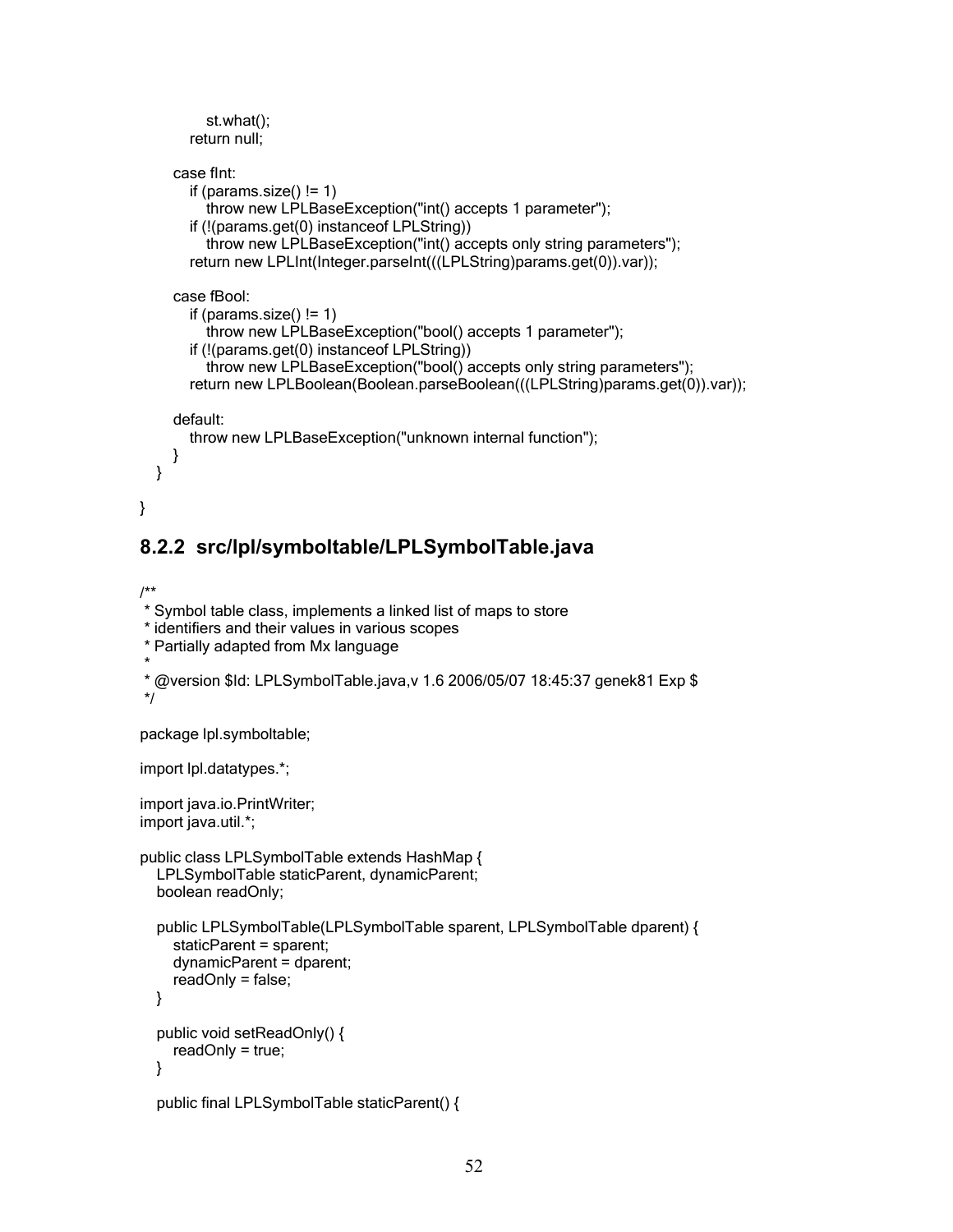```
return staticParent;
}
public final LPLSymbolTable dynamicParent() {
  return dynamicParent;
}
public final LPLSymbolTable parent(boolean is_static) {
  return is_static ? staticParent : dynamicParent;
}
public final boolean containsVar(String name) {
  return containsKey(name);
}
private final LPLSymbolTable gotoLevel(int level, boolean is_static) {
  LPLSymbolTable st = this;
  if (level < 0) {
    while (null != st.staticParent)
       st = st.parent(is_static);
  }
  else{
    for (int i=level; i>0; i--) {
       while (st.readOnly) {
          st = st.parent(is_static);
          assert st != null;
       }
       if ( null != st.parent(is_static))
          st = st.parent(is_static);
       else
          break;
    }
  }
  return st;
}
public final LPLBaseType getValue(String name, boolean is_static, int level) {
  LPLSymbolTable st = gotoLevel(level, is_static);
  Object x = st.get(name);while (null == x && null != st.parent(is_static)) {
     st = st.parent(is   state);x = st.get(name);}
  return (LPLBaseType) x;
}
public final void setValue(String name, LPLBaseType data,
                 boolean is_static, int level) {
  LPLSymbolTable st = gotoLevel(level, is_static);
  while (st.readOnly) {
     st = st.parent(is_static);
```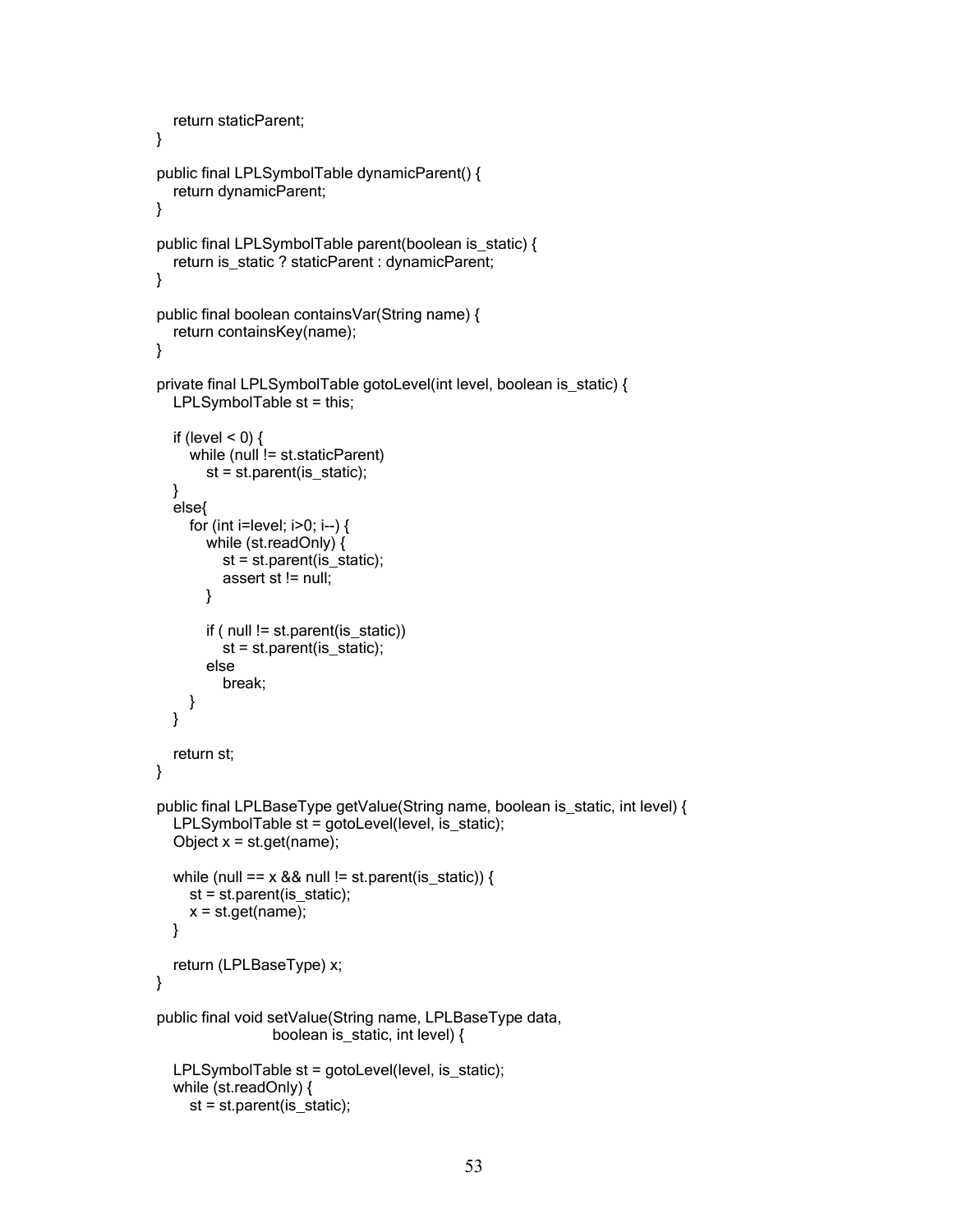```
assert st != null;
   }
  LPLBaseType currentVal = st.getValue(name, false, 0);
  LPLSymbolTable currentST=st, searchST = st;
  if (currentVal == null) \{currentST.put(name, data);
  } else {
     Object x = searchST.get(name);
     while (null == x && null != searchST.parent(is_static)) {
     searchST = searchST.parent(is_static);
       x = searchST.get(name);
    }
    searchST.put(name, data);
  }
}
public void what(PrintWriter output) {
  for (Iterator it = values().iterator(); it.hasNext();) {
    LPLBaseType d = ((LPLBaseType)(it.next)));
     if (!(d instanceof LPLFunction && ((LPLFunction)d).isInternal()))
       d.what(output);
  }
}
public void what() {
  what(new PrintWriter(System.out, true ));
}
```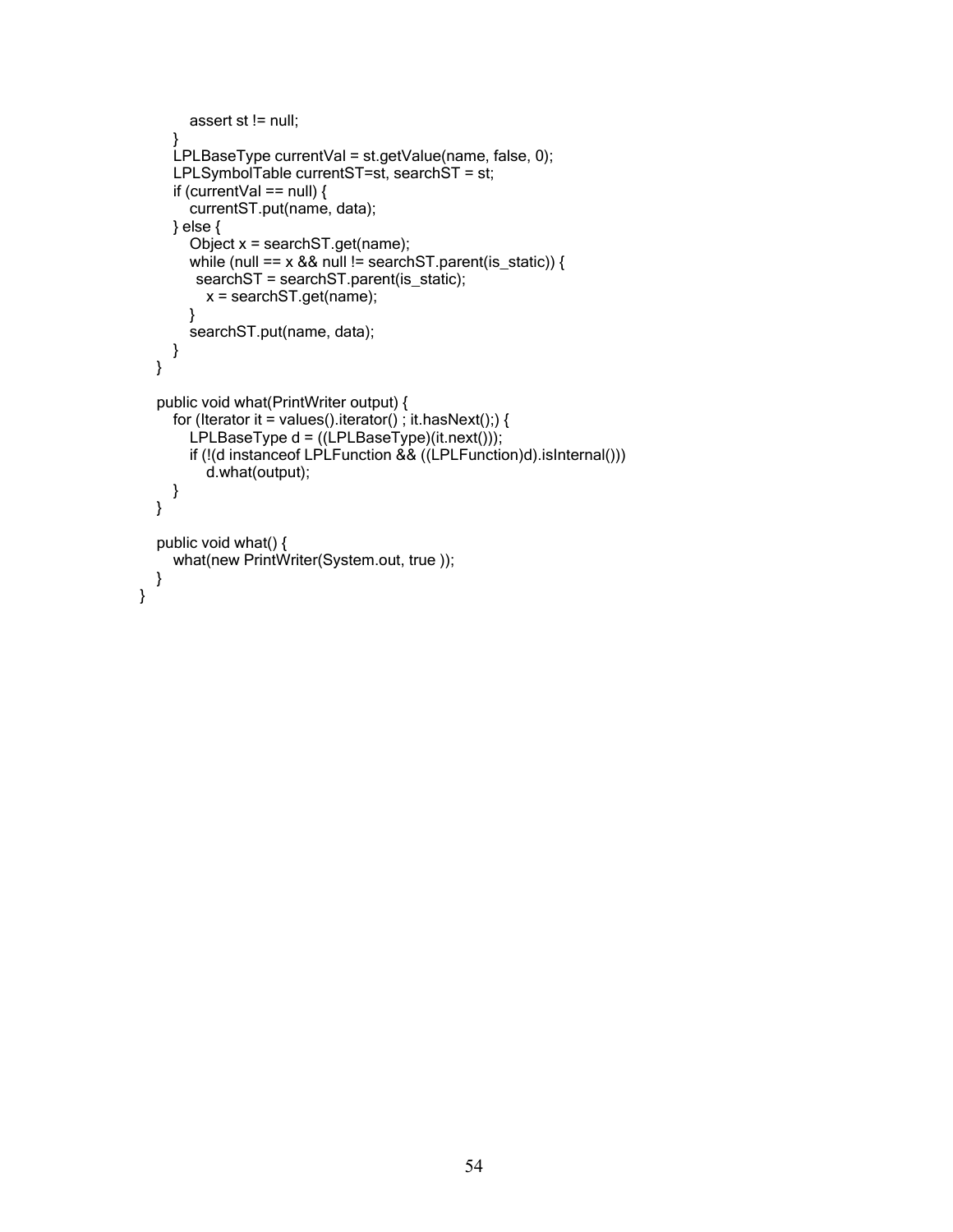# *8.3 Data types*

### **8.3.1 src/lpl/datatypes/LPLBaseType.java**

```
/**
* Base class for all types
* Partially adapted from Mx language
*
* @version $Id: LPLBaseType.java,v 1.9 2006/04/30 04:21:22 genek81 Exp $
*/
package lpl.datatypes;
import java.io.PrintWriter;
import lpl.errors.LPLBaseException;
public class LPLBaseType
{
  public String name;
  public LPLBaseType() {
    name = null;
  }
  public LPLBaseType(String name) {
    this.name = name;
  }
  public String typename() {
    return "unknown";
  }
  public LPLBaseType copy() {
    return new LPLBaseType();
  }
  public void setName(String name) {
    this.name = name;
  }
  public LPLBaseType error(String msg) {
    throw new LPLBaseException("illegal operation: " + msg
                  + "( <" + typename() + "> "
                  + (name != null ? name : "<?>")
                  + " )");
  }
  public LPLBaseType error(LPLBaseType b, String msg) {
    if (null == b)
       return error(msg);
    throw new LPLBaseException(
```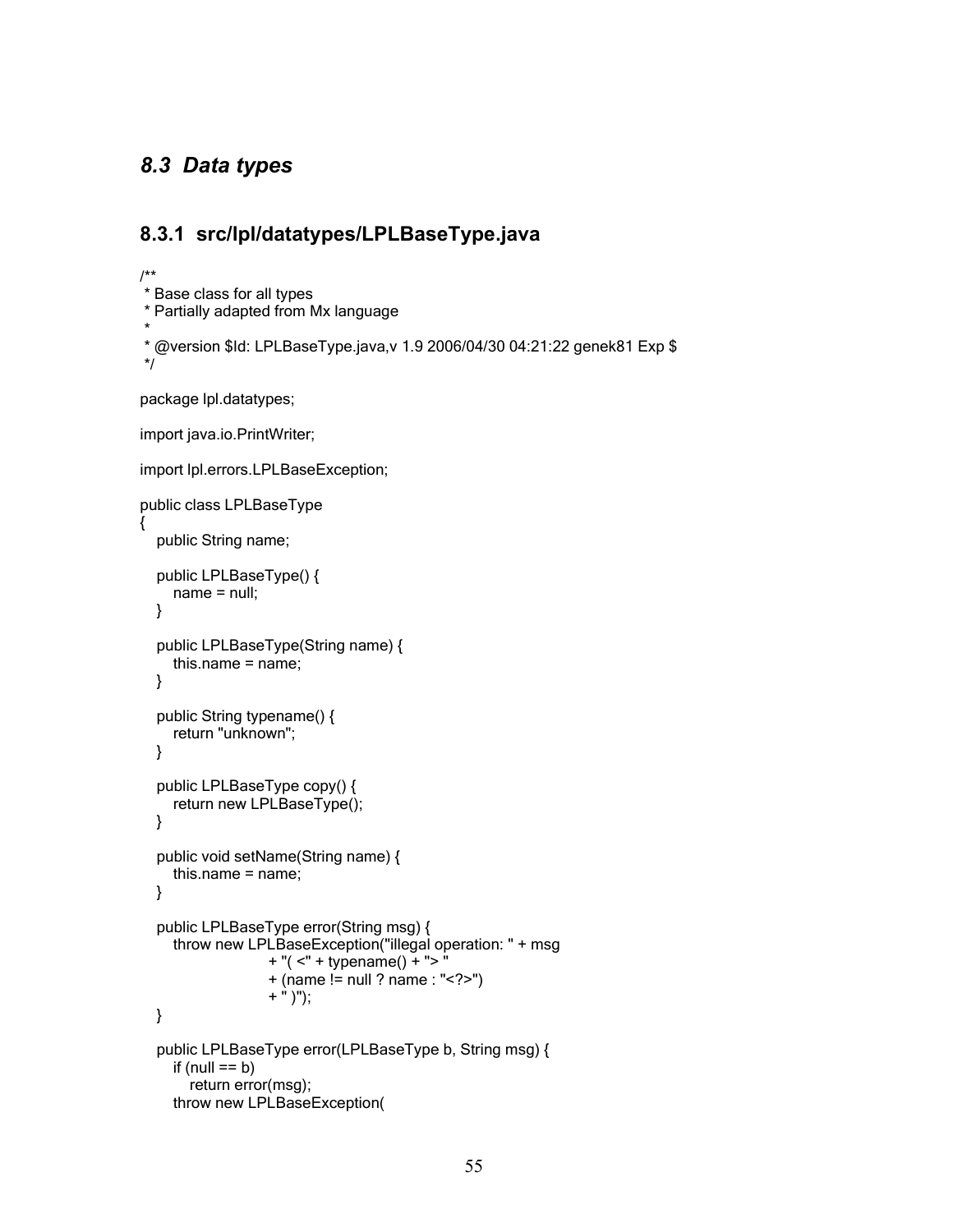```
"illegal operation: " + msg
     + "( <" + typename() + "> "
     + (name != null ? name : "<?>")
     + " and "
     + "<" + b.typename() + "> "
     + (b.name != null ? b.name : "<?>")
     + " )");
}
public void print(PrintWriter w) {
  if (name != null)w.print(name + " = ");
  w.println(toString());
}
public void print() {
  print(new PrintWriter(System.out, true));
}
public String toString() {
  return "<undefined>";
}
public void what(PrintWriter w) {
  w.print("<" + typename() + "> ");
  print(w);
}
public void what() {
  what(new PrintWriter(System.out, true));
}
public LPLBaseType assign(LPLBaseType b) {
  return error(b, "=");
}
public LPLBaseType uminus() {
  return error("-");
}
public LPLBaseType plus(LPLBaseType b) {
  return error(b, "+");
}
public LPLBaseType pluseq(LPLBaseType b) {
  return error(b, "+=");
}
public LPLBaseType minus(LPLBaseType b) {
  return error(b, "-");
}
public LPLBaseType minuseq(LPLBaseType b) {
  return error(b, "-=");
}
public LPLBaseType mult(LPLBaseType b) {
```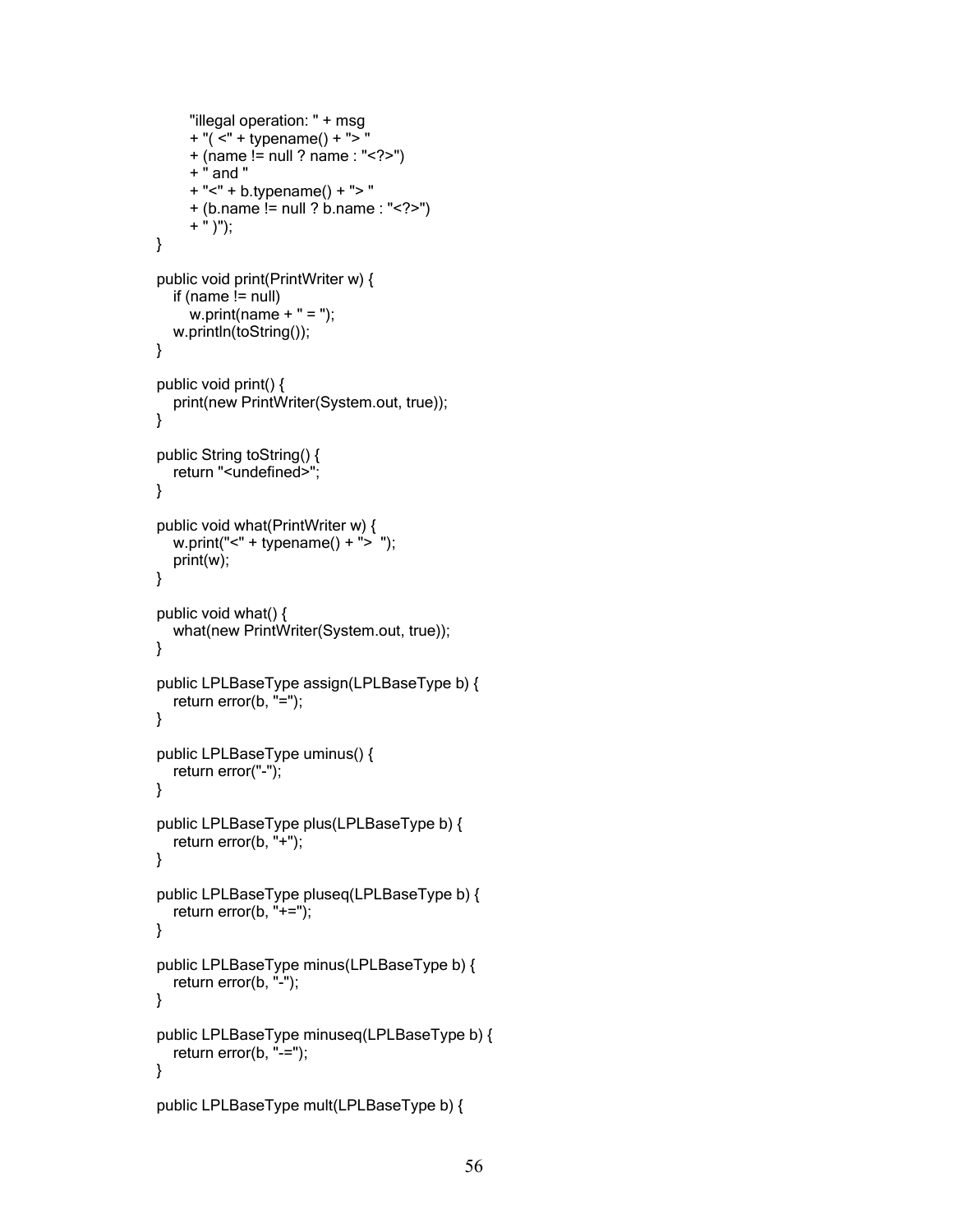```
return error( b, "*" );
}
public LPLBaseType multeq(LPLBaseType b) {
  return error(b, "*=");
}
public LPLBaseType div(LPLBaseType b) {
  return error(b, "/");
}
public LPLBaseType diveq(LPLBaseType b) {
  return error(b, "/=");
}
public LPLBaseType mod(LPLBaseType b) {
  return error(b, "%");
}
public LPLBaseType modeq(LPLBaseType b) {
  return error(b, "%=");
}
public LPLBaseType gt(LPLBaseType b) {
  return error(b, ">");
}
public LPLBaseType gte(LPLBaseType b) {
  return error(b, ">=");
}
public LPLBaseType lt(LPLBaseType b) {
  return error(b, "<");
}
public LPLBaseType lte(LPLBaseType b) {
  return error( b, "<=" );
}
public LPLBaseType eq(LPLBaseType b) {
  return error(b, "==");
}
public LPLBaseType ne(LPLBaseType b) {
  return error(b, "!=");
}
public LPLBaseType and(LPLBaseType b) {
  return error( b, "&&" );
}
public LPLBaseType or(LPLBaseType b) {
  return error(b, "||");
}
public LPLBaseType not() {
  return error("!");
```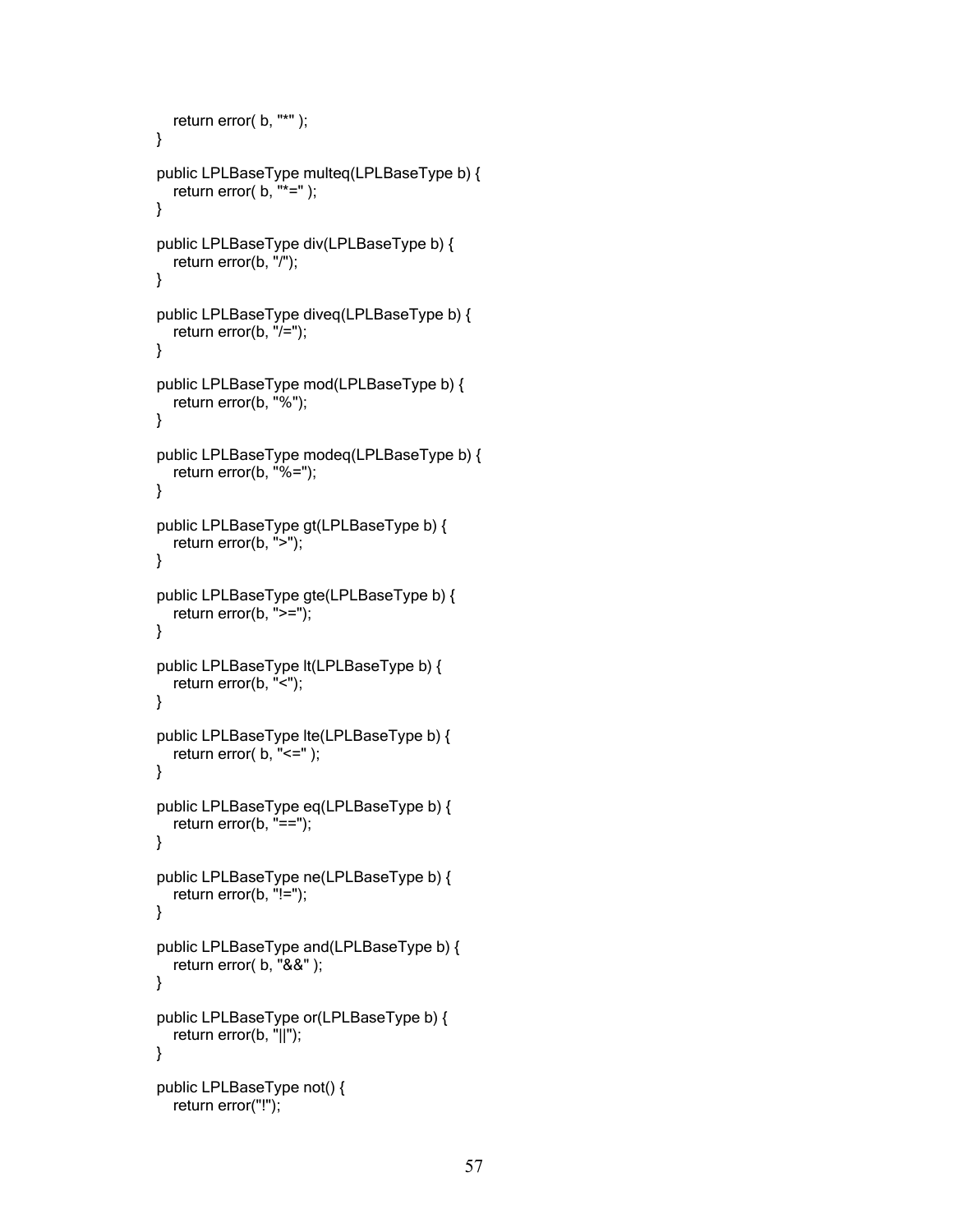} }

### **8.3.2 src/lpl/datatypes/LPLBoolean.java**

```
/**
* Boolean data type
* Partially adapted from Mx language
*
* @version $Id: LPLBoolean.java,v 1.6 2006/04/30 04:21:22 genek81 Exp $
*/
```
package lpl.datatypes;

```
public class LPLBoolean extends LPLBaseType {
```

```
public boolean var;
public LPLBoolean(boolean var) {
  this.var = var;
}
public String typename() {
  return "boolean";
}
public LPLBaseType copy() {
  return new LPLBoolean(var);
}
public String toString() {
  return Boolean.toString(var);
}
public boolean equals(Object o) {
  return ((LPLBoolean)o).var == var;
}
public LPLBaseType and(LPLBaseType b) {
  if (b instanceof LPLBoolean)
    return new LPLBoolean(var && ((LPLBoolean) b).var);
  return error(b, "and");
}
public LPLBaseType or(LPLBaseType b) {
  if (b instanceof LPLBoolean)
    return new LPLBoolean(var || ((LPLBoolean) b).var);
  return error(b, "or");
}
public LPLBaseType not() {
  return new LPLBoolean(!var);
}
public LPLBaseType eq(LPLBaseType b) {
```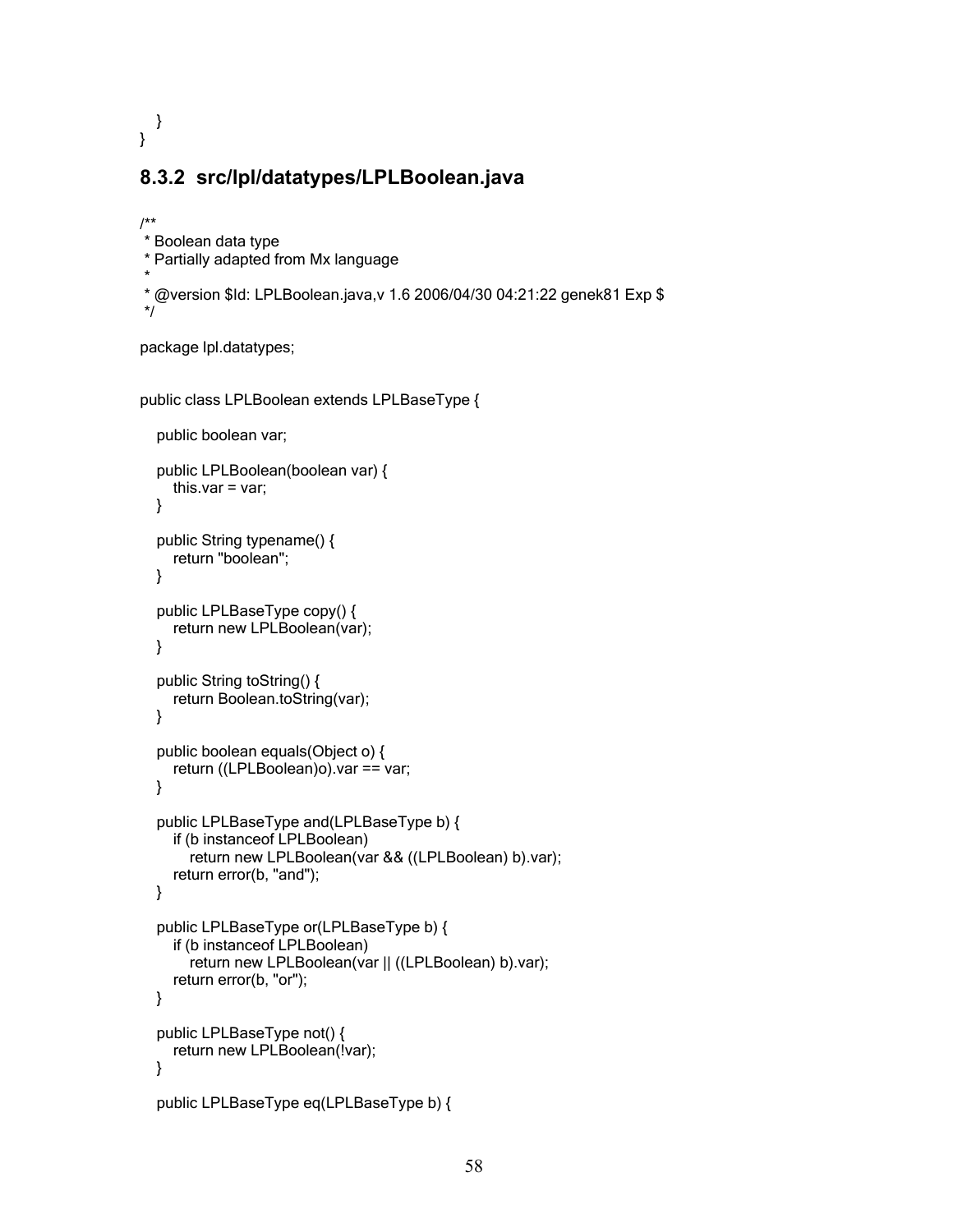```
if (b instanceof LPLBoolean)
       return new LPLBoolean((var && ((LPLBoolean) b).var)
            || (!var && !((LPLBoolean) b).var));
    return error(b, "==");
  }
  public LPLBaseType ne(LPLBaseType b) {
    if (b instanceof LPLBoolean)
       return new LPLBoolean((var && !((LPLBoolean) b).var)
            || (!var && ((LPLBoolean) b).var));
    return error(b, "!=");
  }
}
```
# **8.3.3 src/lpl/datatypes/LPLCollection.java**

```
/**
* Collection interface for List and Dictionary data types
*
```

```
* @version $Id: LPLCollection.java,v 1.2 2006/04/30 04:21:22 genek81 Exp $
*/
```
package lpl.datatypes;

import java.util.ArrayList;

public interface LPLCollection {

public ArrayList getVar();

```
public LPLBaseType get(LPLBaseType item);
```

```
public LPLBaseType remove(LPLBaseType item);
```
}

# **8.3.4 src/lpl/datatypes/LPLDatetime.java**

/\*\*

\* Datetime data type

\* A special type containing a timestamp.

```
* The timestamp is parsed from a string containing time and/or date.
```

```
*
```

```
* @version $Id: LPLDatetime.java,v 1.7 2006/05/07 02:17:04 genek81 Exp $
*/
```
package lpl.datatypes;

import java.text.ParseException; import java.text.SimpleDateFormat; import java.util.Date;

```
public class LPLDatetime extends LPLBaseType {
  public Date var;
```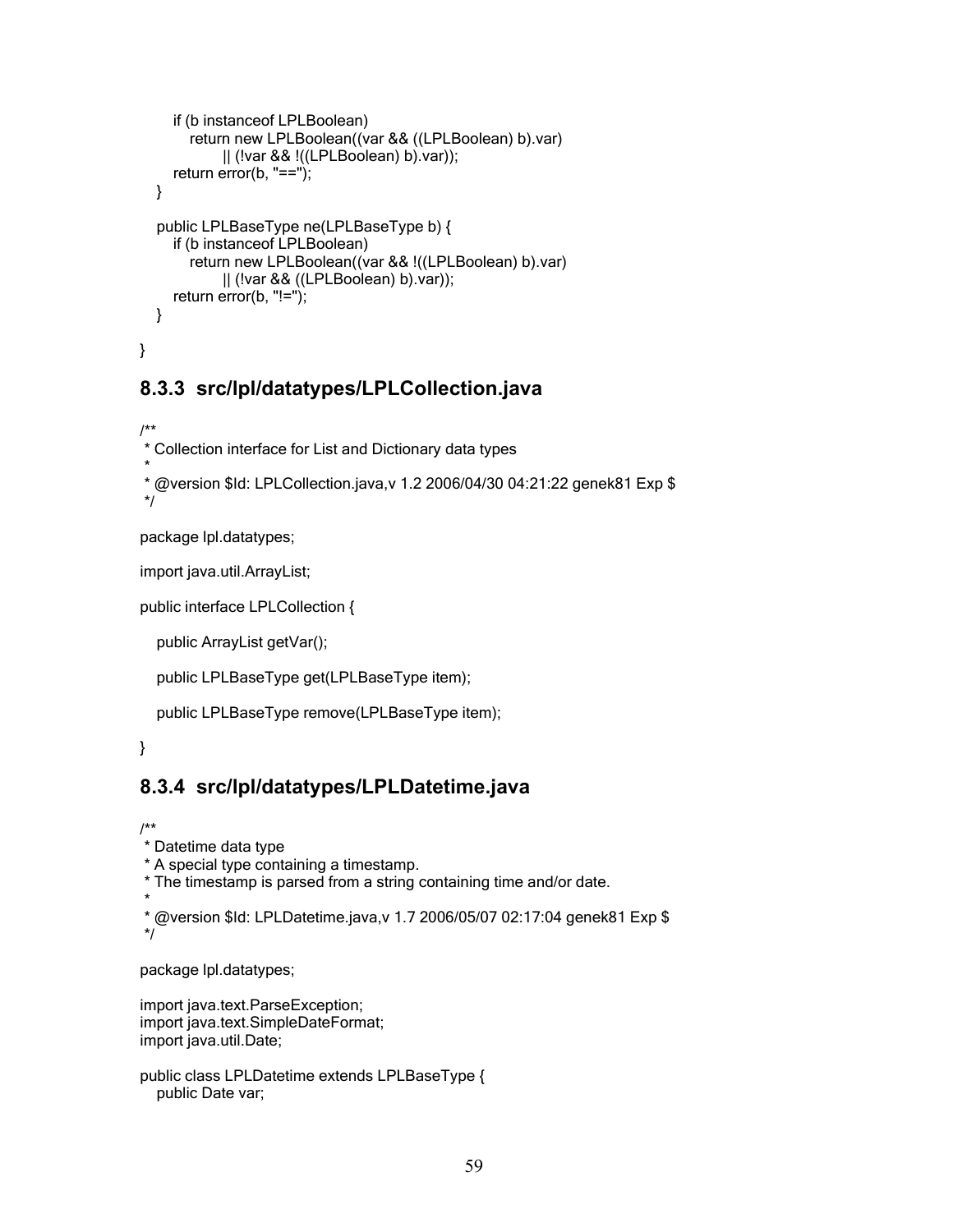```
public LPLDatetime(LPLString dt, LPLString pattern) {
    SimpleDateFormat df = (SimpleDateFormat)SimpleDateFormat.getDateTimeInstance();
    if (dt == null) {
       var = new Date();
    } else {
       if (pattern != null)
         df.applyPattern(pattern.var);
      try {
         var = df.parse(dt.var);
      } catch (ParseException pex) {
         this.error("exception while parsing");
      }
    }
  }
  public String typename() {
    return "datetime";
  }
  public LPLBaseType copy() {
    return new LPLDatetime(new LPLString(var.toString()), new LPLString("EEE MMM dd
hh:mm:ss zzz yyyy"));
  }
  public String toString() {
    return var.toString();
  }
  public LPLBaseType gt(LPLBaseType b) {
    return new LPLBoolean(var.after(((LPLDatetime)b).var));
  }
  public LPLBaseType gte(LPLBaseType b) {
    return new LPLBoolean(var.after(((LPLDatetime) b).var)
         || var.equals(((LPLDatetime) b).var));
  }
  public LPLBaseType lt(LPLBaseType b) {
    return new LPLBoolean(var.before(((LPLDatetime)b).var));
  }
  public LPLBaseType lte(LPLBaseType b) {
    return new LPLBoolean(var.before(((LPLDatetime) b).var)
         || var.equals(((LPLDatetime) b).var));
  }
  public LPLBaseType eq(LPLBaseType b) {
    return new LPLBoolean(var.equals(((LPLDatetime) b).var));
  }
  public LPLBaseType ne(LPLBaseType b) {
    return new LPLBoolean(!var.equals(((LPLDatetime) b).var));
  }
}
```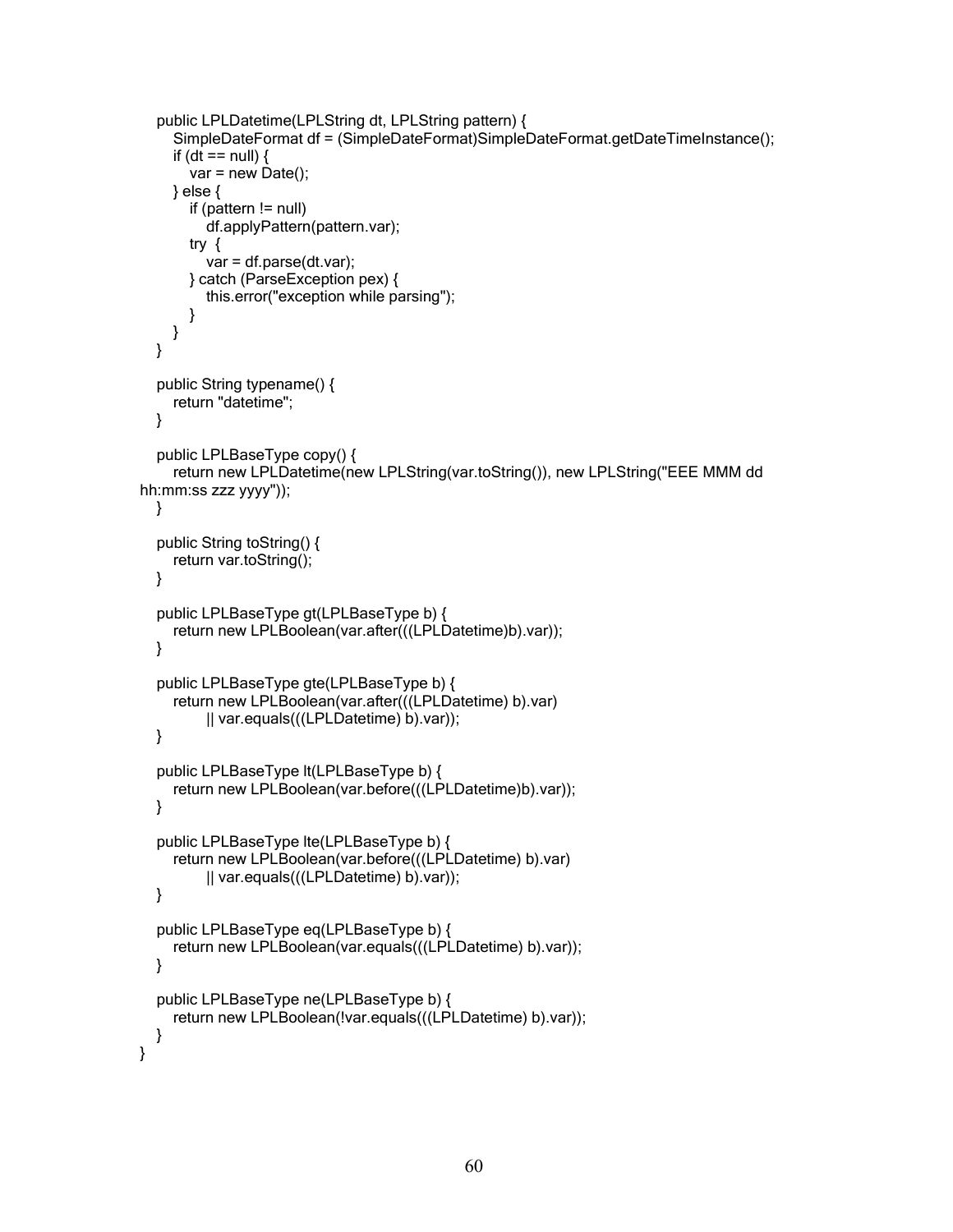### **8.3.5 src/lpl/datatypes/LPLDictionary.java**

/\*\*

\* Dictionary data type, basically a list of pairs of basic types.

```
*
* @version $Id: LPLDictionary.java,v 1.10 2006/04/30 04:21:22 genek81 Exp $
*/
```
package lpl.datatypes;

import java.util.ArrayList; import java.util.Iterator;

public class LPLDictionary extends LPLBaseType implements LPLCollection {

```
public ArrayList var; //list of LPLMapPairs
public LPLDictionary(ArrayList list) {
  this.var = list:
}
public String typename() {
  return "dictionary";
}
public LPLBaseType copy() {
  return new LPLDictionary(var);
}
public String toString() {
  return var.toString();
}
public LPLBaseType add(LPLBaseType b, LPLBaseType c) {
  if (!(b instanceof LPLInt || b instanceof LPLBoolean || b instanceof LPLString))
    return error(b, "must be a basic type");
  for (int i=0; i<var.size(); i++) {
    LPLMapPair currentPair = (LPLMapPair)var.get(i);
    if (b instanceof LPLInt && currentPair.key instanceof LPLInt) {
       if (((LPLInt)currentPair.key).var == ((LPLInt)b).var)
         return (LPLBaseType)var.set(i,new LPLMapPair(b,c));
    } else if (b instanceof LPLBoolean && currentPair.key instanceof LPLBoolean) {
       if (((LPLBoolean)currentPair.key).var == ((LPLBoolean)b).var)
         return (LPLBaseType)var.set(i,new LPLMapPair(b,c));
    } else if (b instanceof LPLString && currentPair.key instanceof LPLString) {
       if (((LPLString)currentPair.key).var.equals(((LPLString)b).var))
         return (LPLBaseType)var.set(i,new LPLMapPair(b,c));
    }
  }
  LPLMapPair newPair = new LPLMapPair(b,c);
  return new LPLBoolean(var.add(newPair));
}
public LPLBaseType get(LPLBaseType b) {
  if (!(b instanceof LPLInt || b instanceof LPLBoolean || b instanceof LPLString))
    return error(b, "must be a basic type");
```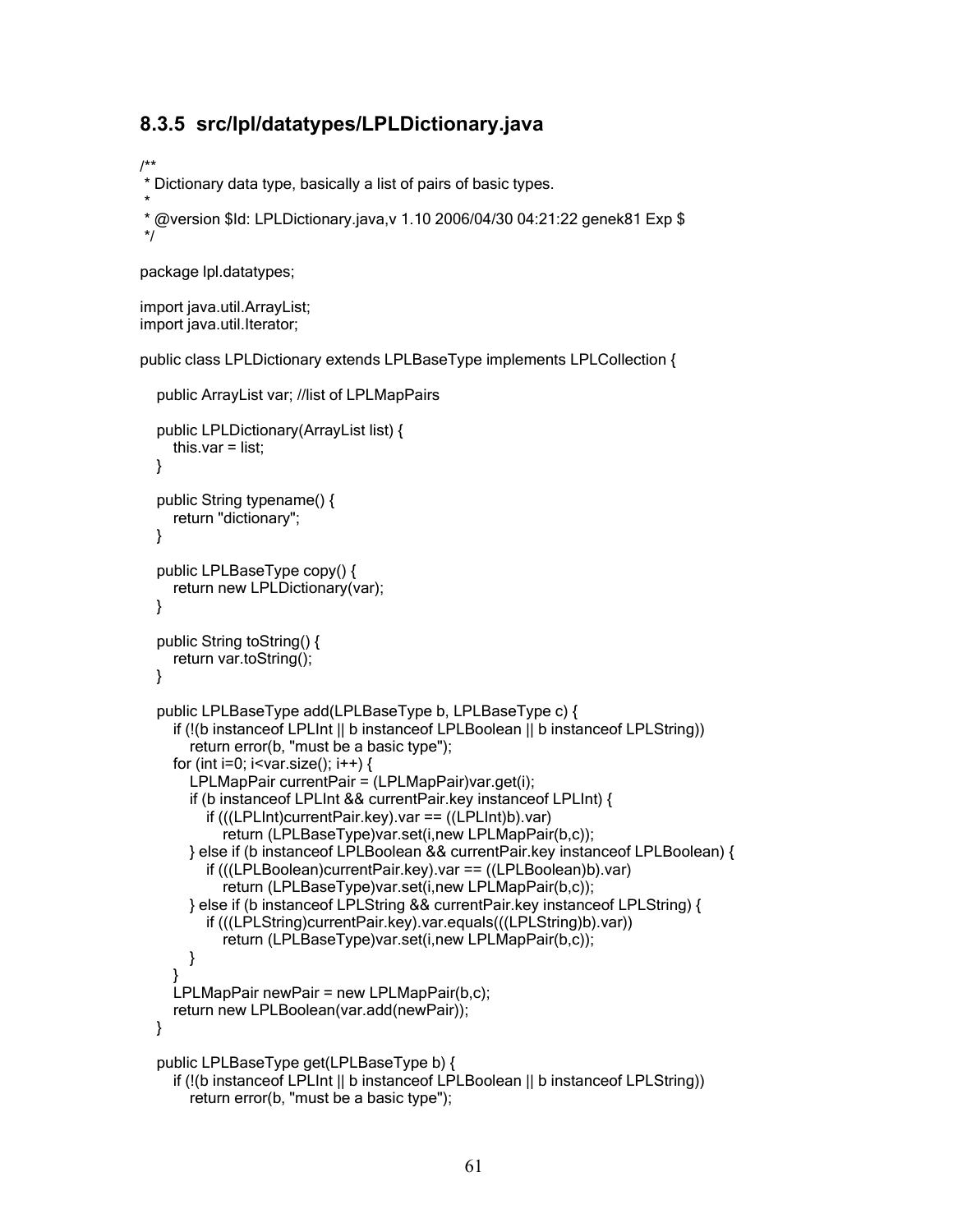```
Iterator it = var.iterator();
  while (it.hasNext()) {
    LPLMapPair currentPair = (LPLMapPair)it.next();
    if (b instanceof LPLInt && currentPair.key instanceof LPLInt) {
       if (((LPLInt)currentPair.key).var == ((LPLInt)b).var) return currentPair.value;
    } else if (b instanceof LPLBoolean && currentPair.key instanceof LPLBoolean) {
       if (((LPLBoolean)currentPair.key).var == ((LPLBoolean)b).var) return currentPair.value;
    } else if (b instanceof LPLString && currentPair.key instanceof LPLString) {
       if (((LPLString)currentPair.key).var.equals(((LPLString)b).var)) return currentPair.value;
    }
  }
  return null;
}
public LPLBaseType remove(LPLBaseType b) {
  if (!(b instanceof LPLInt || b instanceof LPLBoolean || b instanceof LPLString))
     return error(b, "must be a basic type");
  Iterator it = var.iterator();
  while (it.hasNext()) {
     LPLMapPair currentPair = (LPLMapPair)it.next();
     if (b instanceof LPLInt && currentPair.key instanceof LPLInt) {
       if (((LPLInt)currentPair.key).var == ((LPLInt)b).var) var.remove(currentPair);
    } else if (b instanceof LPLBoolean && currentPair.key instanceof LPLBoolean) {
       if (((LPLBoolean)currentPair.key).var == ((LPLBoolean)b).var) var.remove(currentPair);
    } else if (b instanceof LPLString && currentPair.key instanceof LPLString) {
       if (((LPLString)currentPair.key).var == ((LPLString)b).var) var.remove(currentPair);
    }
  }
  return null;
}
public LPLBaseType eq(LPLBaseType b) {
  return compare(b, true);
}
public LPLBaseType ne(LPLBaseType b) {
  return compare(b, false);
}
public LPLBaseType plus(LPLBaseType b) {
  ArrayList cloneVar = new ArrayList(var);
  if (!(b instanceof LPLDictionary))
     return error(b, "invalid type");
  Iterator it = ((LPLDictionary)b).var.iterator();
  while (it.hasNext()) {
     LPLMapPair currentPair = (LPLMapPair)it.next();
     if (get(currentPair.key) != null) continue;
     cloneVar.add(currentPair);
  }
  return new LPLDictionary(cloneVar);
}
private LPLBoolean compare(LPLBaseType b, boolean isEq) {
  if (var.size() != ((LPLDictionary)b).var.size())
     return new LPLBoolean(!isEq);
  for (int i=0; i<var.size(); i++) {
```

```
LPLMapPair currentPair1 = (LPLMapPair) var.get(i);
```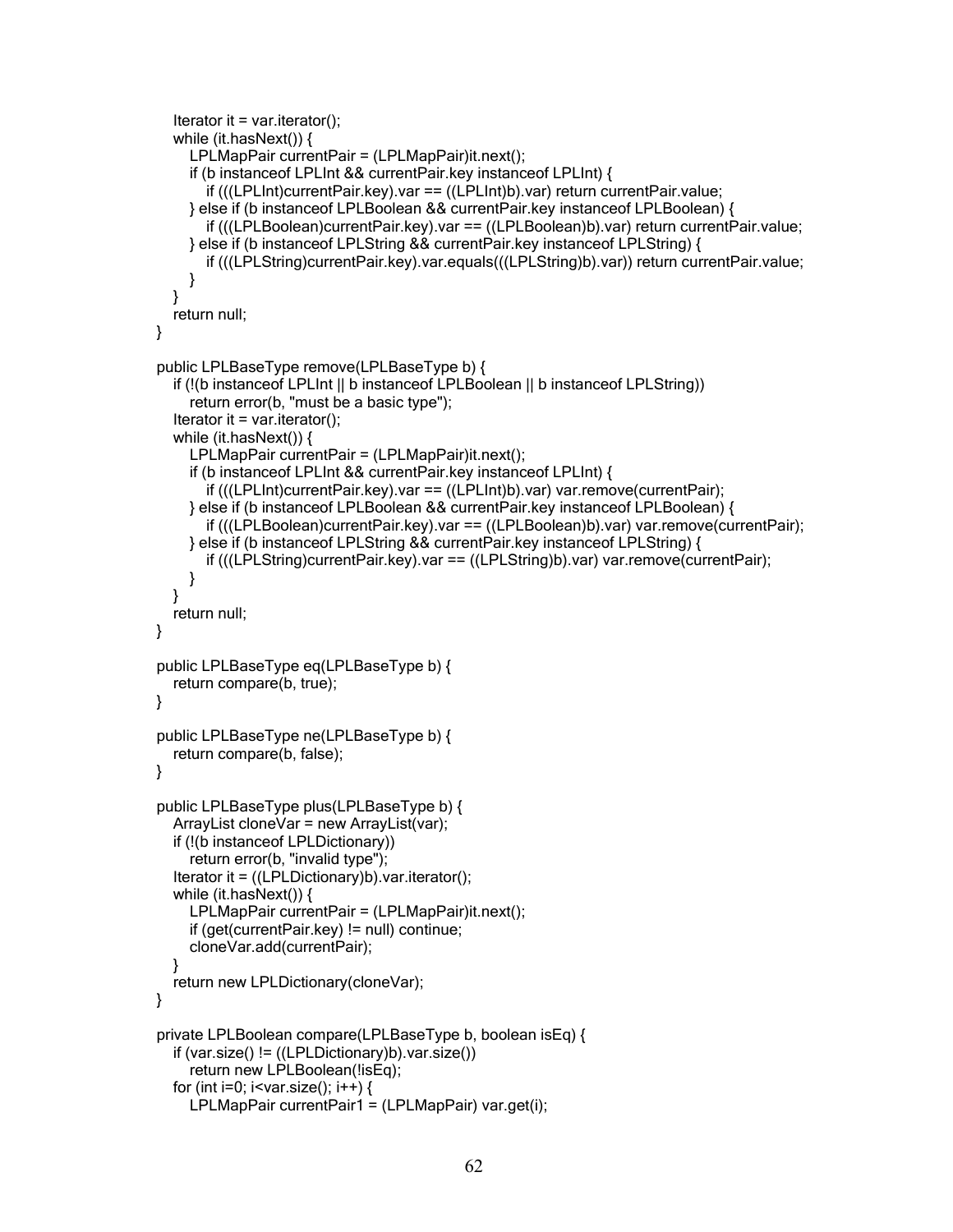```
LPLMapPair currentPair2 = (LPLMapPair) var.get(i);
       LPLBoolean comparison = (LPLBoolean) currentPair1.eq(currentPair2);
       if (!comparison.var) return new LPLBoolean(!isEq);
    }
    return new LPLBoolean(isEq);
  }
  public ArrayList getVar() {
    return var;
  }
}
```
### **8.3.6 src/lpl/datatypes/LPLFunction.java**

```
/**
* Function data type, base type for builtin functions
* Extensible to possibly implement user-defined functions later on
* Partially adapted from Mx language
*
* @version $Id: LPLFunction.java,v 1.6 2006/05/07 18:45:36 genek81 Exp $
*/
```
package lpl.datatypes; import java.io.PrintWriter;

import lpl.symboltable.LPLSymbolTable;

public class LPLFunction extends LPLBaseType {

```
String[] args;
LPLSymbolTable pst;
int id;
public LPLFunction(String name, String[] args, LPLSymbolTable pst) {
  super(name);
  this.args = args;
  this.pst = pst;
}
public LPLFunction(String name, int id) {
  super(name);
  this.args = null;
  this.id = id;
  pst = null;}
public final boolean isInternal() {
  //TODO accurately determine if function is valid
  return true;
}
public final int getInternalId() {
  return id;
}
public String typename() {
```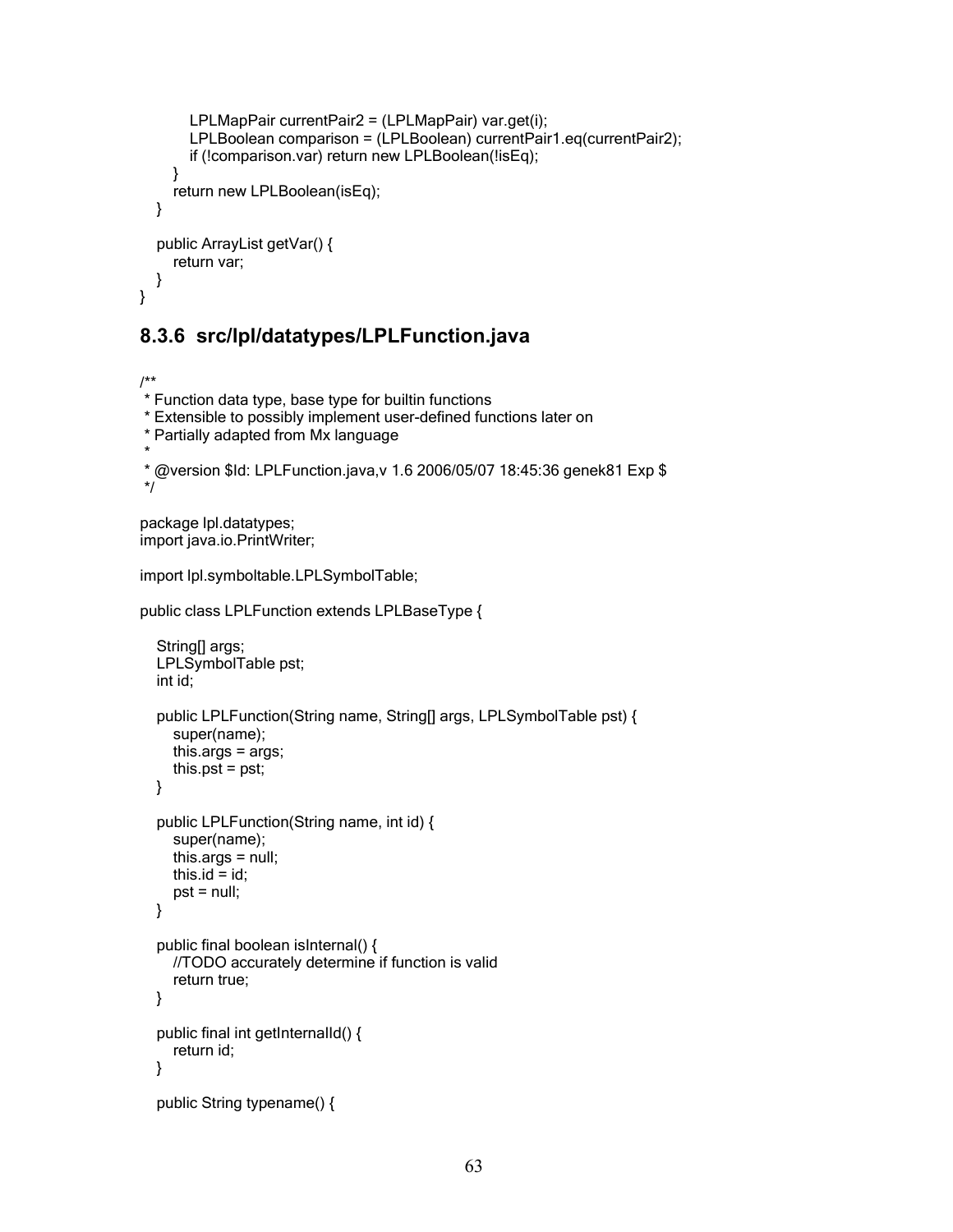```
return "function";
  }
  public LPLBaseType copy() {
    return new LPLFunction(name, args, pst);
  }
  public void print(PrintWriter w) {
    w.println(name + " = <internal-function> #" + id);
  }
  public String[] getArgs() {
    return args;
  }
  public LPLSymbolTable getParentSymbolTable() {
    return pst;
  }
}
```
# **8.3.7 src/lpl/datatypes/LPLInt.java**

```
/**
* Integer data type
* Partially adapted from Mx language
*
* @version $Id: LPLInt.java,v 1.6 2006/04/30 04:21:22 genek81 Exp $
*/
```
package lpl.datatypes;

```
public class LPLInt extends LPLBaseType {
```

```
public int var;
public LPLInt(int x) {
  var = x;
}
public String typename() {
  return "int";
}
public LPLBaseType copy() {
  return new LPLInt(var);
}
public static int intValue(LPLBaseType b) {
  if (b instanceof LPLString)
     return new Integer(((LPLString) b).var).intValue();
  if (b instanceof LPLInt)
     return ((LPLInt) b).var;
  b.error("cast to int");
  return 0;
```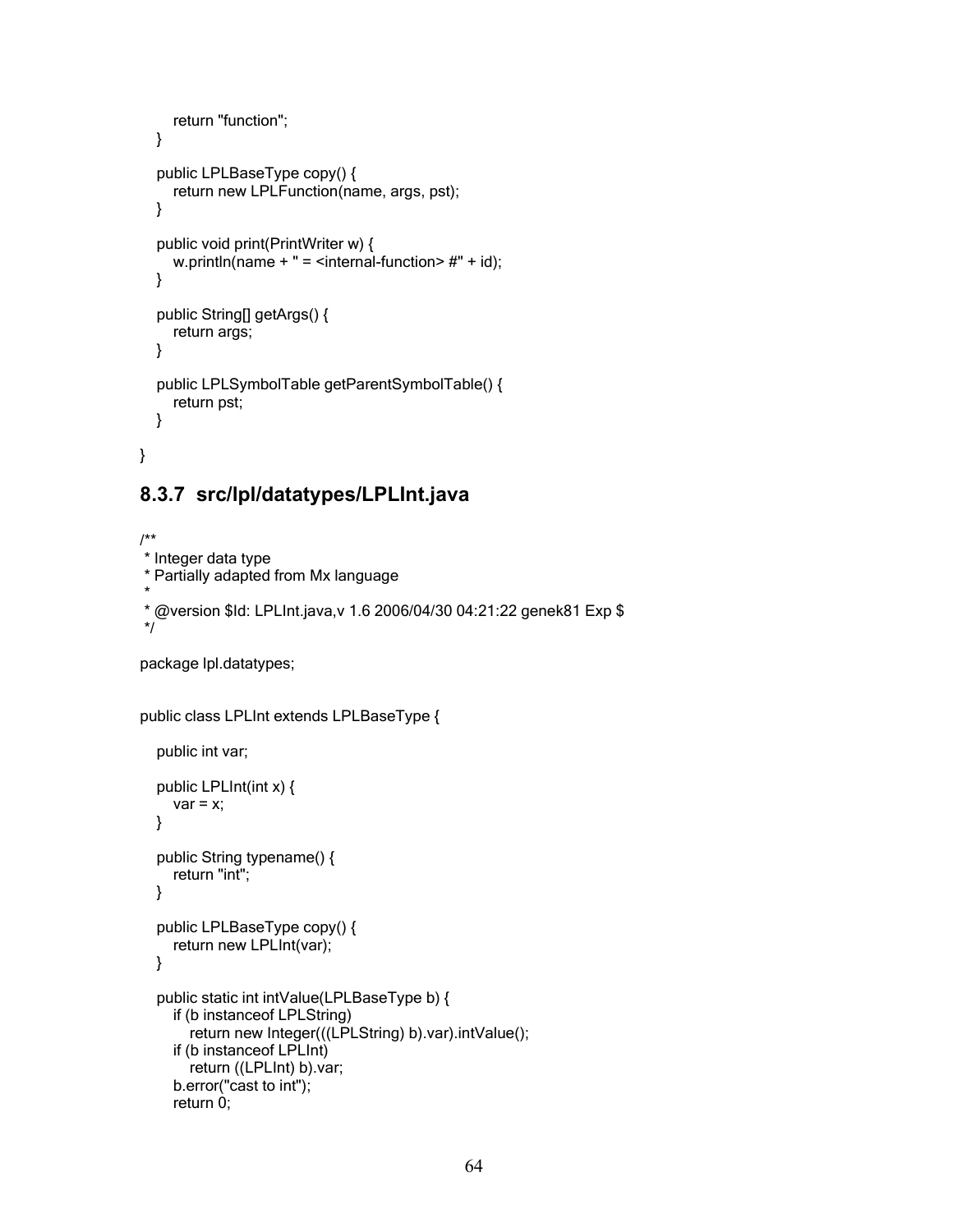```
}
public String toString() {
  return Integer.toString(var);
}
public boolean equals(Object o) {
  return intValue((LPLBaseType)o) == var;
}
public LPLBaseType uminus() {
  return new LPLInt(-var);
}
public LPLBaseType plus(LPLBaseType b) {
  return new LPLInt(var + intValue(b));
}
public LPLBaseType pluseq(LPLBaseType b) {
  var += intValue(b);
  return this;
}
public LPLBaseType minus(LPLBaseType b) {
  return new LPLInt(var - intValue(b));
}
public LPLBaseType minuseq(LPLBaseType b) {
  var = intValue(b);
  return this;
}
public LPLBaseType mult(LPLBaseType b) {
  return new LPLInt(var * intValue(b));
}
public LPLBaseType multeq(LPLBaseType b) {
  var *= intValue(b);
  return this;
}
public LPLBaseType div(LPLBaseType b) {
  return new LPLInt(var / intValue(b));
}
public LPLBaseType diveq(LPLBaseType b) {
  var /= intValue(b);
  return this;
}
public LPLBaseType mod(LPLBaseType b) {
  return new LPLInt(var % intValue(b));
}
public LPLBaseType modeq(LPLBaseType b) {
  var %= intValue(b);
  return this;
```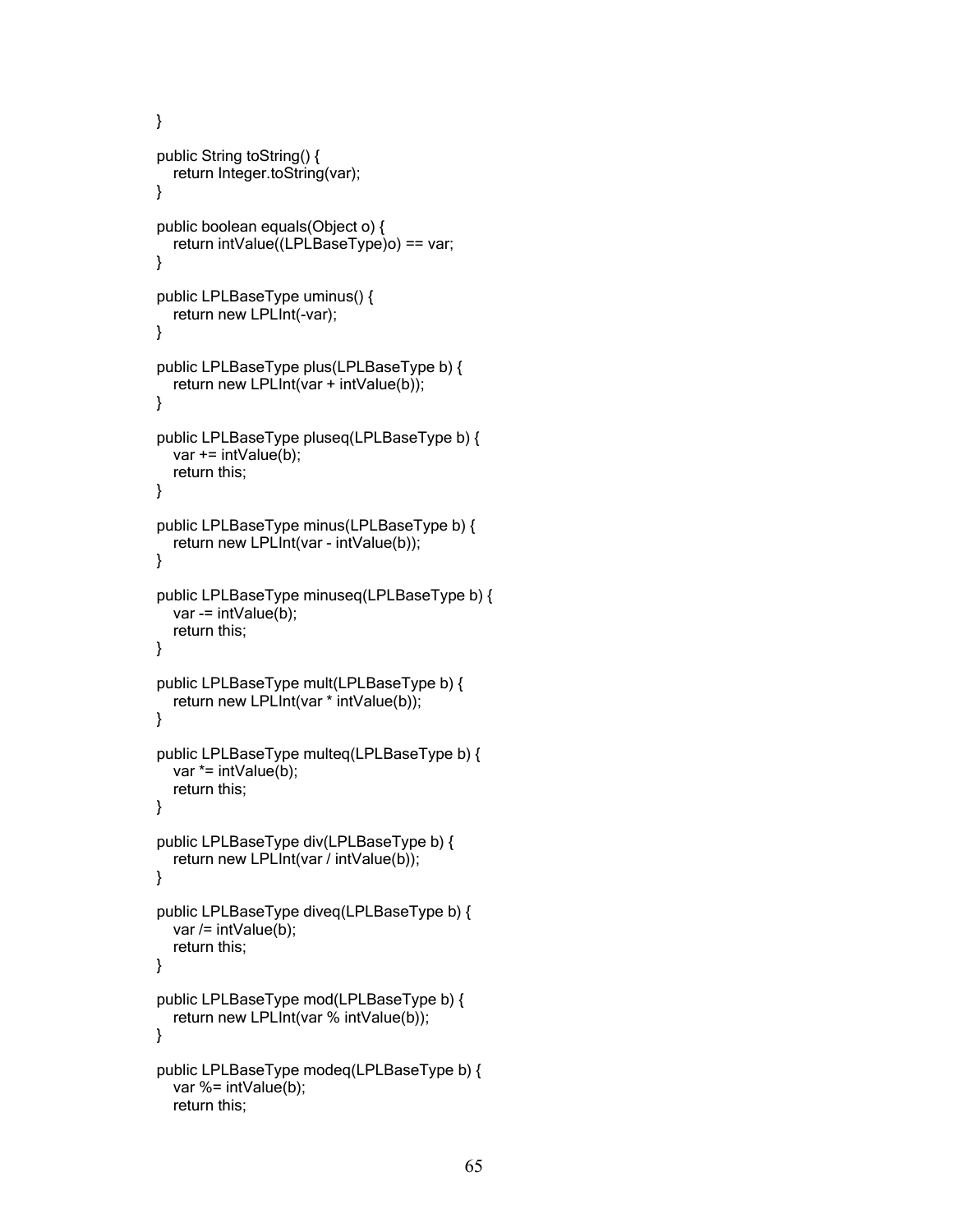```
}
public LPLBaseType gt(LPLBaseType b) {
  return new LPLBoolean(var > intValue(b));
}
public LPLBaseType gte(LPLBaseType b) {
  return new LPLBoolean(var >= intValue(b));
}
public LPLBaseType lt(LPLBaseType b) {
  return new LPLBoolean(var < intValue(b));
}
public LPLBaseType lte(LPLBaseType b) {
  return new LPLBoolean(var <= intValue(b));
}
public LPLBaseType eq(LPLBaseType b) {
  return new LPLBoolean(var == intValue(b));
}
public LPLBaseType ne(LPLBaseType b) {
  return new LPLBoolean(var != intValue(b));
}
```
# **8.3.8 src/lpl/datatypes/LPLList.java**

```
/**
* List data type, an array of basic types
*
* @version $Id: LPLList.java,v 1.11 2006/05/07 02:17:04 genek81 Exp $
*/
```
package lpl.datatypes;

}

import java.util.ArrayList;

```
public class LPLList extends LPLBaseType implements LPLCollection {
  public ArrayList var;
  public LPLList(ArrayList list) {
    this.var = list;
  }
  public String typename() {
    return "list";
  }
  public LPLBaseType copy() {
    return new LPLList(var);
  }
  public String toString() {
```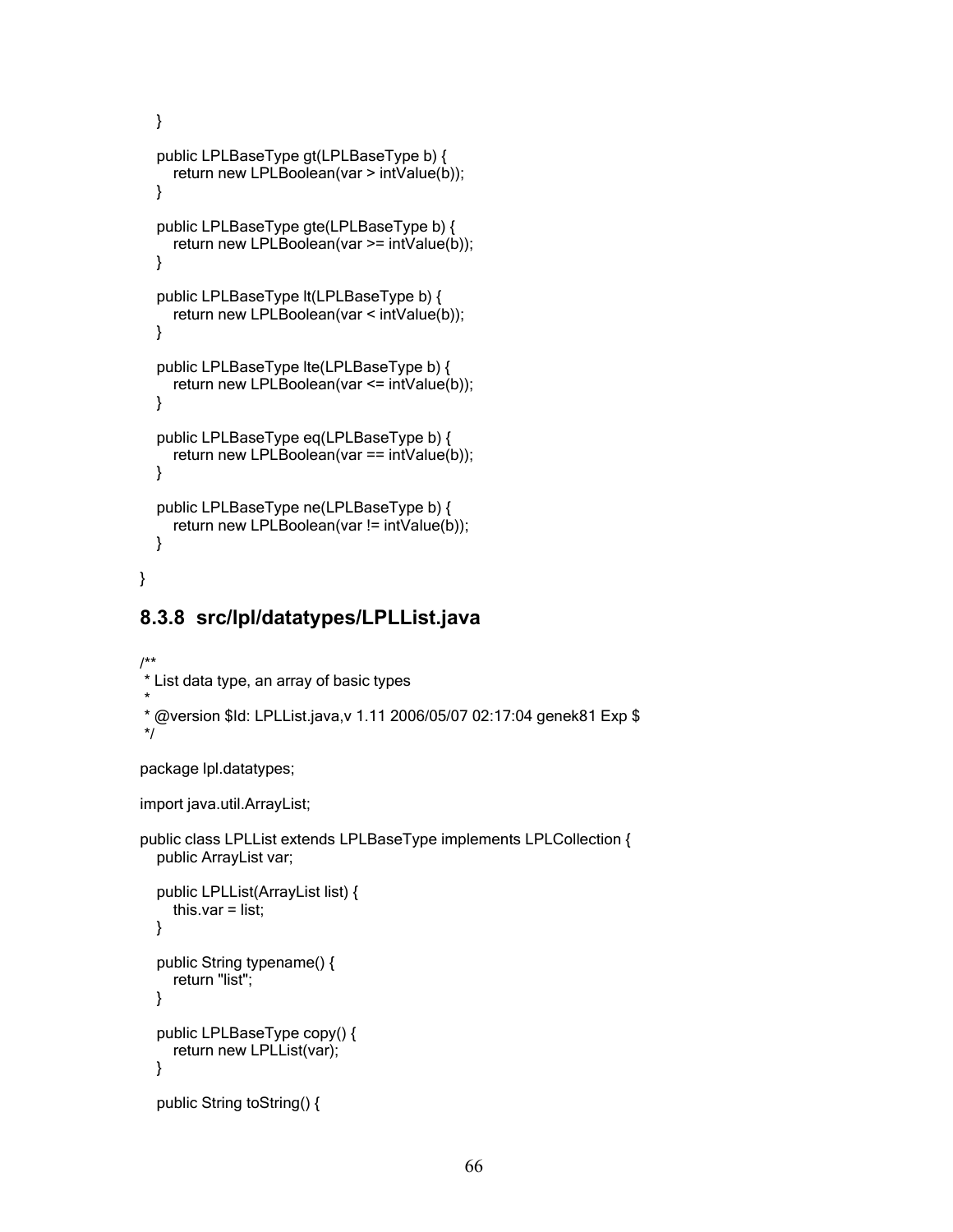```
return var.toString();
}
public void add(LPLBaseType b) {
  var.add(b);
}
public LPLBaseType addAt(LPLBaseType index, LPLBaseType b) {
  if (index instanceof LPLInt)
     return (LPLBaseType)var.set(((LPLInt)index).var, b);
  return error(index, "index type");
}
public LPLBaseType get(LPLBaseType b) {
  if (b instanceof LPLInt)
     return (LPLBaseType)var.get(((LPLInt)b).var);
  return error(b, "dereference");
}
public LPLBaseType remove(LPLBaseType b) {
  if (b instanceof LPLInt)
    return (LPLBaseType)var.remove(((LPLInt)b).var);
  return error(b, "dereference");
}
public LPLBaseType plus(LPLBaseType b) {
  ArrayList cloneVar = new ArrayList(var);
  if (b instanceof LPLDictionary)
     return error(b, "invalid type");
  else if (b instanceof LPLList)
     cloneVar.addAll(((LPLList)b).var);
  else
     cloneVar.add(b);
  return new LPLList(cloneVar);
}
public LPLBaseType pluseq(LPLBaseType b) {
  if (b instanceof LPLDictionary)
     return error(b, "invalid type");
  else if (b instanceof LPLList)
    var.addAll(((LPLList)b).var);
  else
    var.add(b);
  return this;
}
public LPLBaseType eq(LPLBaseType b) {
  return new LPLBoolean(var.equals(((LPLList)b).var));
}
public LPLBaseType ne(LPLBaseType b) {
  return new LPLBoolean(!var.equals(((LPLList)b).var));
}
public ArrayList getVar() {
  return var;
}
```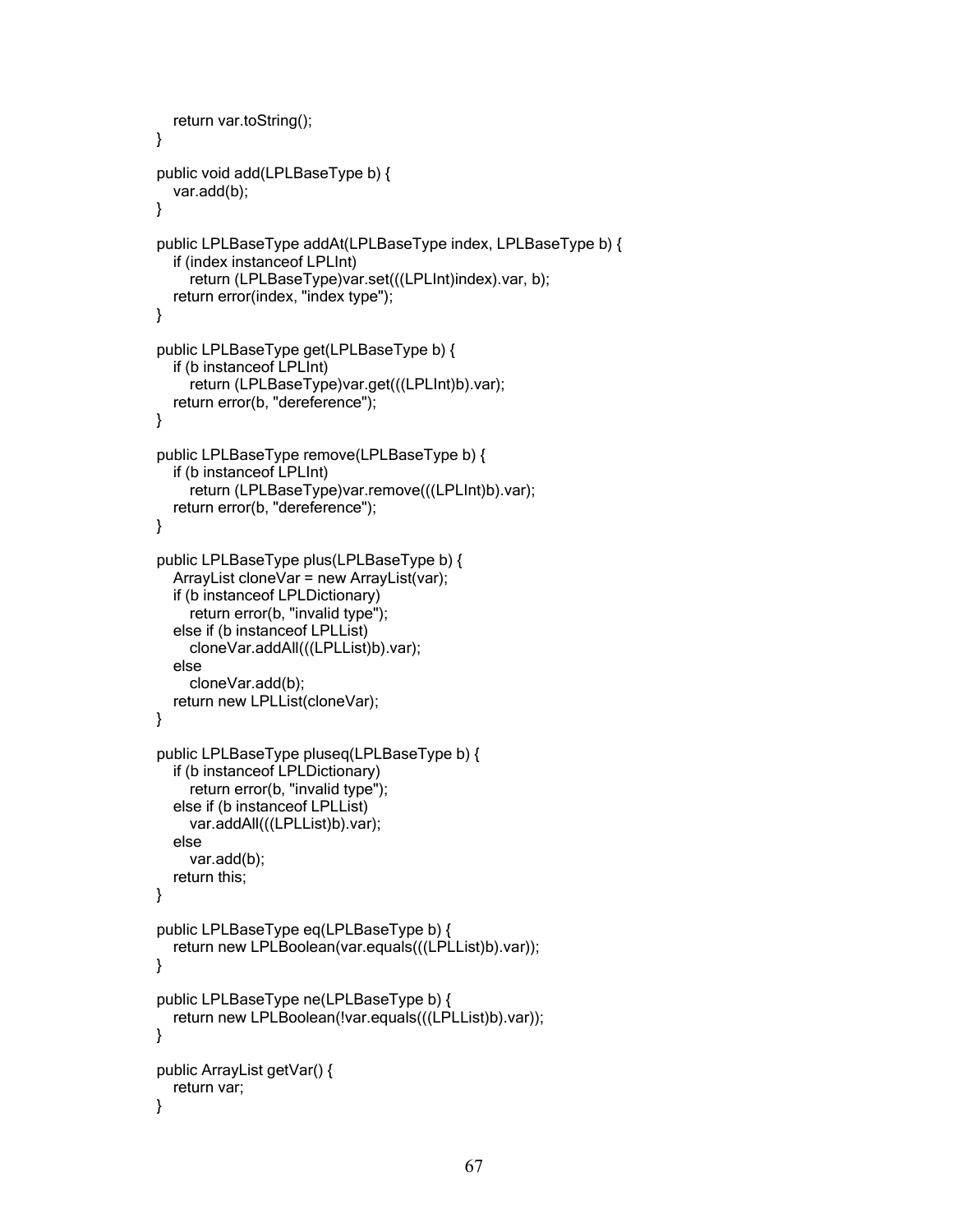# **8.3.9 src/lpl/datatypes/LPLMapPair.java**

```
/**
* This datatype is only used with Dictionary data type
*
* @version $Id: LPLMapPair.java,v 1.3 2006/04/30 04:21:22 genek81 Exp $
*/
```
package lpl.datatypes;

}

```
public class LPLMapPair extends LPLBaseType {
  public LPLBaseType key;
  public LPLBaseType value;
  public LPLMapPair(LPLBaseType key, LPLBaseType value) {
    this.key = key;
    this.value = value;
  }
  public String typename() {
    return "map pair";
  }
  public LPLBaseType copy() {
    return new LPLMapPair(key, value);
  }
  public String toString() {
    return key.toString() + ":" + value.toString();
  }
  public LPLBaseType eq(LPLBaseType b) {
    return new LPLBoolean(key == ((LPLMapPair)b).key && value == ((LPLMapPair)b).value);
  }
  public LPLBaseType ne(LPLBaseType b) {
    return new LPLBoolean(key != ((LPLMapPair)b).key || value != ((LPLMapPair)b).value);
  }
}
```
# **8.3.10 src/lpl/datatypes/LPLString.java**

```
/**
* String data type
* Partially adapted from Mx language
*
* @version $Id: LPLString.java,v 1.7 2006/05/07 02:17:04 genek81 Exp $
*/
```
package lpl.datatypes;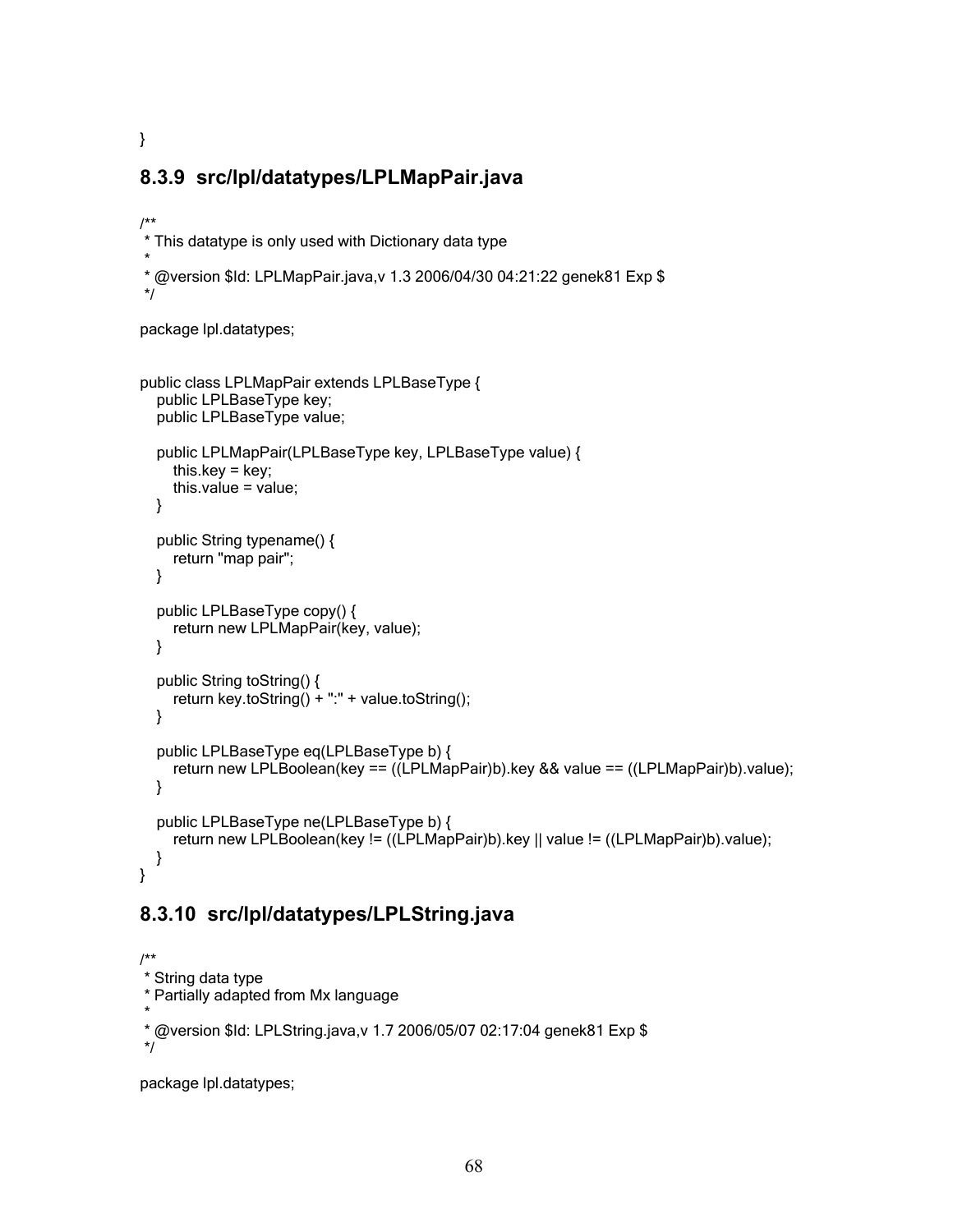```
public class LPLString extends LPLBaseType {
```

```
public String var;
public LPLString(String str) {
  this.var = str;
}
public String typename() {
  return "string";
}
public LPLBaseType copy() {
  return new LPLString(var);
}
public String toString() {
  return var.toString();
}
public boolean equals(Object o) {
  return ((LPLString)o).var == var;
}
public LPLBaseType plus(LPLBaseType b) {
  if (b instanceof LPLString)
     return new LPLString(var.concat(((LPLString) b).var));
  else if (b instanceof LPLInt)
     return new LPLString(var.concat(Integer.toString(((LPLInt) b).var)));
  else if (b instanceof LPLBoolean)
     return new LPLString(var.concat(Boolean.toString(((LPLBoolean) b).var)));
  else if (b instanceof LPLDatetime)
     return new LPLString(var.concat(((LPLDatetime) b).toString()));
  return error(b, "+");
}
public LPLBaseType pluseq(LPLBaseType b) {
  if (b instanceof LPLString) {
     var = var.concat(((LPLString) b).var);
     return this;
  } else if (b instanceof LPLInt) {
     var = var.concat(Integer.toString(((LPLInt) b).var));
     return this;
  }
  return error(b, "+=");
}
public LPLBaseType eq(LPLBaseType b) {
  return new LPLBoolean(var == ((LPLString)b).var);
}
public LPLBaseType ne(LPLBaseType b) {
  return new LPLBoolean(var != ((LPLString)b).var);
}
```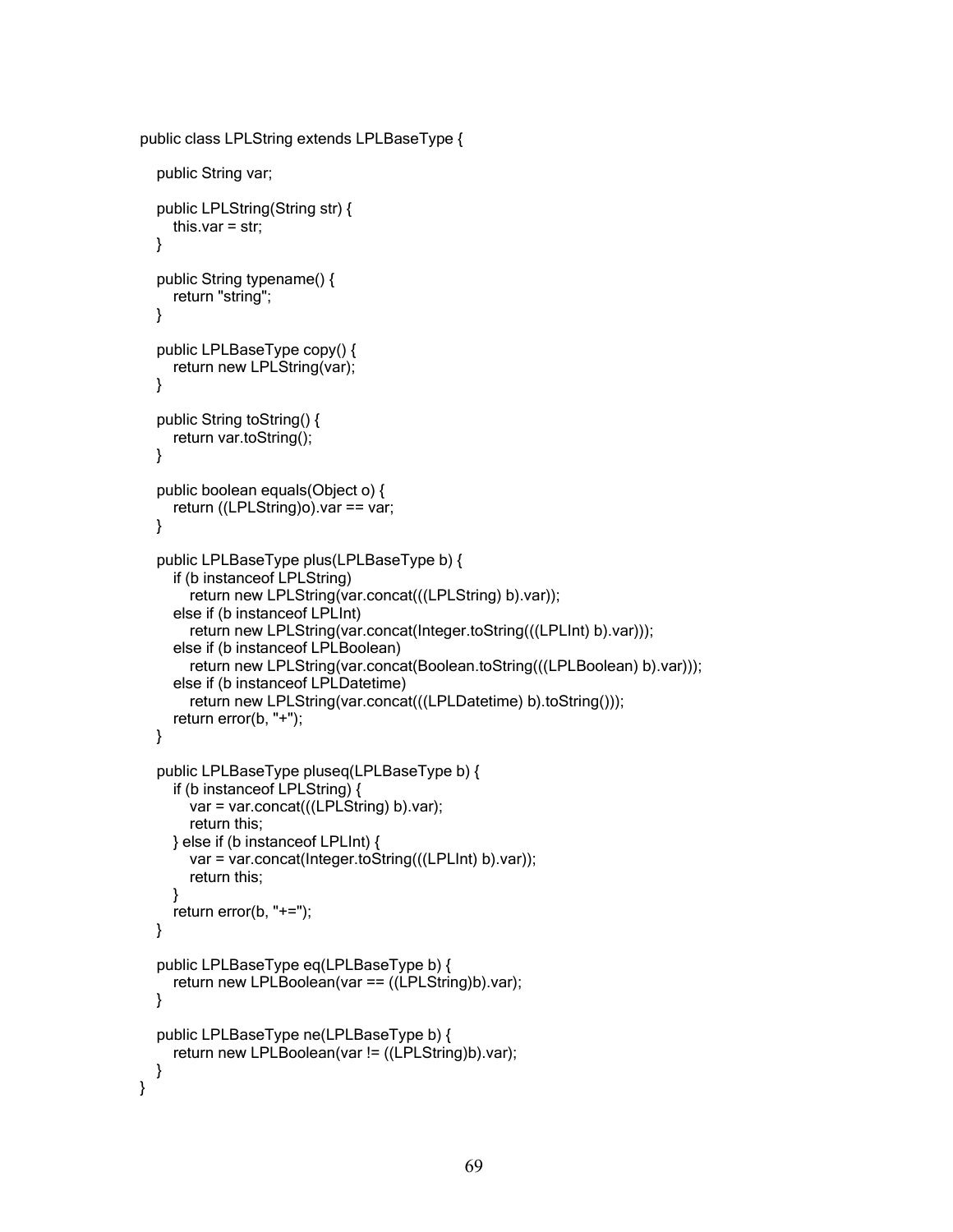# **8.3.11 src/lpl/datatypes/LPLVariable.java**

```
/**
* Undefined variable data type
* Partially adapted from Mx language
*
* @version $Id: LPLVariable.java,v 1.2 2006/04/30 04:21:22 genek81 Exp $
*/
package lpl.datatypes;
import java.io.PrintWriter;
import lpl.errors.LPLBaseException;
public class LPLVariable extends LPLBaseType {
  public LPLVariable(String name) {
    super(name);
  }
  public String typename() {
    return "undefined-variable";
  }
  public LPLBaseType copy() {
    throw new LPLBaseException("Variable " + name + " has not been defined");
  }
  public void print(PrintWriter w) {
    w.println(name + " = \lequndefined>");
  }
}
```
# **8.3.12 src/lpl/errors/LPLBaseException.java**

```
/**
* Basic exception class, may be extended in the future
* Partially adapted from Mx language
*
* @version $Id: LPLBaseException.java,v 1.3 2006/04/30 04:21:24 genek81 Exp $
*/
```

```
package lpl.errors;
```

```
public class LPLBaseException extends RuntimeException {
```

```
public LPLBaseException(String msg) {
  System.err.println("Error: " + msg);
}
```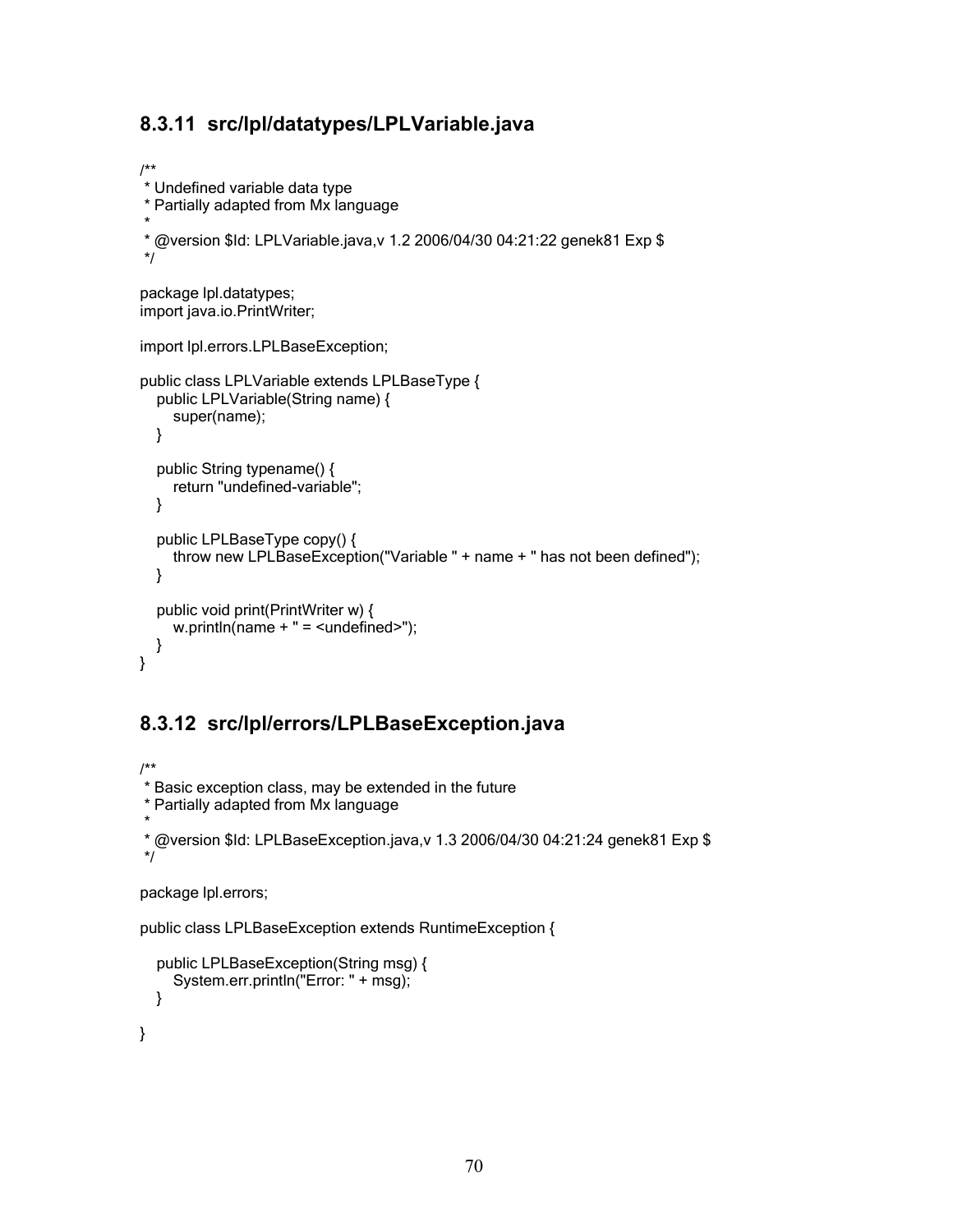# *8.4 Testing*

# **8.4.1 src/lpl/testing/expected/basic\_loops.txt**

 $c = 1$  $c = 2$  $c = 3$  $c = 4$  $b = 1$  $b = 2$  $b = 3$  $b = 4$  $b = 6$ undefined-variable

#### **8.4.2 src/lpl/testing/expected/basic\_types.txt**

int string boolean  $a = 5$  $s = test$  $b = true$ 

### **8.4.3 src/lpl/testing/expected/btype\_operations.txt**

 $c = 1$ int  $f = 3$ true true false true  $h = 4$ Hello world! false true  $c = false$ c = true true

### **8.4.4 src/lpl/testing/expected/builtin\_functions.txt**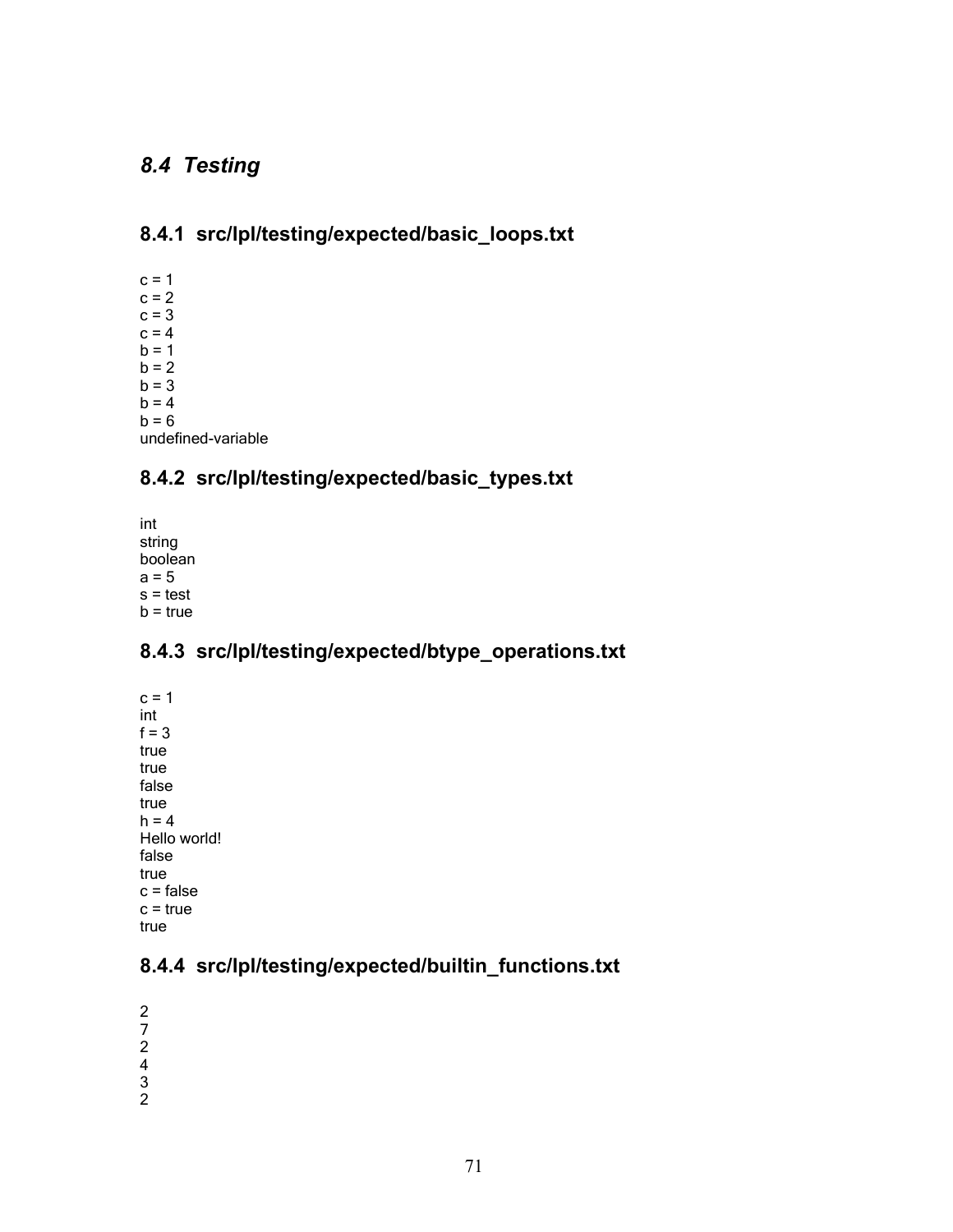3 1 -3 -0.6 3 8 -3

### **8.4.5 src/lpl/testing/expected/complex\_types.txt**

3 4 test true 4 test [3, 4, test, true, 1] 1 test2 test true 2 [1:1, 2:2, test:test, true:true, 5:test2, abc:5] dt = Sun Apr 02 00:00:00 EST 2006 dt2 = Sun Apr 02 00:00:00 EST 2006

### **8.4.6 src/lpl/testing/expected/conditionals.txt**

s = branch1  $s = branch3$ 

### **8.4.7 src/lpl/testing/expected/ctype\_operations.txt**

13  $I = [25, 2, 3]$  $12 = [25, 2, 3]$ l equals l2: true l not equal l2: false  $d = [1:test, 2:true]$ Hello world!!!!!... d equals d2: true d not equal d2: false false true false true

### **8.4.8 src/lpl/testing/expected/integration\_test1.txt**

Number of records: 3 INFO messages

-------------

Date: 02/02/2006 12:14:55, Message: Starting program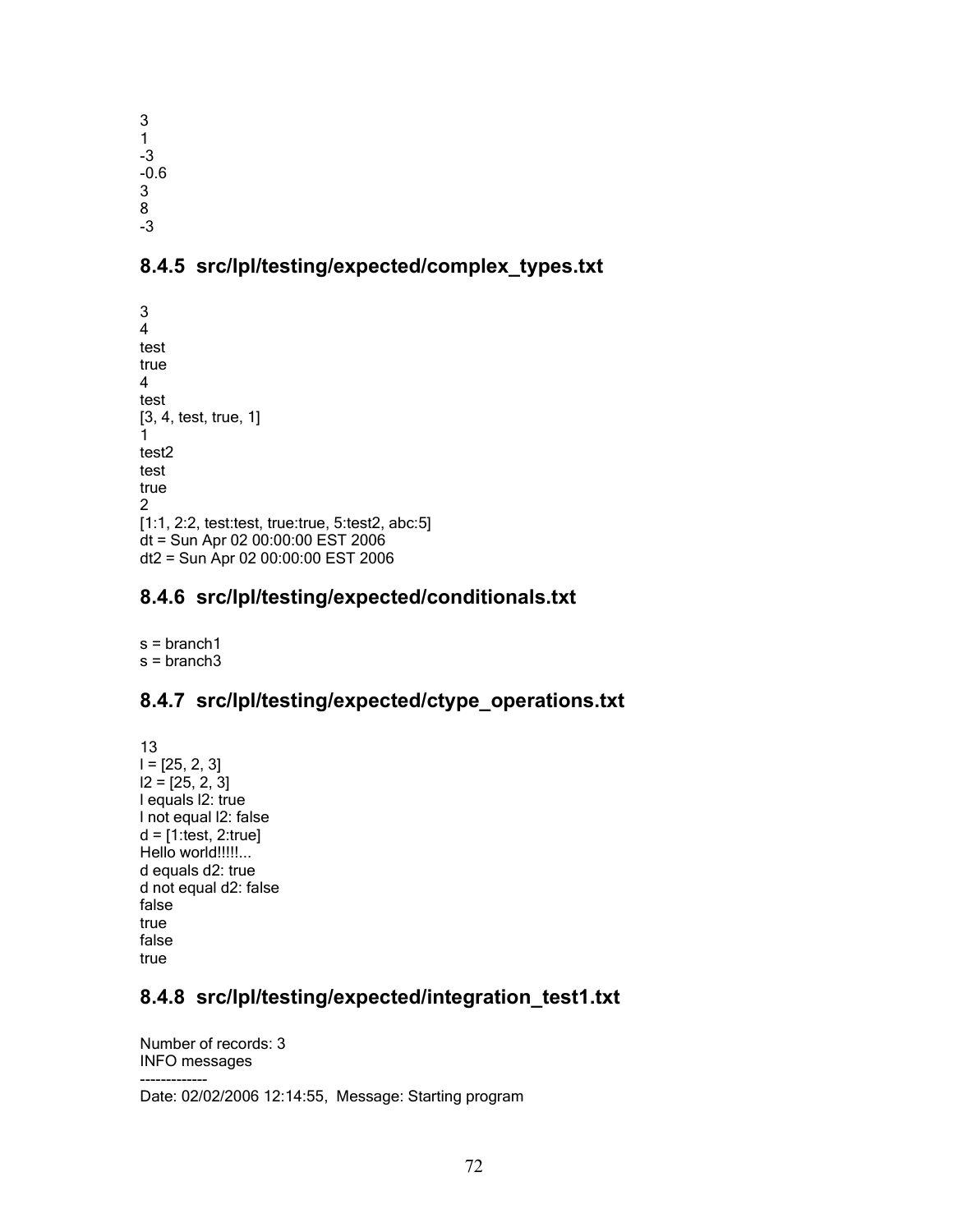Date: 02/02/2006 12:14:56, Message: Loading configuration file

Latest INFO message: Loading configuration file, Date: Thu Feb 02 00:14:56 EST 2006 Number of errors: 1

#### **8.4.9 src/lpl/testing/expected/print\_stmt.txt**

Hello world!

#### **8.4.10 src/lpl/testing/input/basic\_loops.lpl**

```
c=1;
while (c<5) {
  print(c);
  c+=1;}
a = [1,2,3,4,5,6,7];
for (b \text{ in a}) {
  if (b \le 4) {
     print(b);
  } else if (b > 4 & 8 & 6 & 6) {
     continue;
  } else {
     print(b);
     break;
  }
}
```
type(b);

# **8.4.11 src/lpl/testing/input/basic\_types.lpl**

 $a = 5$ ;  $s$  = "test";  $b = true;$ type(a); type(s); type(b); print(a); print(s); print(b);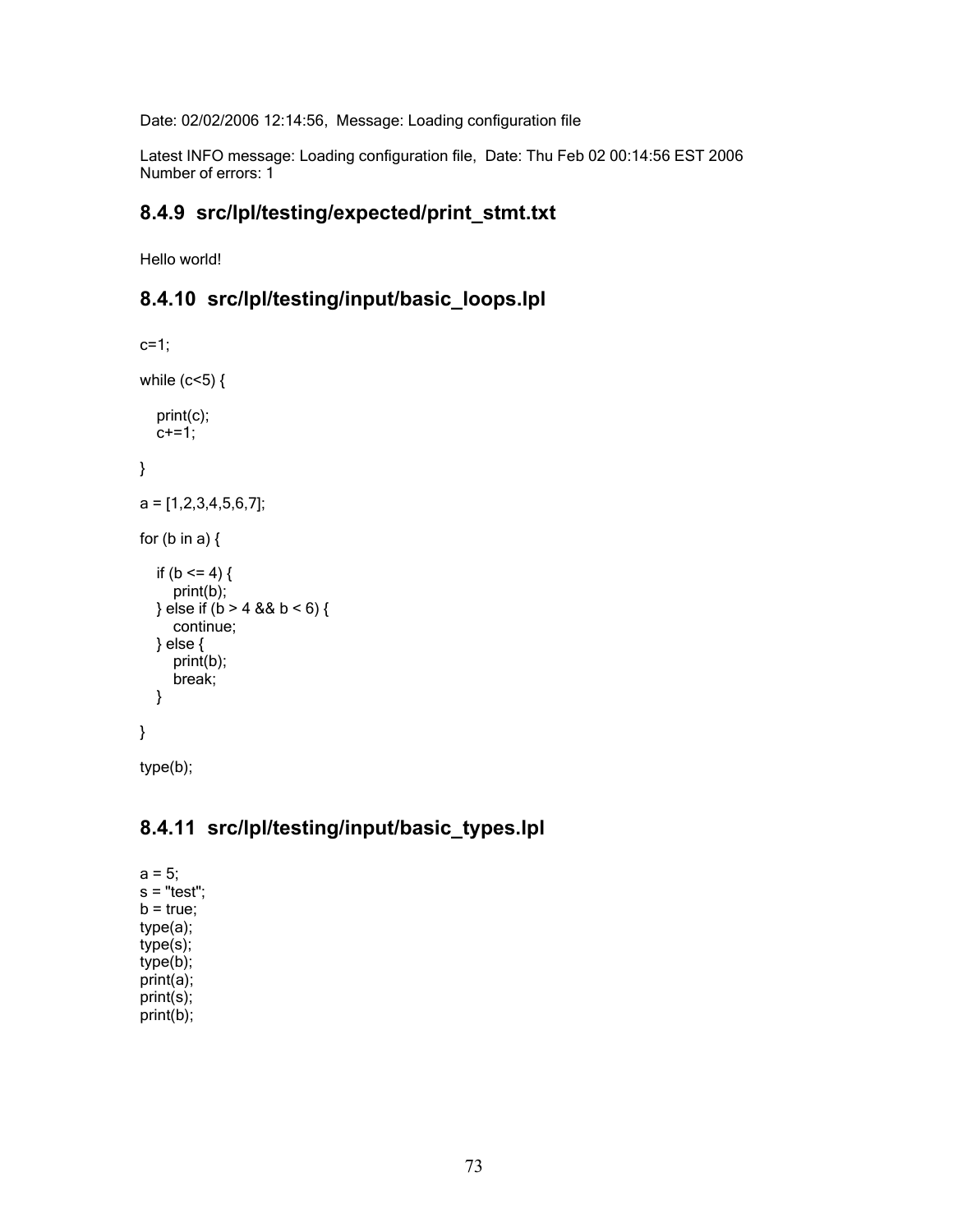# **8.4.12 src/lpl/testing/input/btype\_operations.lpl**

```
/* integer addition and subtraction */
a = 5;b = 3;
c = a + b - 7;print(c);
type(c);
/* integer multiplication and division */
d = 8;
e = 3:
f = d * e / 7;print(f);
/* integer comparison */
print(a > b);
print(b \le e);print(a == d);
print(a := d);
/* nested expressions */
h = 1;
h += ((d - e * c) + 1) / 2;print(h);
/* string concatenation */
str1 = "Hello":str2 = "world!";print(str1 + " + str2);
/* string comparison */
print(str1 == str2);print(str1 != str2);/* boolean operations */
a = true;
b = false;c = a 88 b;print(c);
c = a \parallel b;print(c);
print(a && !b);
```
#### **8.4.13 src/lpl/testing/input/builtin\_functions.lpl**

```
a = 1;
l1=[0,3];
l2=[1,2,2];
l3=["test","test"];
14=[-1,-2,-3];
d1={"a":1;"b":2};
print(count(l1));
```
 $print(count(11,12,13));$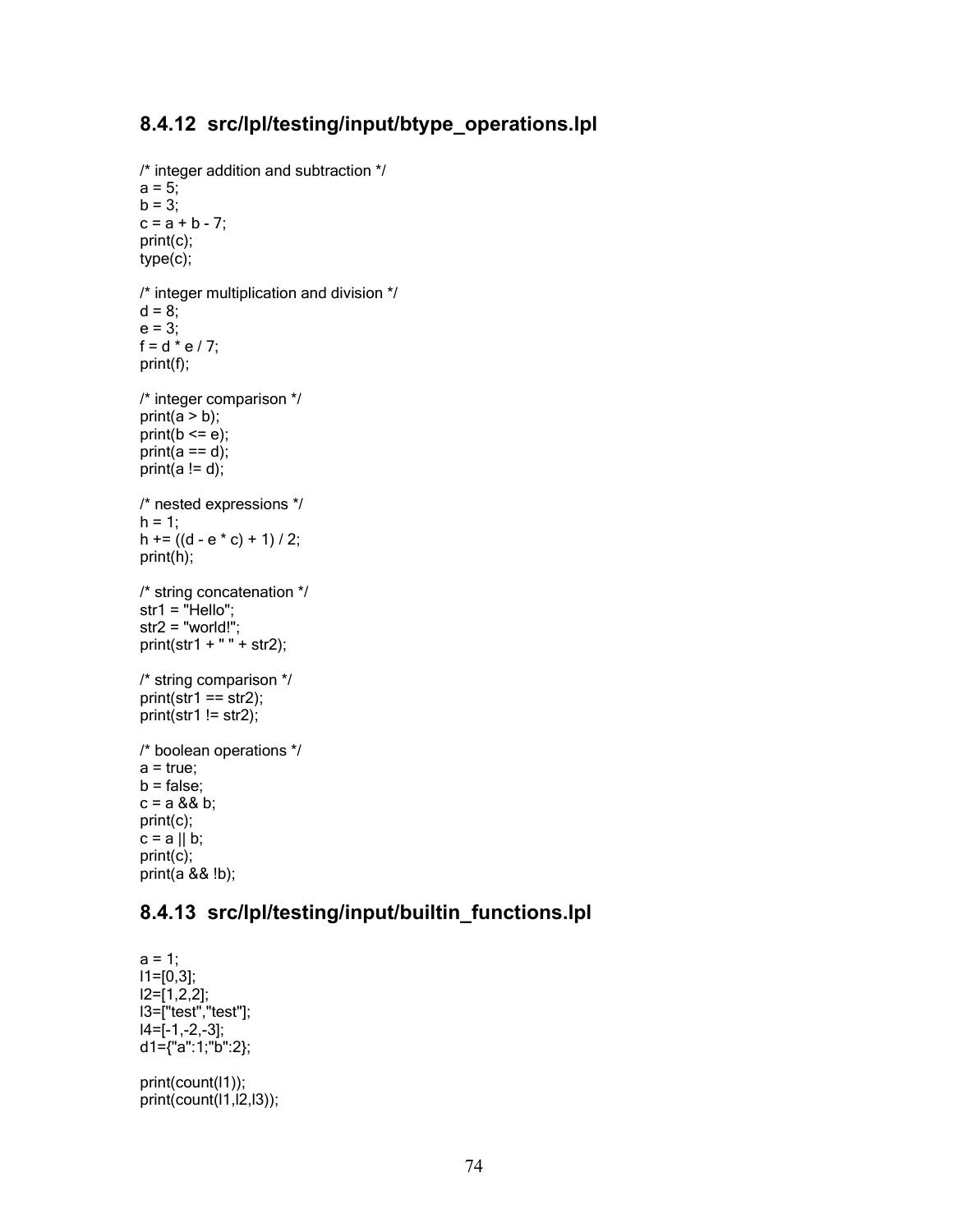```
print(count(d1));
print(count(1,d1));
print(max(l1));
print(max(l2));
print(max(I1,I2));
print(min(l2));
print(min(l2,l4));
print(avg(l1,l4));
print(sum(l1));
print(sum(l1,l2));
print(sum(l1,l4));
```
#### **8.4.14 src/lpl/testing/input/complex\_types.lpl**

```
l=[3,4,"test",true];
i = 1;print(l[0]);
print(l[1]);
print(l[2]);
print(l[3]);
print(l[i]);
print(l[i+1]);
print(l+1);
d={i:1;2:2;"test":"test";true:true;5:"test2"};
s = "test";
print(d[i]);
print(d[5]);
print(d["test"]);
print(d[true]);
print(d[i+1]);
print(d+{"abc":5});
dt=datetime("Apr 2, 2006 12:00:00 am");
print(dt);
dt2=datetime("2/4/06", "d/M/yy");
print(dt2);
```
#### **8.4.15 src/lpl/testing/input/conditionals.lpl**

```
a = 4;s = "";
if (a > 3) {
  s = "branch1";
} else if (a == 3) {
  s = "branch2";}
```

```
print(s);
```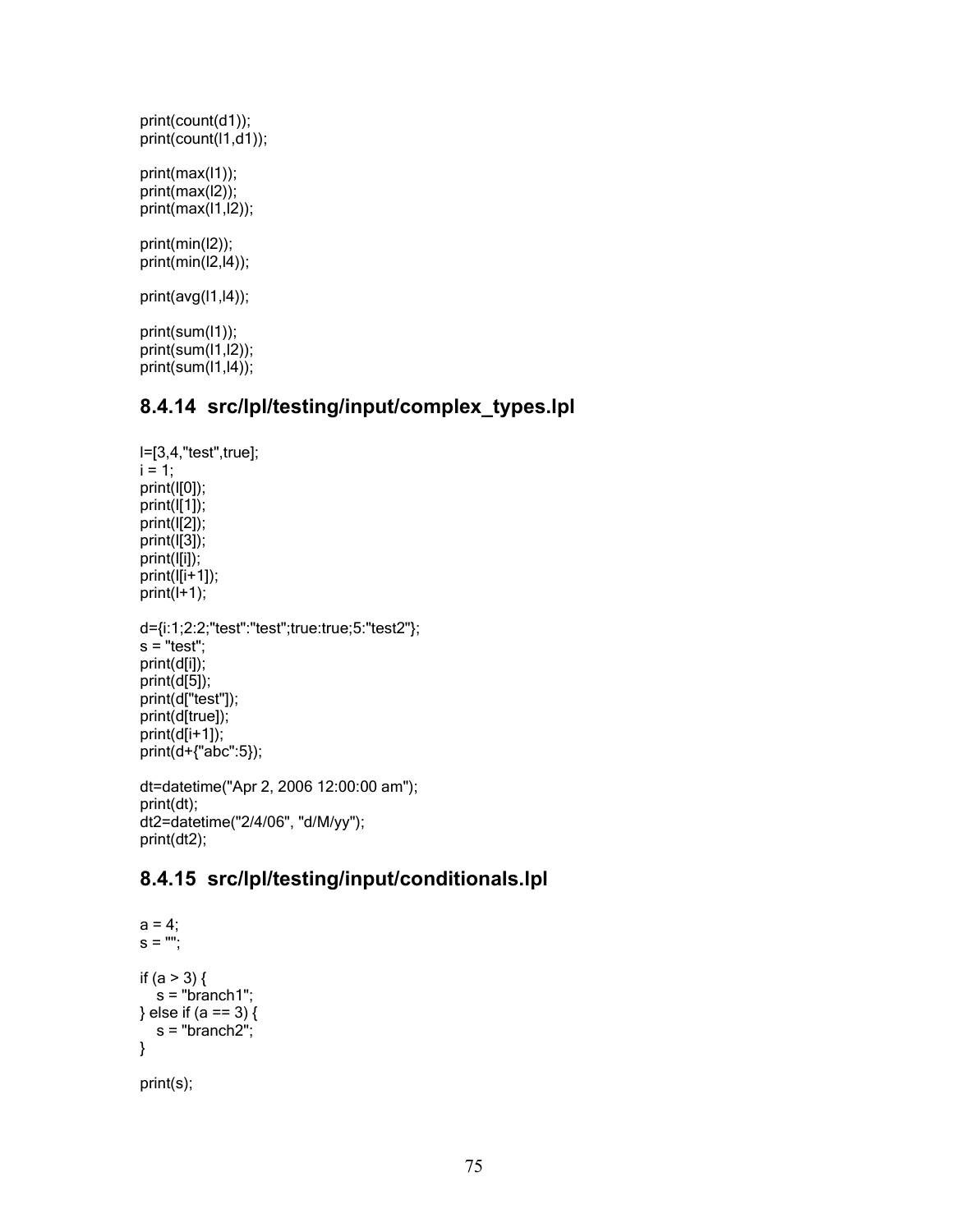```
if (a == 3 + 5) {
   s = "branch1";
} else if (a >= (3 \times (5-2))) {
  s = "branch2";
} else {
  s = "branch3";}
```
print(s);

#### **8.4.16 src/lpl/testing/input/ctype\_operations.lpl**

```
/* list modification and dereferencing*/
l=[1,2,3];
|10|=25;print(l[0]-10-l[1]);
/* list comparison */
l2=[25,2,3];
print(l);
print(l2);
print("I equals 12: " + (1 == 12));
print("I not equal |2: " + (1 != 12));
/* nested expressions */
/* dictionary modification and dereferencing */
a=2;
d={1:"test";a:true};
print(d);
d[1]="Hello";
d[a]="world!";
d[3]="!!!!";
print(d[1]+d[2]+d[3]+"...");
/* dictionary comparison */
d={1:1;"test":"Test";true:true};
d2={1:1;"test":"Test";true:true};
print("d equals d2: " + (d == d2));
print("d not equal d2: " + (d != d2));
/* datetime comparison */
dt=datetime("Apr 2, 2006 12:00:00 am");
dt2=datetime();
print(dt > dt2);print(dt < dt2);
```
#### $print(dt == dt2);$  $print(dt != dt2);$

#### **8.4.17 src/lpl/testing/input/integration\_test1.lpl**

input("I:\work\CVN\eclipse\workspace\LPL\test.log");

```
sep = "...";infos = \{\};
```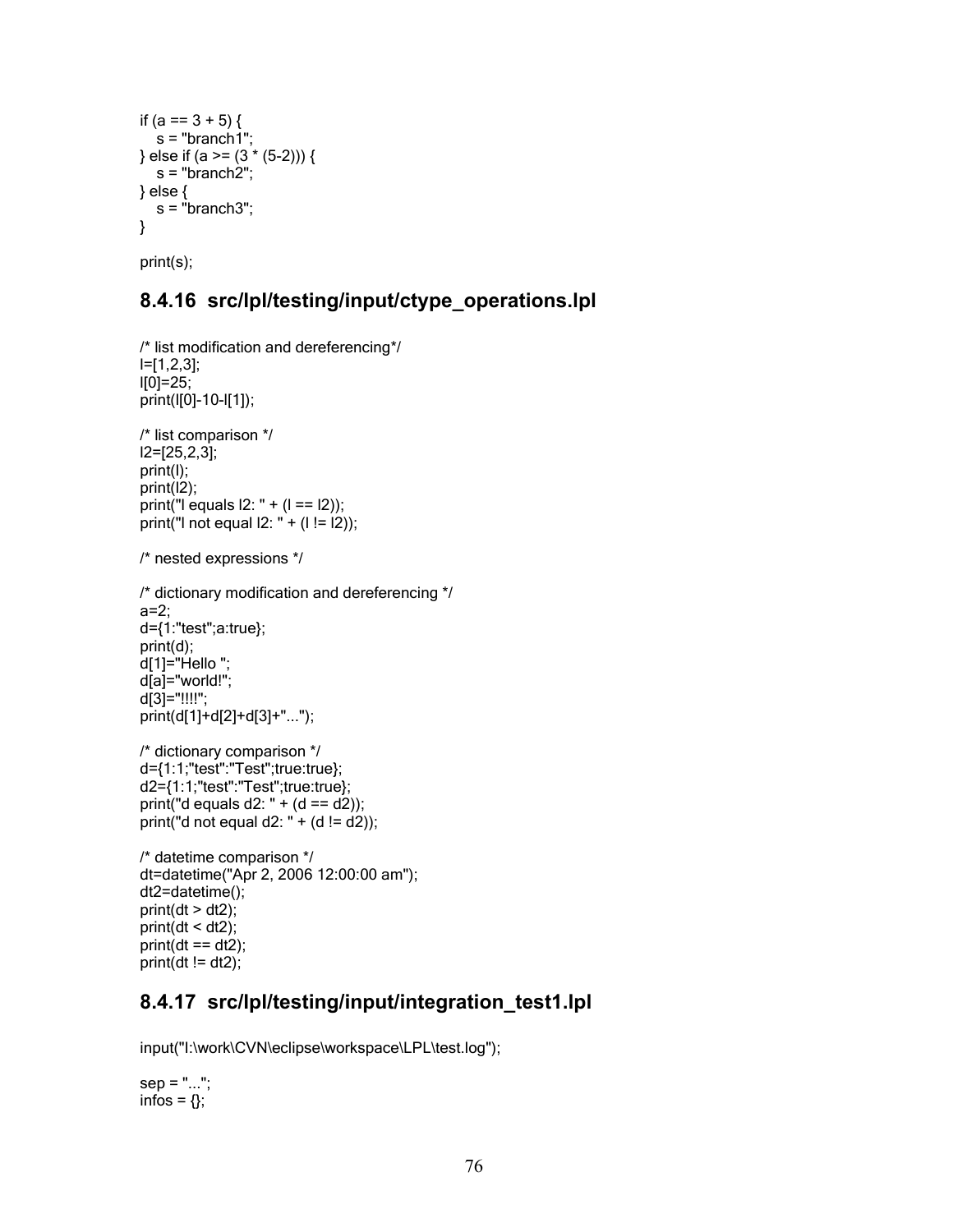```
errors = \left[\right];
begin (sep){
     "(?s)(?i)\s*([^\s]*\s+[^\s]*).*INFO\s+([^\n\r]*).*" : {
       infos[1] = 2;}
     "(?s)(?i)\s*([^\s]*\s+[^\s]*).*ERROR\s+([^\n\r]*).*" : {
       errors += 0;
     }
} end {
  print("Number of records: " + _NR);
}
latestInfoDT=datetime("Jan 1, 2006 00:00:00 am");
print("INFO messages");
print("-------------");
latestInfo = "";
for (date in infos) {
  dt = datetime(date, "MM/dd/yyyy HH:mm:ss");
  if (dt >= latestInfoDT) {
     latestInfoDT = dt;
     latestInfo = infos[date];
  }
  print("Date: " + date + ", Message: " + infos[date]);
}
print("");
print("Latest INFO message: " + latestInfo + ", Date: " + latestInfoDT);
print("Number of errors: " + count(errors));
```
#### **8.4.18 src/lpl/testing/input/print\_stmt.lpl**

print("Hello world!");

#### **8.4.19 src/lpl/testing/tests/AllTests.java**

package lpl.testing.tests;

```
import junit.framework.Test;
import junit.framework.TestSuite;
```

```
public class AllTests {
```

```
public static Test suite() {
  TestSuite suite = new TestSuite("Test for lpl.testing");
  //$JUnit-BEGIN$
  suite.addTestSuite(ComplexTypesTest.class);
  suite.addTestSuite(BasicTypesTest.class);
  suite.addTestSuite(StatementsTest.class);
  suite.addTestSuite(IntegrationTest.class);
  //$JUnit-END$
  return suite;
}
```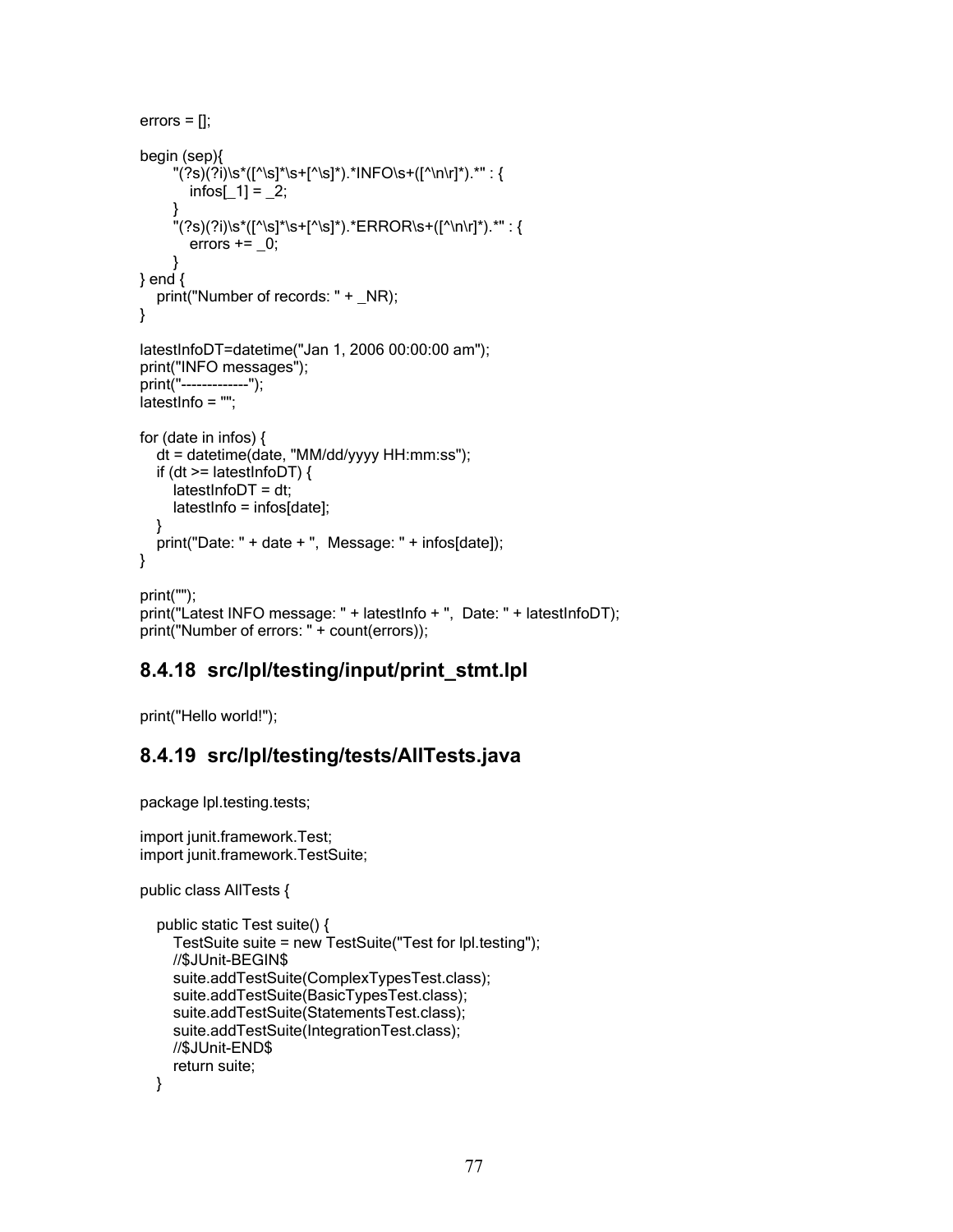# **8.4.20 src/lpl/testing/tests/BasicTypesTest.java**

package lpl.testing.tests;

}

```
import java.io.IOException;
```

```
import junit.framework.TestCase;
import lpl.testing.util.LPLRunner;
```

```
public class BasicTypesTest extends TestCase {
```

```
public static void main(String[] args) {
  junit.textui.TestRunner.run(BasicTypesTest.class);
}
public BasicTypesTest(String name) {
  super(name);
}
protected void setUp() throws Exception {
}
protected void tearDown() throws Exception {
}
public void testPrintStatement() throws IOException {
  String expected = LPLRunner.getExpected("print_stmt.txt");
  String actual = LPLRunner.runLPL("print_stmt.lpl", true);
  assertEquals("Print statement error:", expected, actual);
}
public void testBasicTypes() throws IOException {
  String expected = LPLRunner.getExpected("basic_types.txt");
  String actual = LPLRunner.runLPL("basic_types.lpl", true);
  assertEquals("Basic types error:", expected, actual);
}
public void testBasicTypeOperations() throws IOException {
  String expected = LPLRunner.getExpected("btype_operations.txt");
  String actual = LPLRunner.runLPL("btype_operations.lpl", true);
  assertEquals("Basic type operations error:", expected, actual);
}
```
}

# **8.4.21 src/lpl/testing/tests/ComplexTypesTest.java**

package lpl.testing.tests;

import java.io.IOException;

import junit.framework.TestCase; import lpl.testing.util.LPLRunner;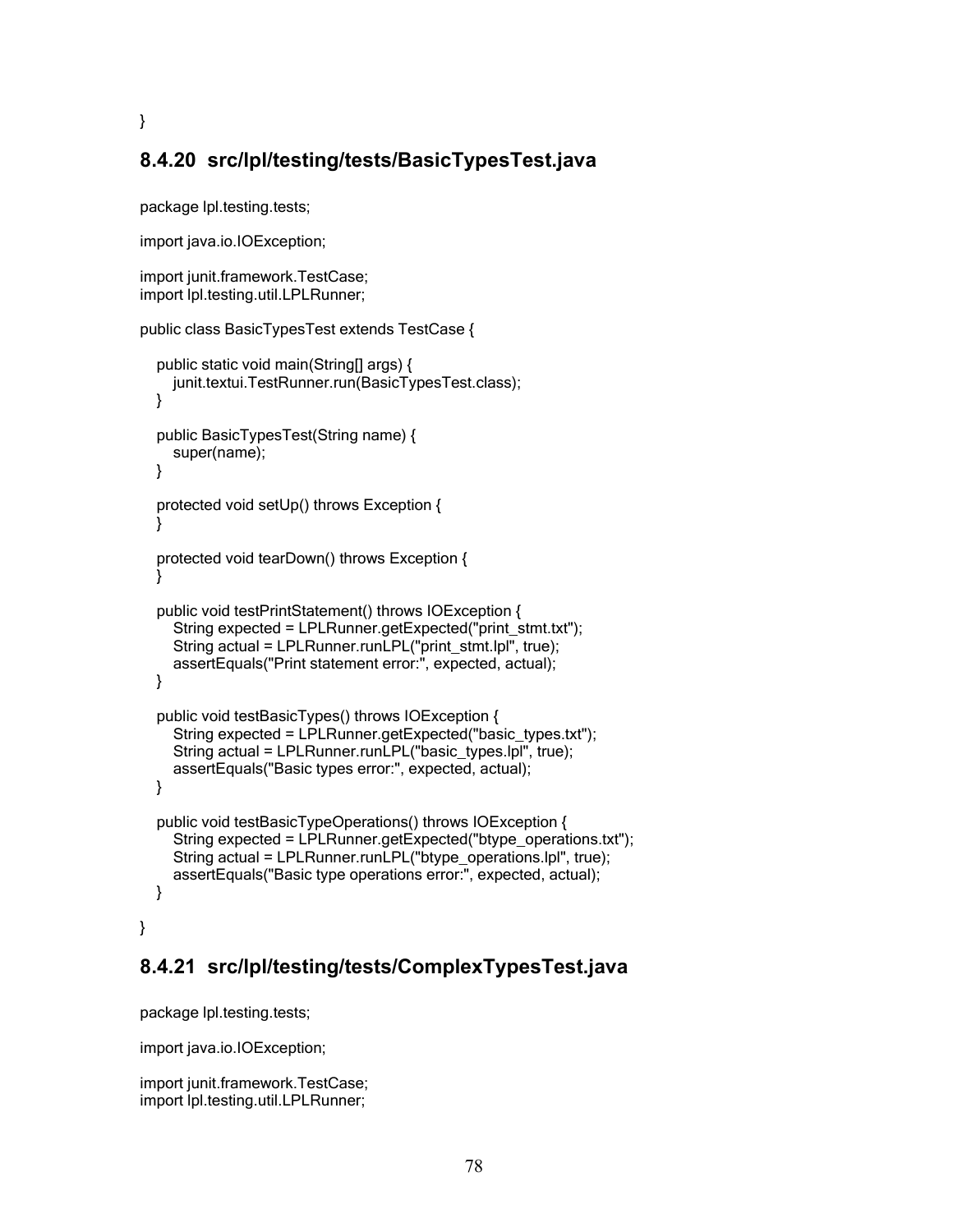```
public class ComplexTypesTest extends TestCase {
```

```
public static void main(String[] args) {
    junit.textui.TestRunner.run(ComplexTypesTest.class);
  }
  public ComplexTypesTest(String name) {
    super(name);
  }
  protected void setUp() throws Exception {
  }
  protected void tearDown() throws Exception {
  }
  public void testComplexTypes() throws IOException {
    String expected = LPLRunner.getExpected("complex_types.txt");
    String actual = LPLRunner.runLPL("complex_types.lpl", true);
    assertEquals("Complex types error:", expected, actual);
  }
  public void testComplexTypeOperations() throws IOException {
    String expected = LPLRunner.getExpected("ctype_operations.txt");
    String actual = LPLRunner.runLPL("ctype_operations.lpl", true);
    assertEquals("Complex type operations error:", expected, actual);
  }
}
```
# **8.4.22 src/lpl/testing/tests/IntegrationTest.java**

```
package lpl.testing.tests;
```
import java.io.IOException;

import junit.framework.TestCase; import lpl.testing.util.LPLRunner;

```
public class IntegrationTest extends TestCase {
```

```
public static void main(String[] args) {
  junit.textui.TestRunner.run(IntegrationTest.class);
}
public IntegrationTest(String name) {
  super(name);
}
protected void setUp() throws Exception {
}
protected void tearDown() throws Exception {
}
```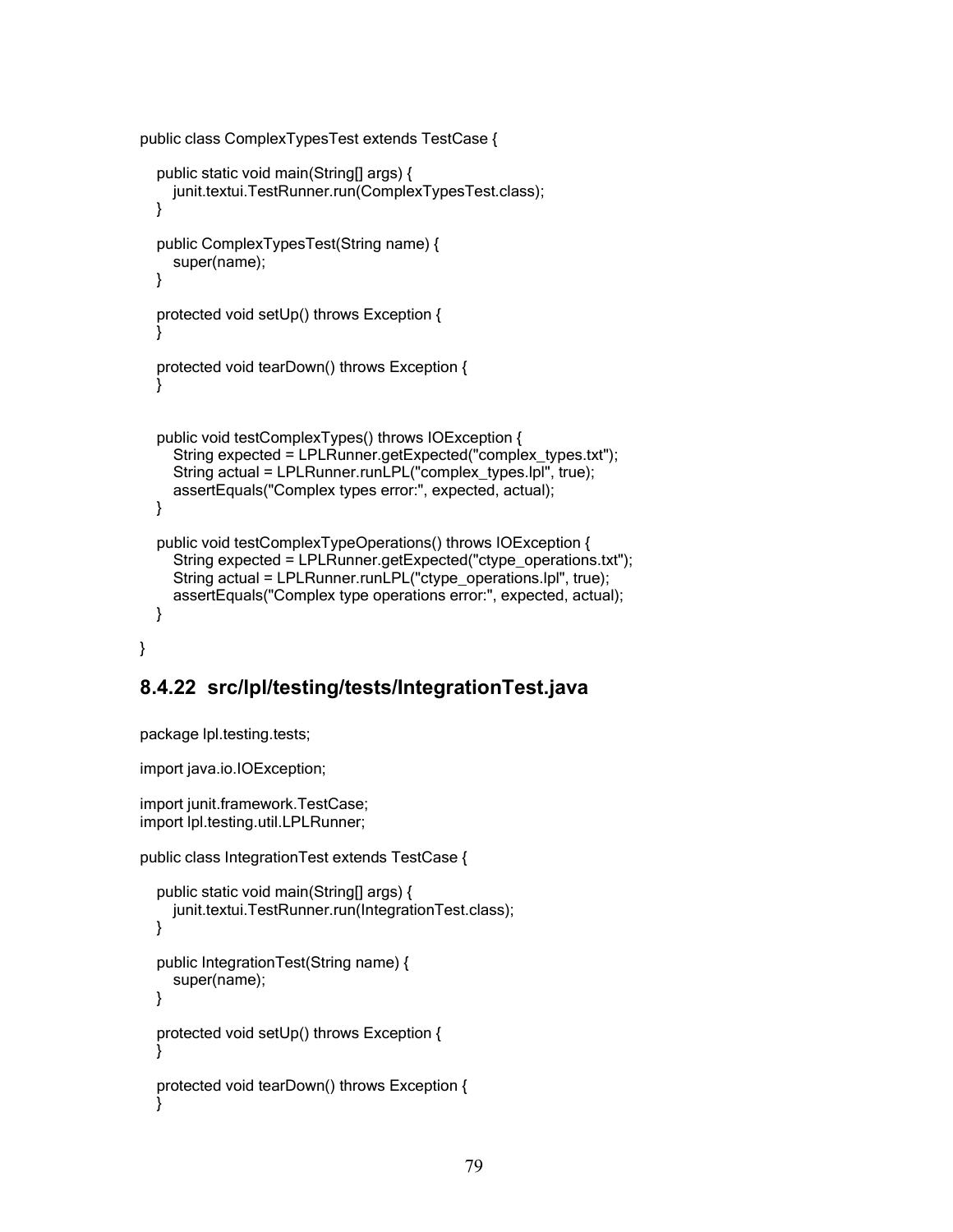```
public void testIntegration() throws IOException {
    String expected = LPLRunner.getExpected("integration_test1.txt");
    String actual = LPLRunner.runLPL("integration_test1.lpl", true);
    assertEquals("Integration test error:", expected, actual);
  }
}
```
#### **8.4.23 src/lpl/testing/tests/StatementsTest.java**

package lpl.testing.tests;

import java.io.IOException;

```
import junit.framework.TestCase;
import lpl.testing.util.LPLRunner;
```

```
public class StatementsTest extends TestCase {
```

```
public static void main(String[] args) {
    junit.textui.TestRunner.run(StatementsTest.class);
  }
  public StatementsTest(String name) {
    super(name);
  }
  protected void setUp() throws Exception {
  }
  protected void tearDown() throws Exception {
  }
  public void testConditionals() throws IOException {
    String expected = LPLRunner.getExpected("conditionals.txt");
    String actual = LPLRunner.runLPL("conditionals.lpl", true);
    assertEquals("Conditionals error:", expected, actual);
  }
  public void testBasicLoops() throws IOException {
    String expected = LPLRunner.getExpected("basic_loops.txt");
    String actual = LPLRunner.runLPL("basic_loops.lpl", true);
    assertEquals("Basic loops error:", expected, actual);
  }
  public void testBuiltinFunctions() throws IOException {
    String expected = LPLRunner.getExpected("builtin_functions.txt");
    String actual = LPLRunner.runLPL("builtin_functions.lpl", true);
    assertEquals("Builtin functions error:", expected, actual);
  }
}
```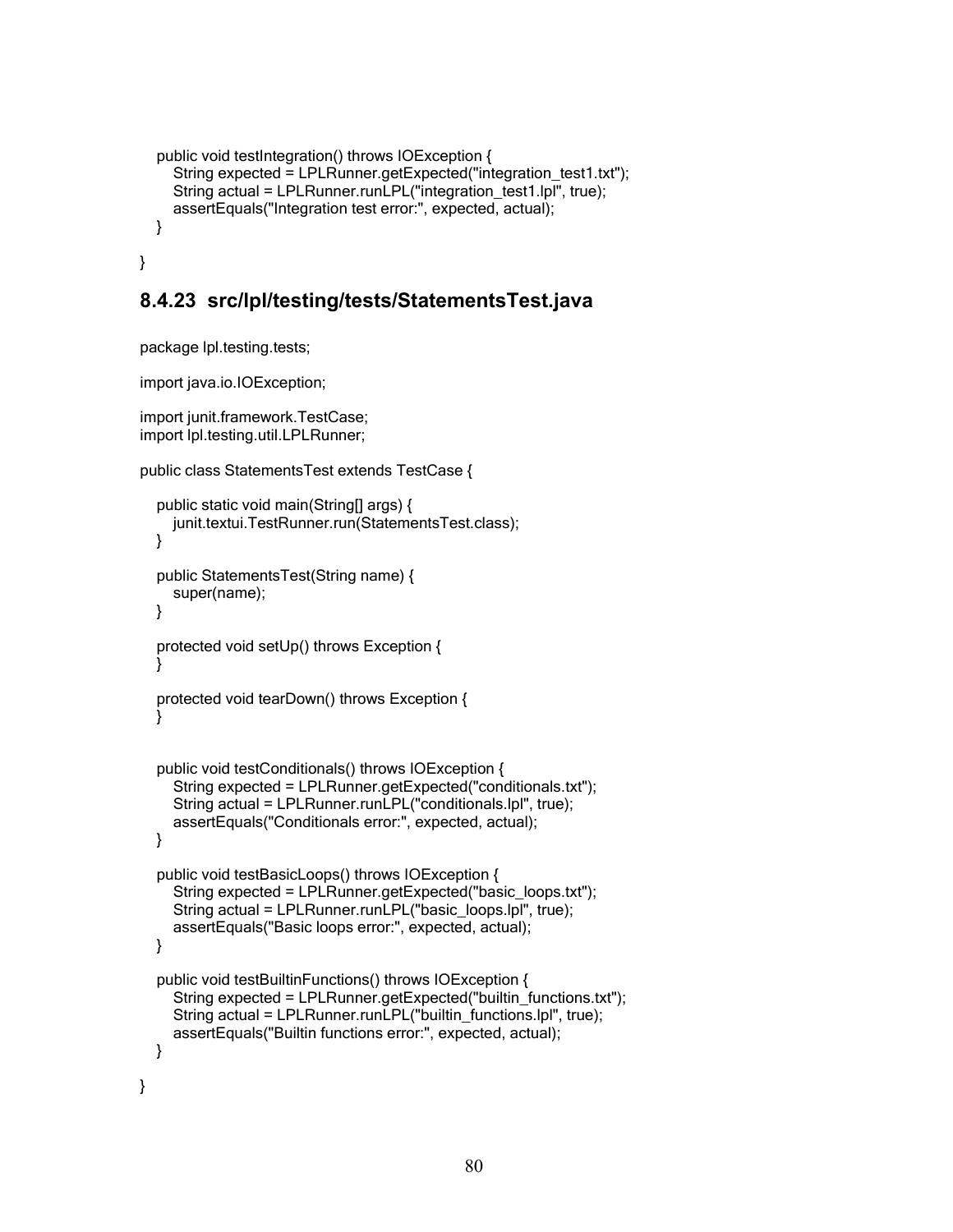#### **8.4.24 src/lpl/testing/util/LPLRunner.java**

```
/**
* Test runner utility class
*
* @version $Id: LPLRunner.java,v 1.3 2006/05/07 18:45:37 genek81 Exp $
*/
package lpl.testing.util;
import java.io.BufferedReader;
import java.io.File;
import java.io.FileReader;
import java.io.IOException;
import java.io.InputStreamReader;
public class LPLRunner {
  private static Runtime runtime = Runtime.getRuntime();
  private static String TEST_CLASSPATH = "-cp
.;D:\\eclipse\\plugins\\AntlrStudio_1.1.0\\antlr_2.7.6.1.jar;D:\\eclipse\\plugins\\AntlrStudio_1.1.0\\a
ntlrdebug_1.0.0.jar";
  private static String INPUT_PATH = "lpl\\testing\\input\\";
  private static String EXPECTED_PATH = "\\lpl\\testing\\expected\\";
  private static File LPL_MAIN_DIR = new
File("I:\\work\\CVN\\eclipse\\workspace\\LPL\\classes");
  public static String runLPL(String input, boolean isFile) throws IOException {
    String output = "";
    String s = null;
    if (isFile) {
       input = INPUT_PATH + input;
     }
    String command = "java "+TEST_CLASSPATH+" lpl.LPLMain "+input;
    Process p = runtime.exec(command, null, LPL_MAIN_DIR);
    BufferedReader stdInput = new BufferedReader(new
        InputStreamReader(p.getInputStream()));
    BufferedReader stdError = new BufferedReader(new
        InputStreamReader(p.getErrorStream()));
    while ((s = stdInput.readLine()) == null) {
       output += "\n"+s;
    }
    while ((s = stdError.readLine()) == null) {
       output += "\n"+s;
    }
```

```
return output.substring(1);
```
stdInput.close(); stdError.close();

```
}
```